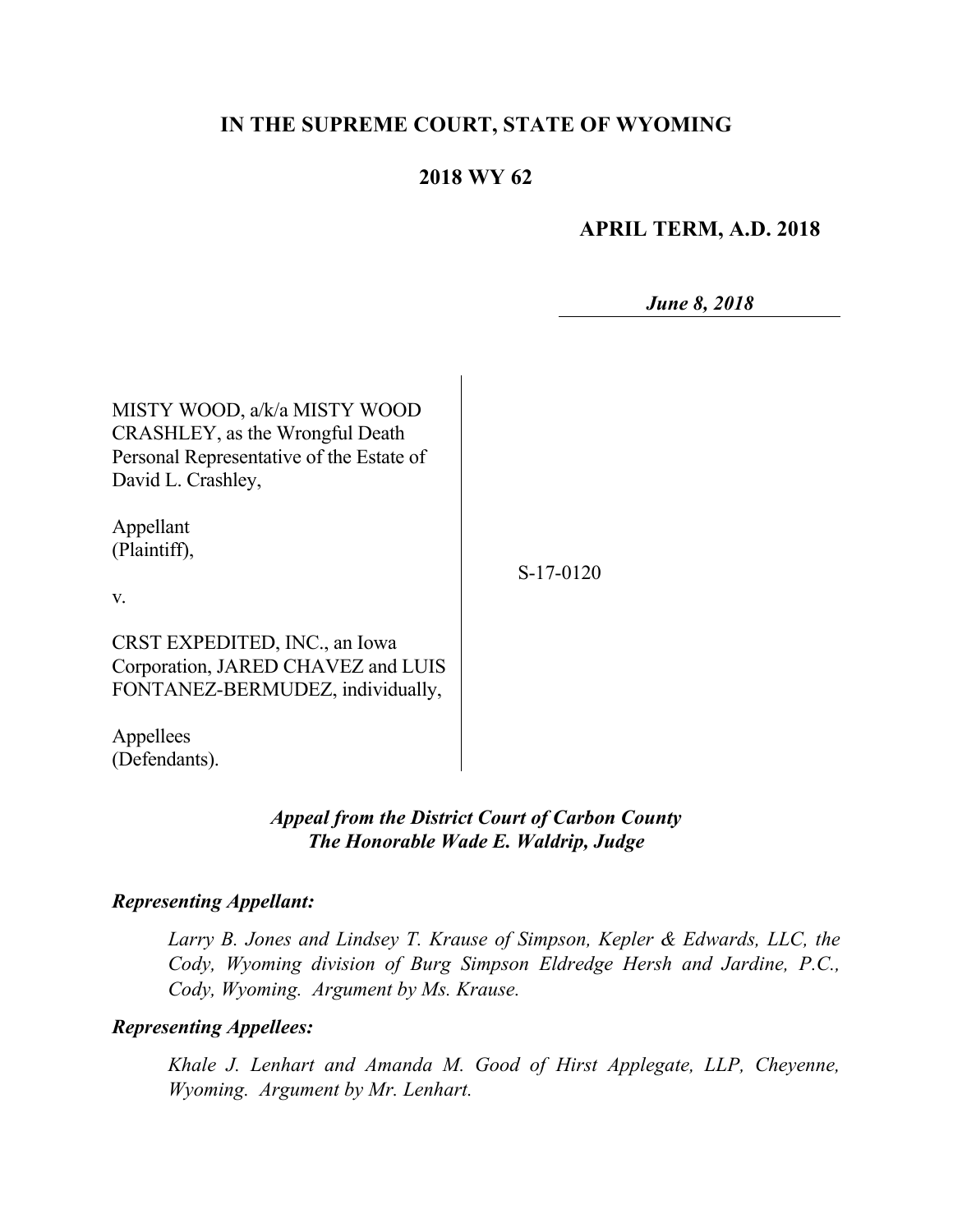*Before BURKE, C.J., and HILL\*, DAVIS, FOX, and KAUTZ, JJ.*

*BURKE, C.J., delivers the opinion of the Court; HILL, J., files a dissenting opinion, in which KAUTZ, J., joins.*

*\* Justice Hill retired from judicial office effective February 17, 2018, and, pursuant to Article 5, § 5 of the Wyoming Constitution and Wyo. Stat. Ann. § 5-1-106(f) (LexisNexis 2017), he was reassigned to act on this matter on February 20, 2018.*

**NOTICE: This opinion is subject to formal revision before publication in Pacific Reporter Third. Readers are requested to notify the Clerk of the Supreme Court, Supreme Court Building, Cheyenne, Wyoming 82002, of any typographical or other formal errors so that correction may be made before final publication in the permanent volume.**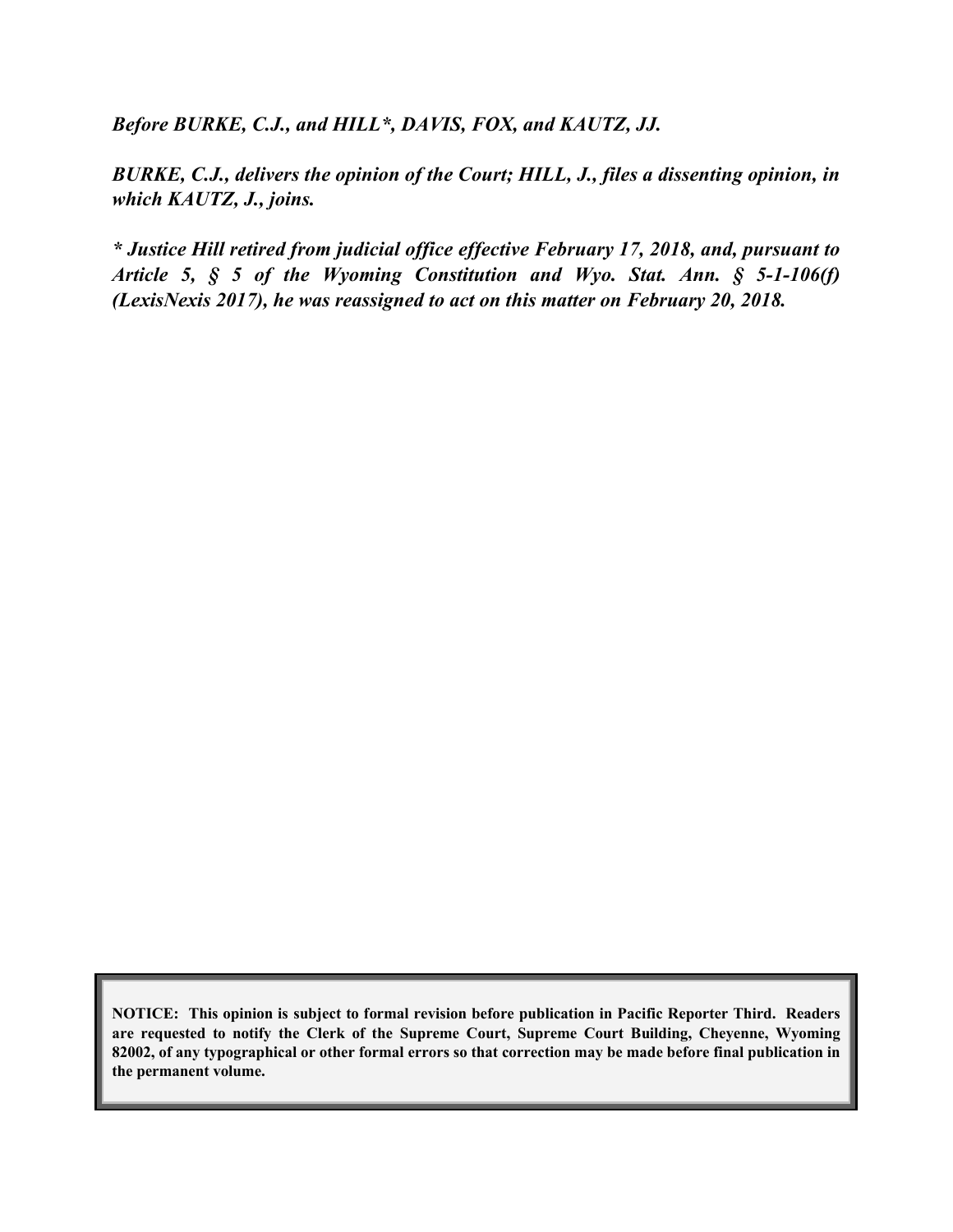#### **BURKE, Chief Justice.**

 $\overline{\phantom{a}}$ 

[¶1] Misty Wood, on behalf of the Estate of David L. Crashley (the decedent), brought a wrongful death action against CRST Expedited, Inc. (CRST), a commercial trucking company, and two of its drivers. Ms. Wood alleged the drivers illegally and negligently parked a CRST semi tractor-trailer in an I-80 emergency lane and caused the decedent's death when the vehicle he was driving collided with the tractor-trailer. The district court found that parking the tractor-trailer in the emergency lane was not, based on the undisputed facts, a proximate cause of the accident, and entered summary judgment in favor of Appellees. We reverse.

#### *ISSUE*

[¶2] Ms. Wood presents a single issue on appeal, which we rephrase as:

Were there disputed issues of material fact that precluded the district court's entry of summary judgment?

### *FACTS*

[¶3] At around midnight on the night of February 10, 2014, Jared Chavez and Luis Fontanez-Bermudez, two CRST drivers, set out from Salt Lake City, Utah, driving a CRST tractor-trailer eastbound on I-80. Mr. Chavez took the first driving shift while Mr. Fontanez-Bermudez slept in the sleeper berth. At around 6:45 a.m., on February 11th, approximately one mile west of Rawlins, Mr. Chavez pulled over, parked the tractor-trailer in the emergency lane, turned on the tractor-trailer's hazard lights, and informed Mr. Fontanez-Bermudez that he felt drowsy and wanted to change drivers. Mr. Chavez parked the tractor-trailer such that portions of the rig were within ten inches of the eastbound lanes of I-80. The location where Mr. Chavez parked the tractor-trailer was 1.05 miles past an off ramp leading to a truck stop, and .85 miles from the next highway exit. Multiple signs leading up to the location where Mr. Chavez pulled over indicated that parking was not allowed except for "emergency" purposes.

[¶4] Within minutes after Mr. Chavez stopped the tractor-trailer, the decedent, driving a Mazda CX-9 at or near highway speeds, collided with the rear of the tractor-trailer. The speed limit on that portion of the highway was 75 m.p.h. It appears to be undisputed that the tractor-trailer was parked completely within the emergency lane at the time of the collision. 1

 $1$  There appears to be a factual dispute as to the angle of impact between the two vehicles. The Investigator's Traffic Crash Report indicates that the front of the Mazda impacted the driver's side rear of the trailer at a forty-five-degree angle. According to the report from the defense expert: "The Mazda had crossed onto the shoulder by over half the vehicle width when the impact occurred." Plaintiff's expert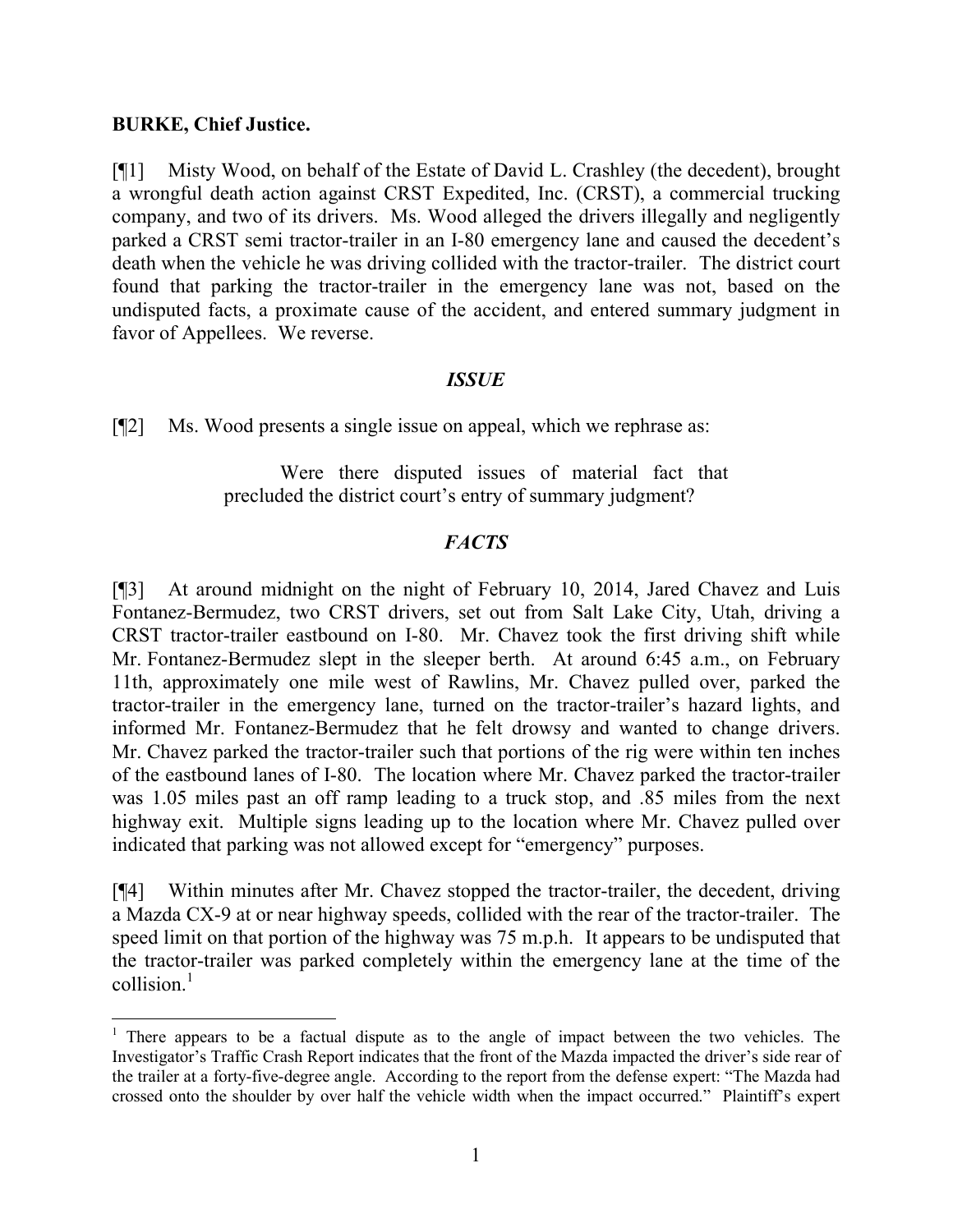[¶5] At the time of the accident, the weather was clear, the road was dry, and it was dawn, with the sun still below the horizon. There were no signs that the decedent braked or attempted to avoid the collision, and it is not known why the decedent failed to maintain his proper lane of travel. The decedent suffered immediately fatal injuries, and Mr. Chavez was cited for illegally parking in an emergency lane.

[¶6] On January 26, 2016, Ms. Wood filed a wrongful death complaint against CRST, Mr. Chavez, and Mr. Fontanez-Bermudez, followed by an amended complaint on February 4, 2016. Ms. Wood alleged that Mr. Chavez and Mr. Fontanez-Bermudez were negligent in their illegal parking of the CRST tractor-trailer in the I-80 emergency lane. She further alleged that CRST was negligent in its training and supervision of its drivers and was also vicariously liable for the drivers' negligence. Appellees filed timely answers to the amended complaint.

[¶7] On November 17, 2016, Appellees filed a motion for summary judgment. Appellees asserted they were entitled to summary judgment as a matter of law because Mr. Chavez's act of parking in the emergency lane, even if illegal, was not the proximate cause of the decedent's accident. On January 11, 2017, Ms. Wood filed her opposition to Appellees' summary judgment motion. After a hearing, the district court granted the motion for summary judgment. This timely appeal followed.

# *STANDARD OF REVIEW*

[¶8] We apply the following standard of review to a district court's summary judgment decision:

> Summary judgment is appropriate when there are no genuine issues of material fact and the moving party is entitled to judgment as a matter of law. W.R.C.P. 56(c); *Metz Beverage Co. v. Wyoming Beverages, Inc.*, 2002 WY 21, ¶ 9, 39 P.3d 1051, 1055 (Wyo. 2002). "A genuine issue of material fact exists when a disputed fact, if it were proven, would establish or refute an essential element of a cause of action or a defense that the parties have asserted." *Id.* Because summary judgment involves a purely legal determination, we undertake *de novo* review of a trial court's summary judgment decision.

 $\overline{\phantom{a}}$ 

saw it differently: "An analysis of the damage sustained by the Mazda during the impact shows that the forward plane of the Mazda struck the rear of the semi-trailer with the Mazda offset approximately one foot to the left of the trailer. . . . The damage suggests the Mazda impacted the tractor-trailer at an angle relatively close to 0°." This factual dispute is not material to the issues presented in this appeal.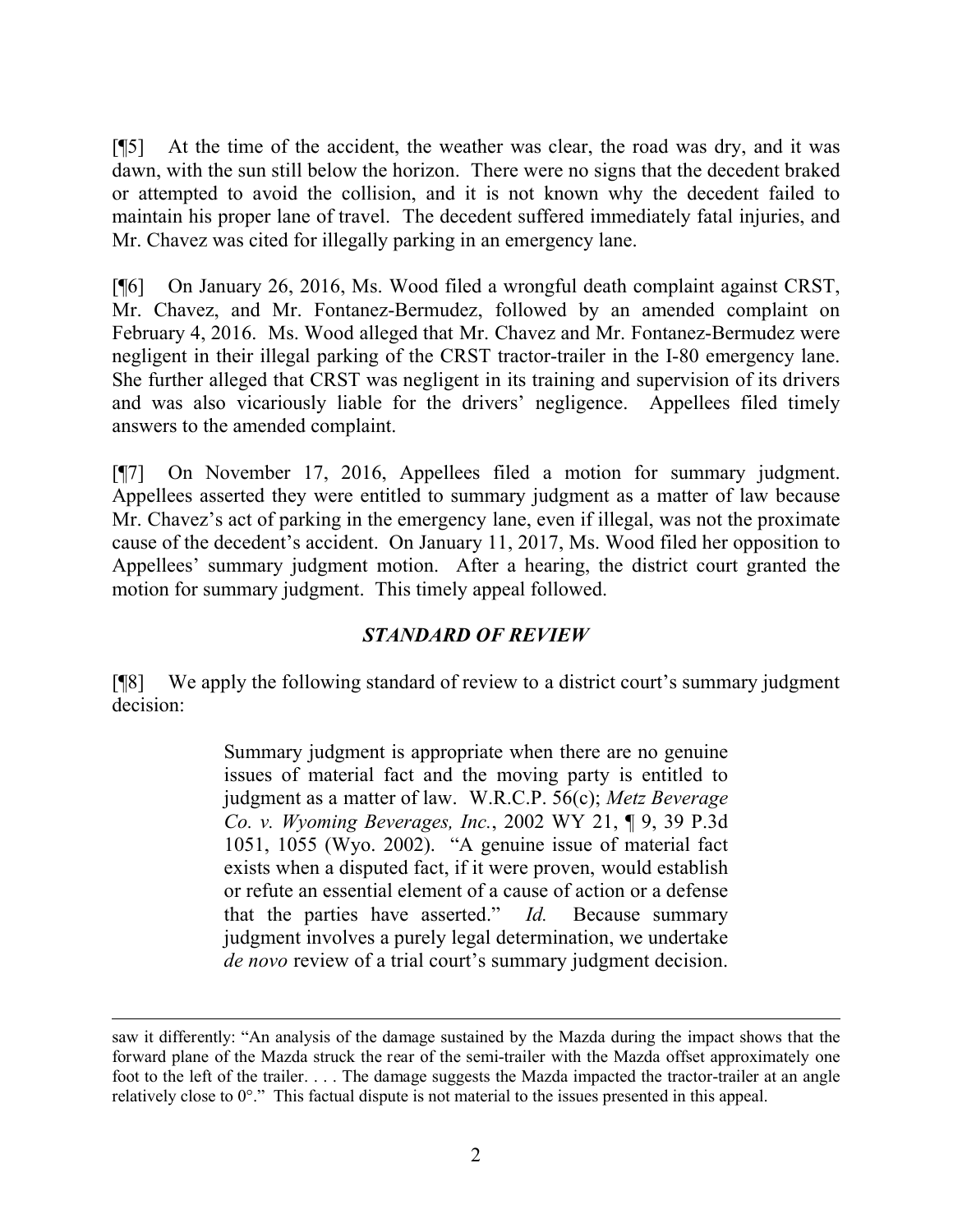*Glenn v. Union Pacific R.R. Co.*, 2008 WY 16, ¶ 6, 176 P.3d 640, 642 (Wyo. 2008).

*Fugle v. Sublette Cty. Sch. Dist. No. 9*, 2015 WY 98, ¶ 5, 353 P.3d 732, 734 (Wyo. 2015). We consider the record from a viewpoint most favorable to the party opposing summary judgment, giving that party all favorable inferences that can be drawn reasonably from the facts set forth in the affidavits, depositions, and other material properly appearing in the record. *Id.*

### *DISCUSSION*

[¶9] The issue of proximate cause is generally one to be decided by the jury, and resolution of that issue depends on the foreseeability of the risk presented by the actor's conduct. *Endresen v. Allen*, 574 P.2d 1219, 1222 (Wyo. 1978) ("[W]hat is reasonably to be foreseen is generally a question for the jury."). According to one respected commentator:

> The central goal of the proximate cause requirement is to limit the defendant's liability to the kinds of harms he risked by his negligent conduct. Judicial decisions about proximate cause rules thus attempt to discern whether, in the particular case before the court, the harm that resulted from the defendant's negligence is so clearly outside the risks he created that it would be unjust or at least impractical to impose liability.

. . .

 $\overline{a}$ 

The most general and pervasive approach to proximate cause holds that a negligent defendant is liable for all the general kinds of harms he foreseeably risked by his negligent conduct and to the class of persons he put at risk by that conduct. Conversely, he is not a proximate cause of, and not liable for injuries that were unforeseeable. This does not mean that the defendant must be the sole proximate cause of the plaintiff's injury. On the contrary, several wrongdoers are frequently proximate causes of harm.

Dan B. Dobbs, *The Law of Torts* § 180, at 443−44 (2000) (footnote omitted).<sup>2</sup>

<sup>&</sup>lt;sup>2</sup> There would appear to be no question that the decedent's conduct was a proximate cause of the collision and resulting damages. The question before us, however, is whether the conduct of Mr. Chavez was also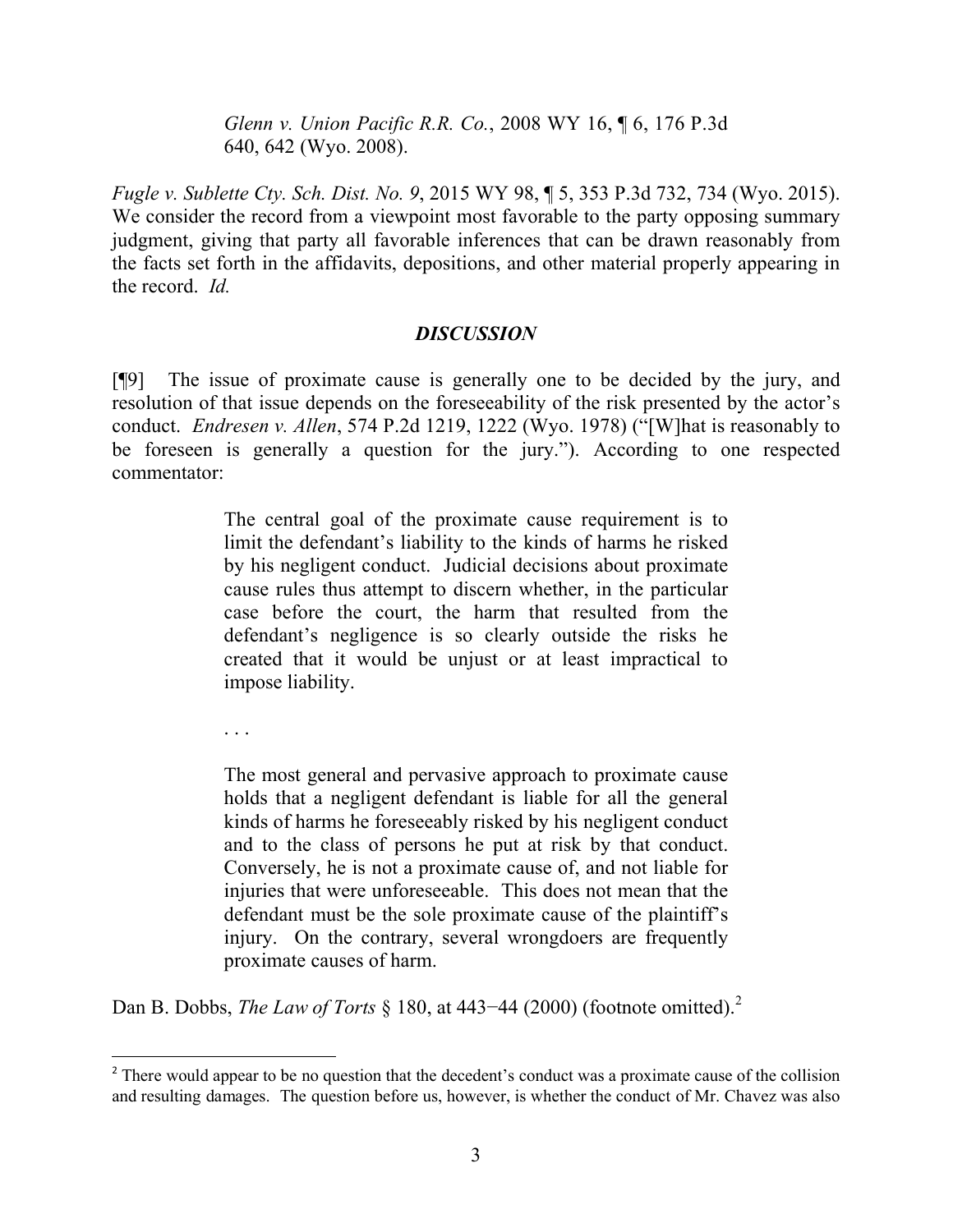[¶10] In order to evaluate whether there is a factual issue regarding proximate cause in this case, it is essential that we understand the proper causal connection that must be established. The parties offer differing perspectives on that issue. Appellant contends that the proper test of proximate cause involves an analysis of the relationship between the conduct of Mr. Chavez in illegally parking on the shoulder of the highway and the injuries suffered by the decedent. "The focus of the analysis is whether 'reasonable minds' can reach different conclusions regarding the proximate cause of [the decedent's] death." Appellees contend that Appellant must establish that the act of parking on the shoulder caused the decedent to lose control of his vehicle. According to Appellees: "[P]arking on the side of the road would not, in ordinary experience, be expected to cause someone to leave the lanes of travel. As such, parking on the side of the road cannot be a cause of this accident."<sup>3</sup> The district court applied the standard proposed by Appellees and set forth the basis for its decision in the order granting summary judgment:

> Defendant [s'] parking at that spot and time, whether or not it was legal, simply did not cause this accident. Nothing about parking in the emergency lane caused [the decedent] to drive into the back of the trailer. While it greatly aggravated the consequences of [the decedent's] conduct, Defendants' unlawful stop in the emergency lane did not cause [the decedent] to leave the lanes of travel in his vehicle and drive in the emergency lane.

a proximate cause of the collision and resulting damages. There may be more than one proximate cause of an accident or injury:

 $\overline{a}$ 

More than one proximate cause can exist for an accident or injury. Each concurrent cause that contributes directly to the accident or injury is a "proximate cause." "'[W]here injury results from two separate and distinct acts of negligence by different persons operating and concurring simultaneously and concurrently, both are the proximate cause and recovery may be had against either or both of the responsible persons.'"

*Natural Gas Processing Co. v. Hull*, 886 P.2d 1181, 1186 (Wyo. 1994) (quoting *Hester v. Coliseum Motor Co.*, 41 Wyo. 345, 353, 285 P. 781, 783 (1930)); *see also* Wyo. Stat. Ann. § 1-1-109(a)(iv) ("'Fault' includes acts or omissions, determined to be a proximate cause . . . ."); Wyo. Stat. Ann § 1-1- 109(a)(i) ("'Actor' means a person or other entity, including the claimant, whose fault is determined to be a proximate cause of the death, injury or damage, whether or not the actor is a party to the litigation."). We note that whether the decedent's conduct was negligent is a different question; the record does not provide an explanation for his actions.

Appellees also contend the decedent's conduct was "an intervening cause that severed any chain of causation that may have existed" and that "the sole cause of this accident is decedent's failure to maintain his lane of travel."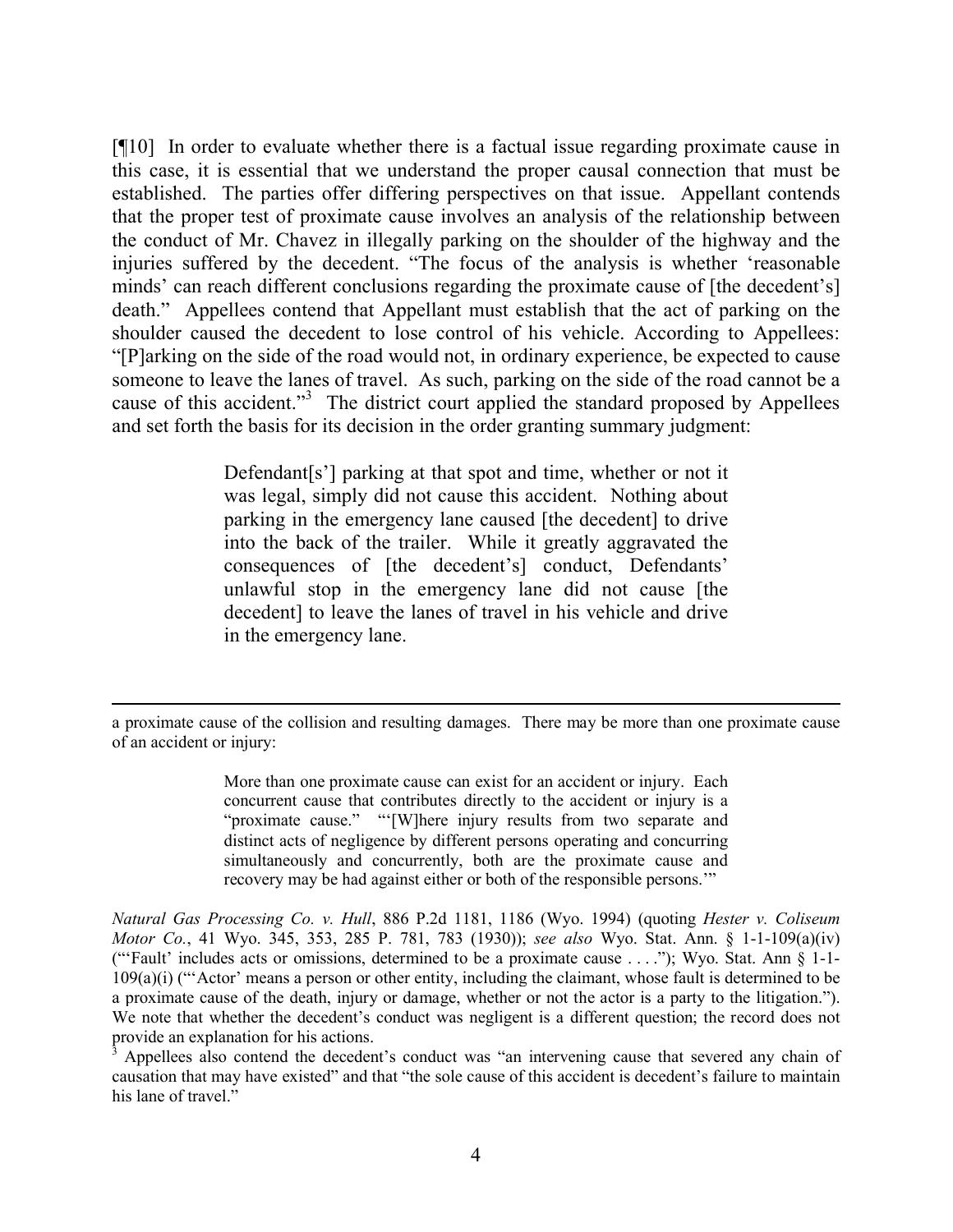For reasons that we explain below, we must conclude that the district court did not apply the proper standard. Appellant is not required to prove that parking on the shoulder of the highway caused the decedent to lose control of his vehicle. Rather, he must prove that parking on the shoulder of the road was a proximate cause of his injuries. "[T]he ultimate test of proximate cause is foreseeability of **injury.** In order to qualify as a legal cause, the conduct must be a substantial factor in bringing about the plaintiff's **injuries**." *Lucero v. Holbrook*, 2012 WY 152, ¶ 17, 288 P.3d 1228, 1234 (Wyo. 2012) (emphasis added).

[¶11] This is a negligence case. Negligence consists of a duty on the part of the defendant and a violation of the duty which proximately causes injury to the plaintiff. *ABC Builders, Inc. v. Phillips*, 632 P.2d 925, 931 (Wyo. 1981). Stated in terms of the allegations in this case, the questions that must be answered are: Did Mr. Chavez owe a duty to the decedent and others similarly situated? Did he breach that duty by parking his tractor-trailer rig on the shoulder of I-80? Did breach of that duty proximately cause injury to the decedent? Ostensibly, this appeal involves only the issue of proximate cause but, in this case, a proper proximate cause determination cannot be made without exploration of the duty owed to the decedent. Duty, like proximate cause, involves the question of foreseeability:

> The primacy of foreseeability in determining whether a duty exists has been echoed by numerous courts and commentators. For example, in *Beugler v. Burlington Northern & Santa Fe Ry.*, 490 F.3d 1224 (10th Cir. 2007), the Tenth Circuit Court of Appeals stated that

> > Many factors inform the duty analysis, but the most important consideration is foreseeability. Generally a defendant owes a duty of care to all persons who are foreseeably endangered by his conduct with respect to all risks which make the conduct unreasonably dangerous. Foreseeability establishes a 'zone of risk,' which is to say that it forms a basis for assessing whether the conduct creates a generalized and foreseeable risk of harming others.

*Id.* at 1228 (quoting *Iglehart v. Bd. of County Comm'rs of Rogers County*, 60 P.3d 497, 502 (Okla. 2002)); *see also Henderson v. United States*, 846 F.2d 1233, 1234 (9th Cir. 1988); *Winschel v. Brown*, 171 P.3d 142, 146 (Alaska 2007); 57A Am.Jur.2d *Negligence* § 121, at 196 (2004) ("The most important consideration in the determination of whether the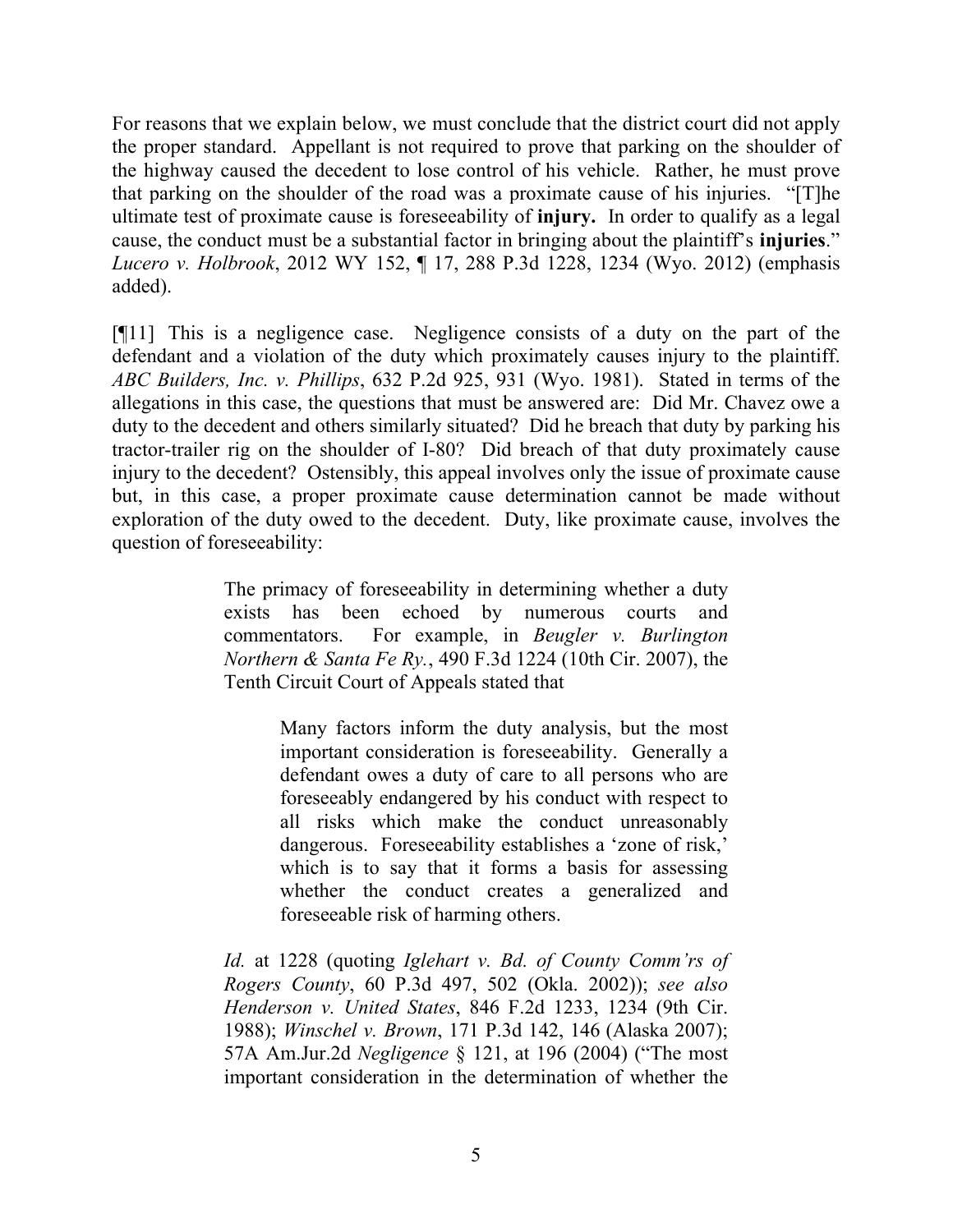defendant owed the plaintiff a duty is whether the defendant was foreseeably endangered by the defendant's conduct.") (footnote omitted).

*Glenn v. Union Pac. R. Co.*, 2011 WY 126, ¶ 34, 262 P.3d 177, 193–94 (Wyo. 2011).

[¶12] We have not had the occasion to address proximate cause in a factually similar context. However, the California Supreme Court addressed foreseeability issues in a case presenting facts nearly identical to those in this case. *Cabral v. Ralphs Grocery Co.*, 248 P.3d 1170 (Cal. 2011). In *Cabral*,

> [a] truck driver working for Ralphs Grocery Company (Ralphs) stopped his tractor-trailer rig alongside an interstate highway in order to have a snack. Plaintiff's husband, decedent Adelelmo Cabral, driving his pickup truck home from work, veered suddenly off the freeway and collided at high speed with the rear of the stopped trailer, resulting in his own death. (Cabral was not intoxicated at the time; experts opined he either fell asleep at the wheel or lost control due to an undiagnosed medical condition.) The jury found both decedent and the Ralphs driver to have been negligent and to have caused the accident, but allocated 90 percent of the fault to decedent and only 10 percent to the Ralphs driver.

*Id.*, 248 P.3d at 1172.<sup>4</sup> Appellants challenged the verdict on appeal, asserting that Ralphs "owed Cabral no duty to avoid stopping near the freeway for a nonemergency." *Id.*, 248 P.3d at 1176. The court framed the issue as

> whether a freeway driver owes other drivers a duty of ordinary care in choosing whether, where and how to stop on the side of the road. Because the general duty to take ordinary care in the conduct of one's activities . . . indisputably applies to the operation of a motor vehicle, the issue is also properly stated as whether a categorical exception to that general rule should be made exempting drivers from potential liability to other freeway users for stopping alongside a freeway.

 $\overline{\phantom{a}}$ 

<sup>4</sup> California has adopted "pure" comparative fault. The plaintiff in *Cabral* was entitled to recover ten percent of the damages awarded. In Wyoming, the plaintiff would not have recovered any damages under our statutory comparative fault scheme because the claimant's fault exceeded "fifty percent (50%) of the total fault of all actors." Wyo. Stat. Ann. § 1-1-109(b).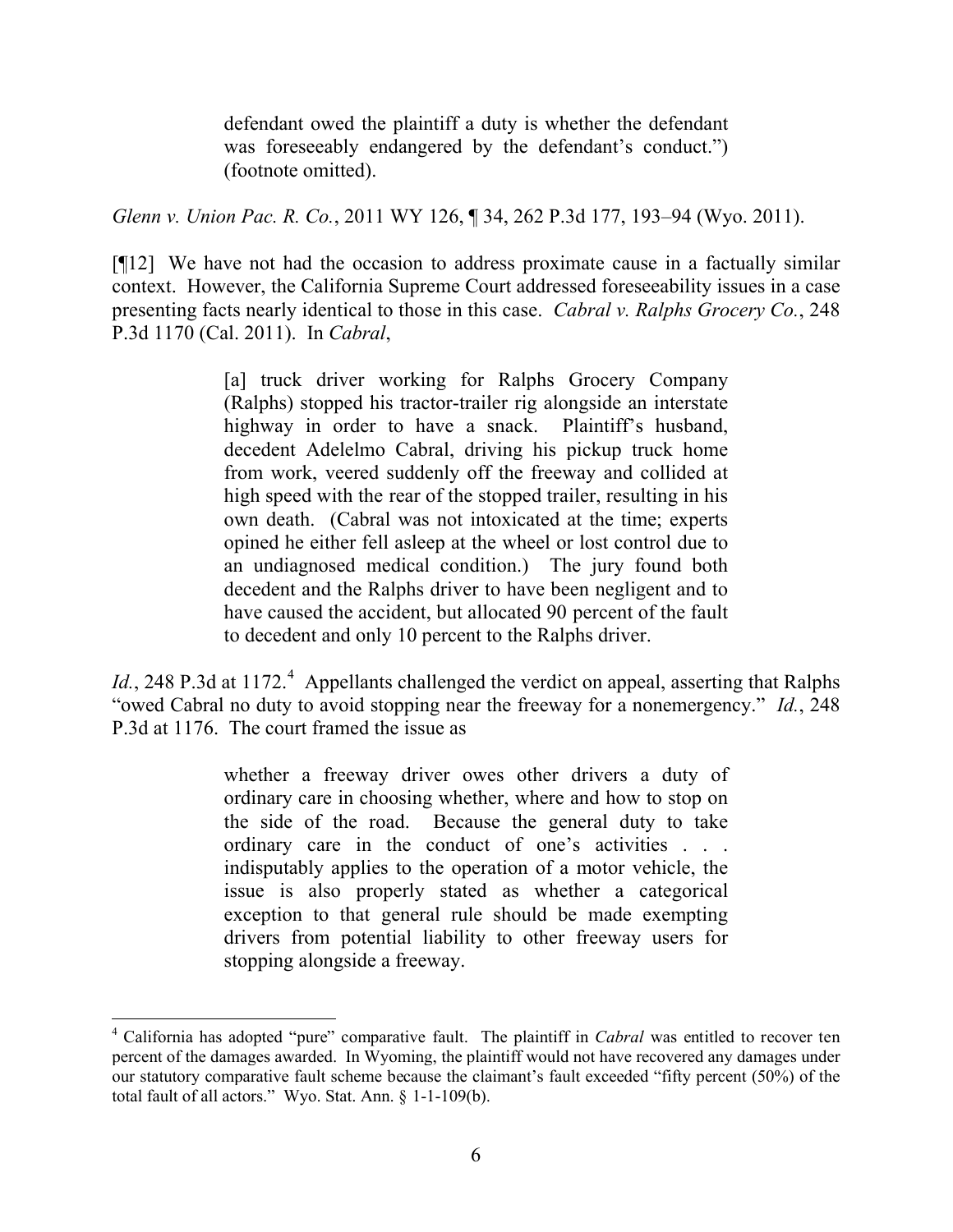*Id.* In evaluating whether a duty existed, the court first considered "the foreseeability of harm to the plaintiff" arising from the defendant's conduct. It had no difficulty in concluding that potential harm to other motorists was "clearly foreseeable." *Id.*, 248 P.3d at 1177.

> In the generalized sense of foreseeability pertinent to the duty question, that a vehicle parked by the side of a freeway may be struck by another vehicle leaving the freeway, resulting in injury to either vehicle's occupants, is clearly foreseeable. Drivers are supposed to control their vehicles and keep them on the traveled roadway, but common experience shows they do not always do so. Freeway drivers may be intoxicated, distracted, blinded by the weather or sun, sleepy or sick, and for any of these reasons or others may drive off the roadway. Mechanical problems with their vehicles can also force motorists to suddenly leave the freeway. If they do so at freeway speeds and collide with another vehicle parked alongside the road, they are likely to be injured or injure other occupants of the vehicles, or both. This general foreseeability is reflected in the Official Reports, in that numerous decisions have involved collisions between vehicles leaving a highway and vehicles or other obstacles on the roadside. As we observed in *Bigbee v. Pacific Tel. & Tel. Co.* (1983) 34 Cal.3d 49, 58, 192 Cal.Rptr. 857, 665 P.2d 947 (albeit in discussing an issue of breach, not duty), "it is not uncommon for speeding and/or intoxicated drivers to lose control of their cars and crash into poles, buildings or whatever else may be standing alongside the road they travel—no matter how straight and level that road may be."

> Evidence at trial showed that safety standards and guidelines have been formulated with the goal of avoiding collisions between vehicles leaving freeways and trucks or other obstacles alongside the freeway. A highway engineer testified that freeway safety standards disapproved placing any "massive obstacle" within 30 feet of the traffic lanes. Where feasible, existing obstacles—objects massive or large enough to cause rapid deceleration or change in direction to a vehicle leaving the freeway—are to be removed. Where they cannot be removed, relocated or redesigned to bend or break, they are to be protected with guardrails or similar devices. The Ralphs transportation manager in charge of driver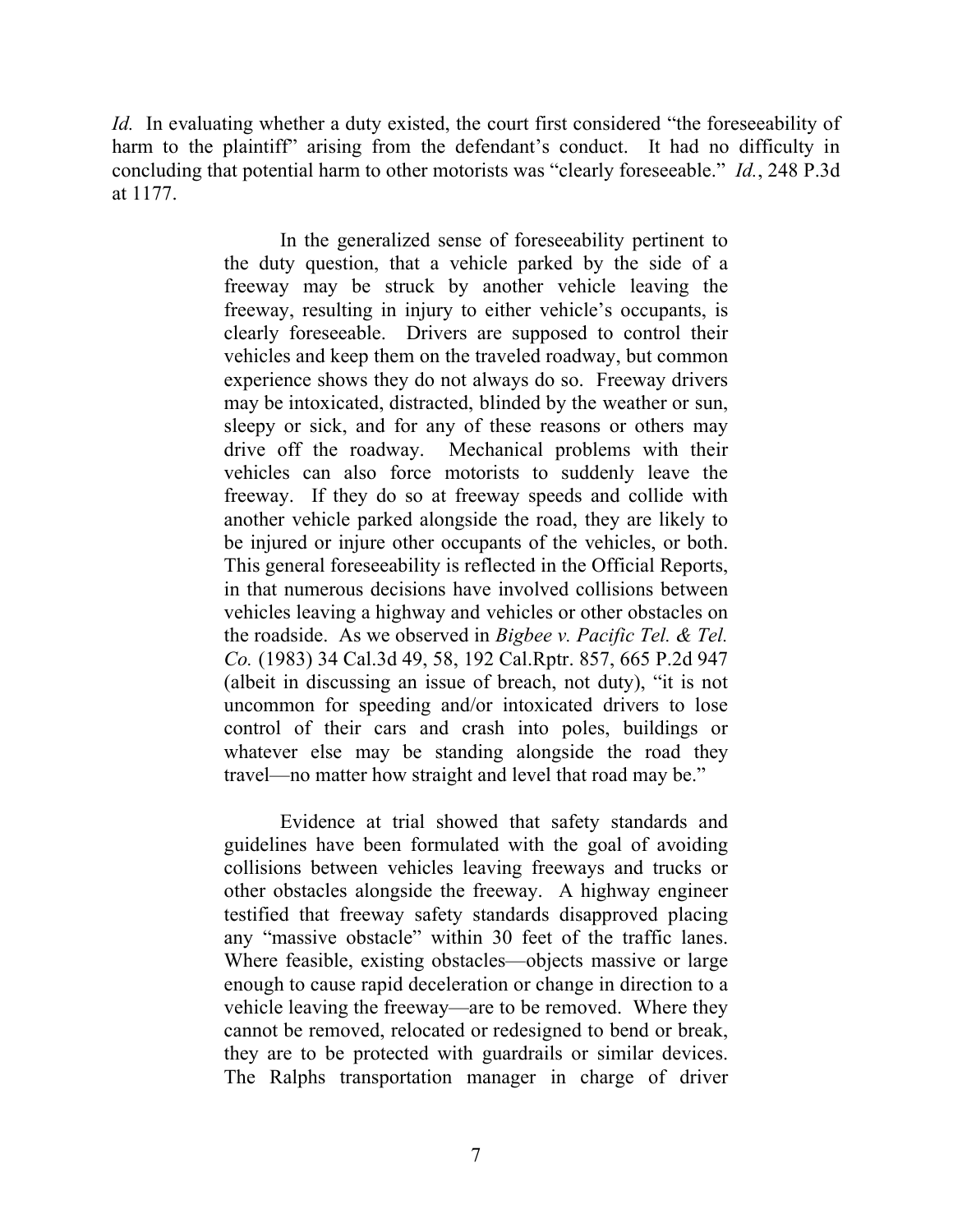training and discipline testified that when he learned Ralphs drivers were stopping on the freeway side for nonemergency reasons he instructed them not to do so. He regarded such stopping as a danger to the drivers themselves and to other motorists "should they leave the roadway." The existence of guidelines seeking to keep the shoulder area free of massive obstacles supports a conclusion the possibility of vehicles leaving the freeway and colliding with obstacles is generally foreseeable.

*Id.*, 248 P.3d at 1177–78 (footnotes omitted).

l

[¶13] The court also rejected a defense claim that there was not a sufficiently close connection between the defendant's negligence and the collision.

> Unlike the situations in *Bryant*−and *Richards*−no third party negligence intervened between the Ralphs driver's negligent conduct and Adelelmo Cabral's injury. Ralphs did not merely place<sup>[]</sup> decedent in a position to be acted upon by [a] negligent third party. Rather, the conduct of the Ralphs driver that the jury found negligent, stopping his tractortrailer alongside an interstate highway for a nonemergency reason, placed by the roadway a massive, if temporary, obstacle not previously there. It thus directly created the risk of collision for any vehicle leaving the freeway at that point, the same risk that eventuated and resulted in Cabral's death.

*Id.*, 248 P.3d at 1181 (quotation marks and citation omitted).<sup>5</sup> The court went on: "To the extent Horn acted negligently in stopping alongside the freeway, as the jury found he did, it is because he unreasonably created a risk of precisely the type of event that occurred." *Id.* 

[¶14] The court also rejected Ralphs' claim that the stop was not a proximate cause of the collision.

<sup>&</sup>lt;sup>5</sup> In *Bryant v. Glastetter*, 32 Cal. App. 4th 770, 38 Cal. Rptr. 2d 291 (1995), the decedent tow truck driver was called by police to remove a car from the side of the freeway after the police arrested the driver of the vehicle, the defendant, for driving under the influence. The tow truck driver was struck and killed by a third party as he attempted to remove the car from the side of the road. The court affirmed the dismissal of the surviving spouse's suit against the intoxicated driver after concluding that he owed no duty to the decedent because "there is no logical cause and effect relationship between that negligence and the harm suffered by decedent." *Id.*, 32 Cal. App. 4th at 782. We discuss *Richards v. Stanley*, 43 Cal.2d 60, 271 P.2d 23 (1954) below, at ¶ 23.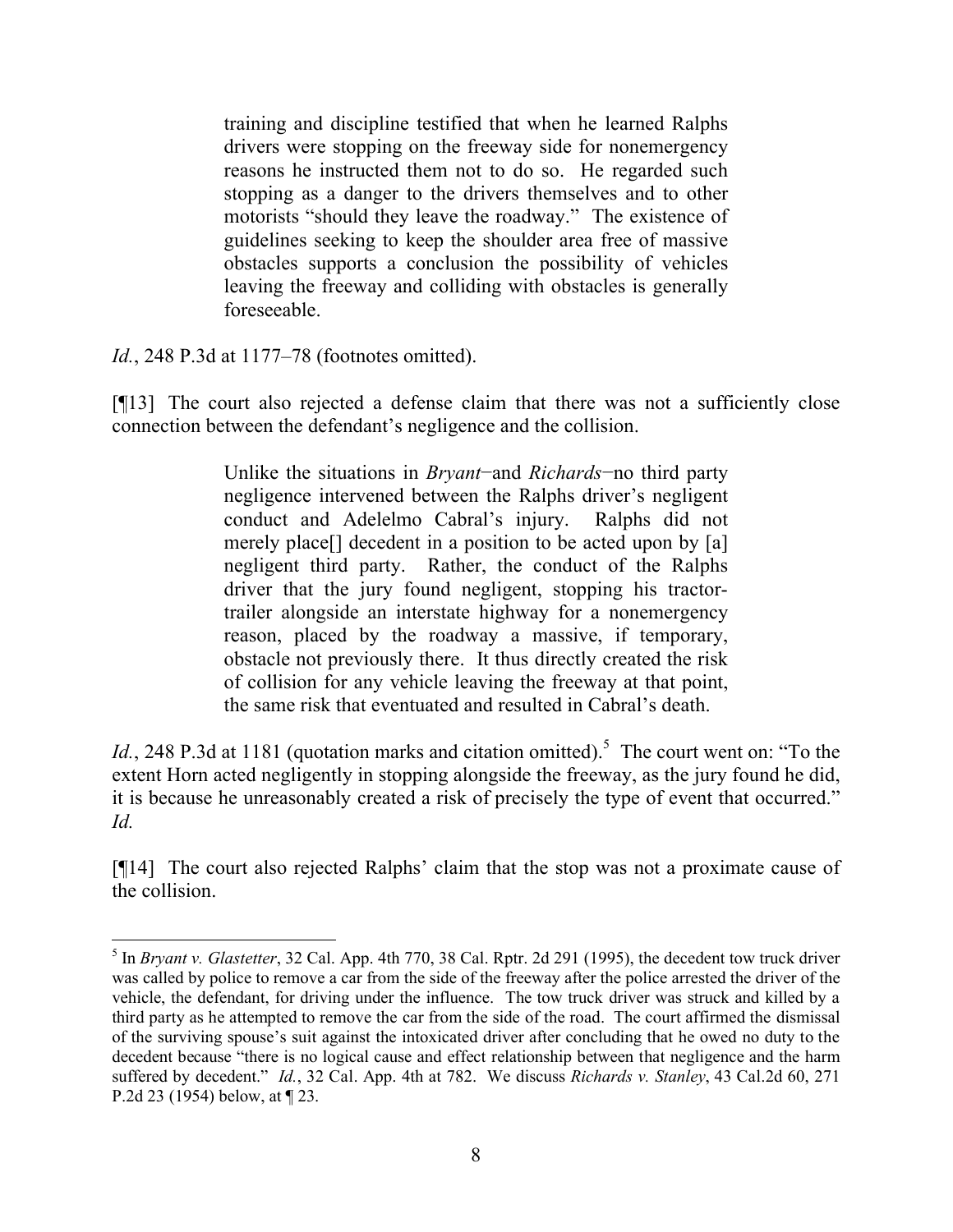While potential liability differs in the two situations (emergency and nonemergency), causation does not. Under the evidence at trial, a jury could find Horn's stop was a substantial factor in causing the collision whether or not it was made for an emergency−though if made for an emergency, the stop would presumably not have been found negligent.

*Id.*, 248 P.3d at 1184 (emphasis omitted).

[¶15] In *Cabral*, the court found that a duty existed under the general duty of ordinary care owed by drivers to one another. We have recognized a similar duty in Wyoming. "One owes the duty to every person in our society to use reasonable care to avoid injury to the other person in any situation in which it could be reasonably anticipated or foreseen that a failure to use such care might result in such injury." *McClellan v. Tottenhoff*, 666 P.2d 408, 412 (Wyo. 1983), *superseded by statute on unrelated grounds*, *as recognized in Daniels v. Carpenter*, 2003 WY 11, 62 P.3d 555 (Wyo. 2003) (quoting *Alegria v. Payonk*, 101 Idaho 617, 619, 619 P.2d 135, 137 (1980)).

[¶16] There is also another source for finding that Mr. Chavez owed a duty to the decedent and other motorists using that portion of I-80. Reasonable inferences from the evidence in the record support the allegation that Mr. Chavez parked illegally on the shoulder.<sup>6</sup> He received a citation for violating Wyo. Stat. Ann. § 31-5-504(a)(i)(M) (LexisNexis 2017) which provides:

> (a) Except when necessary to avoid conflict with other traffic or in compliance with law or the directions of a police officer or traffic-control device, no person shall:

(i) Stop, stand or park a vehicle:

…

 $\overline{\phantom{a}}$ 

(M) At any place where official trafficcontrol devices prohibit stopping.

 $6$  According to the affidavit of Appellant's expert, there were "multiple no parking signs  $\ldots$  adjacent to the eastbound lanes of I-80" that were leading up to where the tractor-trailer was parked at the time of the collision. Although he classified them as "no parking" signs, it appears that the signs provided for "emergency parking only." The distinction has no impact on our summary judgment analysis. It could be relevant at trial. *See Cabral*, 248 P.3d at 1184, *supra* ¶ 14.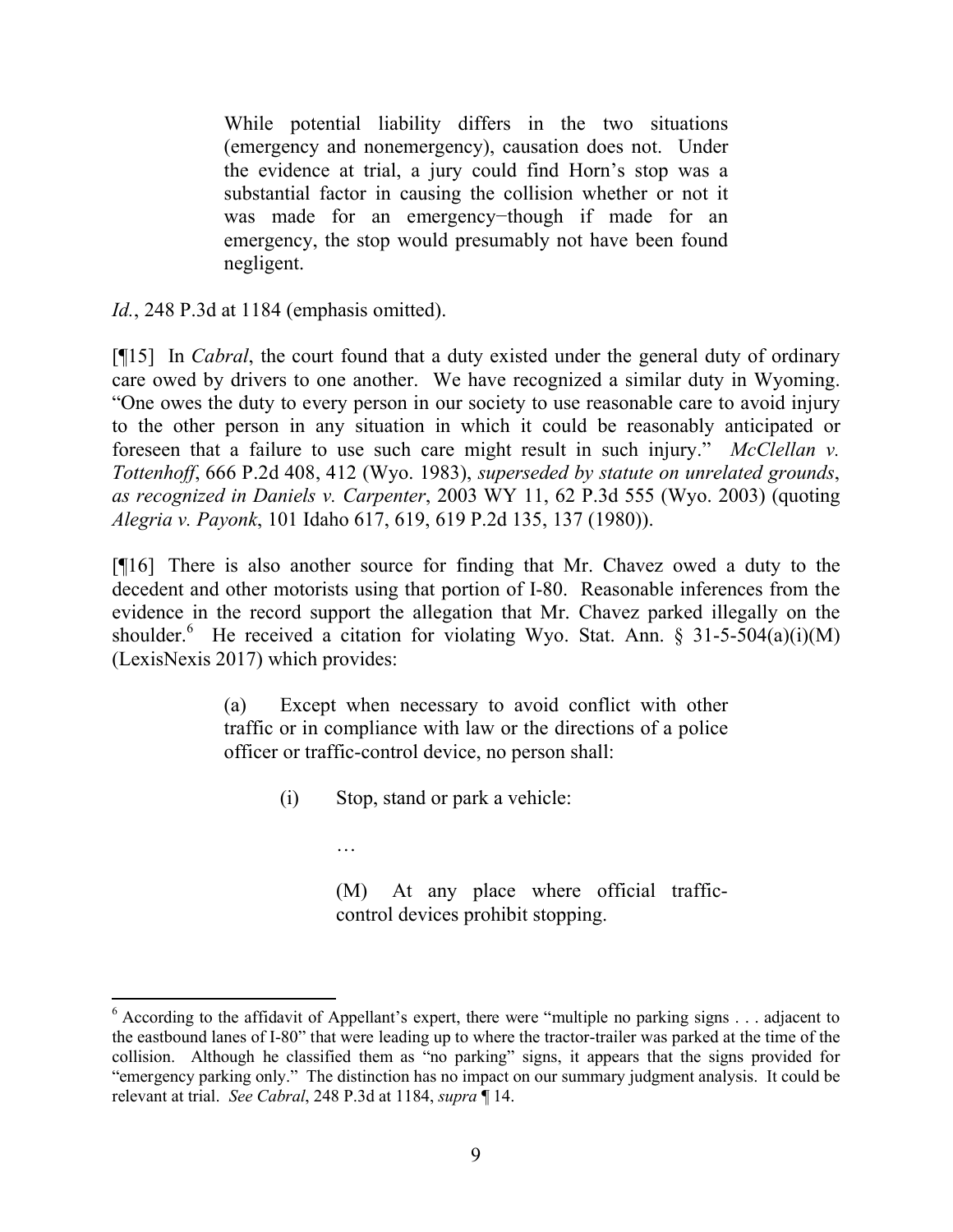Traffic signs in the vicinity prohibited parking on the shoulder unless the parking was for "emergency" purposes. Violation of a statute is, at a minimum, evidence of negligence if the purpose of the statute is, in whole or part, "to protect a class of persons which includes the one whose interest is invaded." *Distad v. Cubin*, 633 P.2d 167, 175 (Wyo. 1981). If the violation is unexcused and the legislative enactment is adopted by the Court as defining the standard of conduct of a reasonable person, the violation "is negligence in itself." *Frost v. Allred*, 2006 WY 155, ¶ 12, 148 P.3d 17, 21 (Wyo. 2006). Determination of whether the statute applies in this case is relevant to the issue of foreseeability. If the statute applies and is relevant to determining the standard of care or duty, it is so only because the statute was intended to protect the class of persons that includes the decedent. In other words, if the statute applies, it does so because injury to motorists on I-80 arising from the conduct was foreseeable. There is nothing in the record to indicate that the statute under which Mr. Chavez was cited was not intended to protect motorists on that portion of I-80. In the summary judgment context, reasonable inferences would place the decedent in the class of individuals intended to be protected by the statute and the prohibition against parking. If potential harm to the decedent was foreseeable for purposes of establishing duty, it is also foreseeable for purposes of establishing proximate cause.

> The thrust of the rules about class of person and type of risk, harm, or interest is sometimes expressed by saying that violation of the statute is not negligence per se unless violation is a proximate cause of the harm suffered. Proximate cause is part of the language of common law tort analysis that is often equivalent to the class of person/type of risk or harm analysis in cases of statutory violation. The class of person/type of risk or harm language may be a little more precise, but courts usually appear to have the same ideas in mind when they use the language of proximate cause.

Dobbs, § 137, at 325–26.

[¶17] Although it does not appear to be an issue in the case before us, we would also note that the *Cabral* court specifically rejected a request for a liability limitation based upon public policy considerations. The court determined that there was no justification for "creating a duty exception immunizing drivers from potential liability for negligently stopping their vehicles alongside freeways." *Cabral*, 248 P.3d at 1181−82. As the *Cabral* court recognized:

> Indeed, one might ask under what circumstances Ralphs would have us recognize a duty of ordinary care in stopping alongside a freeway, if not in these. If stopping 16 feet from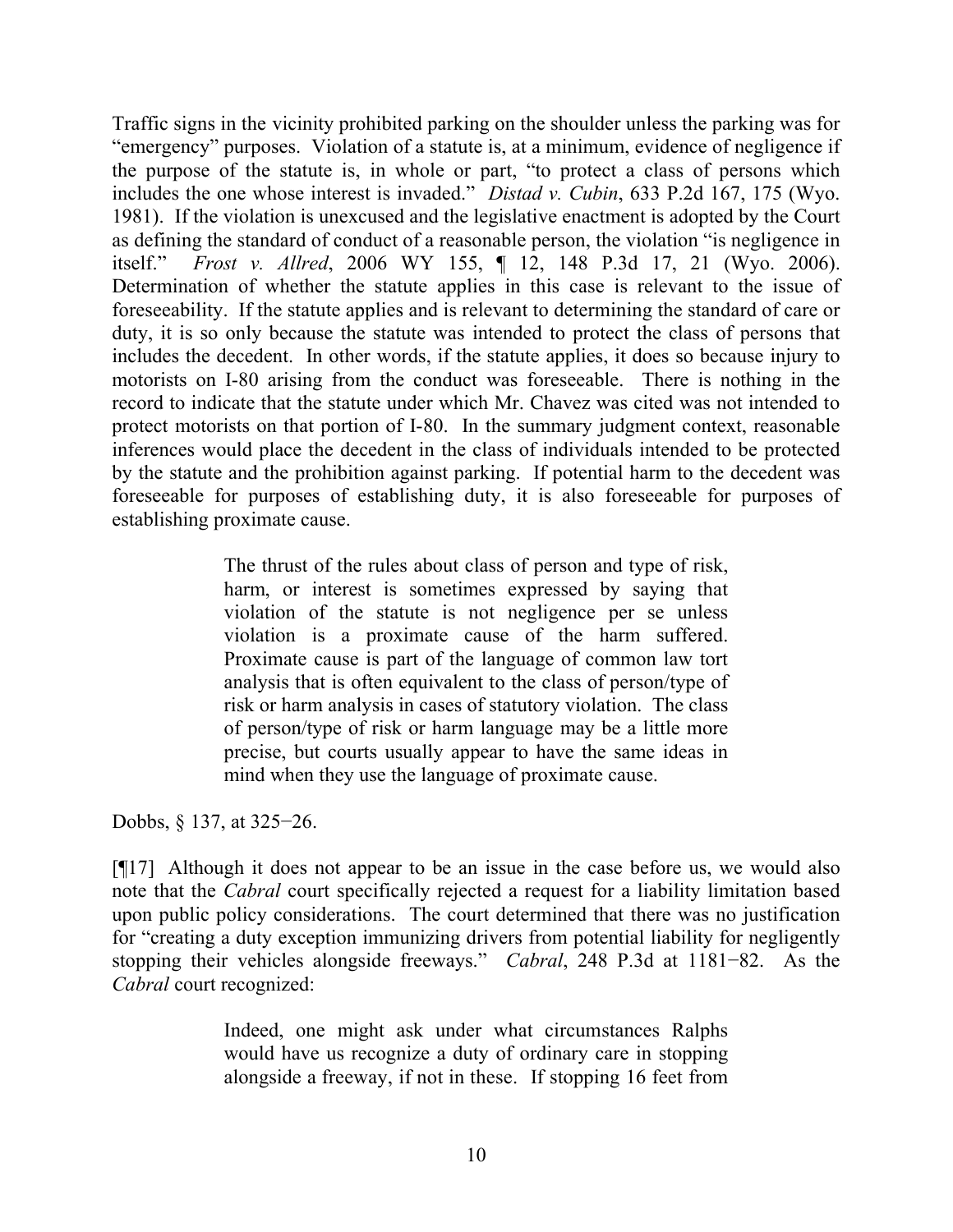the traffic lanes exempts a driver from the duty of care, does the same hold for parking six feet from the lane? Six inches? If we are to create immunity for a truck driver stopping for a few minutes to have a snack, should we also do so for one who decides to sleep for hours by the roadside rather than pay for a motel room? Would the categorical exemption Ralphs seeks still apply if a tractor-trailer driver parked an inch from the traffic lanes, on the outside of a curve, leaving the rig there all night without lights? To ask these questions is to see why a categorical exemption is not appropriate. The duty of reasonable care is the same under all these circumstances; what varies with the specific facts of the case is whether the defendant has breached that duty. That question, as discussed earlier, is generally one to be decided by the jury, not the court.

*Id.*, 248 P.3d at 1183 (emphasis omitted).

[¶18] We agree with the reasoning of the California Supreme Court. The dangers to highway users presented by a parked tractor-trailer along I-80 are no less foreseeable in Wyoming than they are in California. In *Cabral*, the parked vehicle arguably posed less of a danger. It was parked 16 feet off the traveled portion of the highway. In this case, portions of the tractor-trailer were within ten inches of the eastbound lanes of I-80. As in *Cabral*, the parked vehicle was "massive." Appellant's expert estimated the weight of the tractor-trailer at 60,000 pounds. The danger described in *Cabral* is reflected in the report of Appellant's expert. He noted that the posted speed limit was 75 m.p.h., and that the damage to the decedent's vehicle was "consistent with an impact at freeway speeds." The tractor-trailer was stationary and "during the collision [the decedent's vehicle] would have sustained a change in velocity of between 56 and 74 mph." Based upon his review of the accident scene and highway crash statistics, he opined that

> [i]t is unknown if the tractor-trailer had not been illegally parked, if [decedent's vehicle] would have continued to travel off of the paved shoulder and onto the grassy shoulder of the highway or if he would have remained on the shoulder and brought his vehicle to a safe stop. Assuming he did run off the road at speeds of 60 to 80 mph, statistics show the [l]ikelihood of him sustaining fatal injuries as a result of running off the road at these speeds is less than 3 percent.

[¶19] There is no meaningful distinction between Wyoming and California precedent relating to the issue of proximate cause. While the issue of proximate cause is sometimes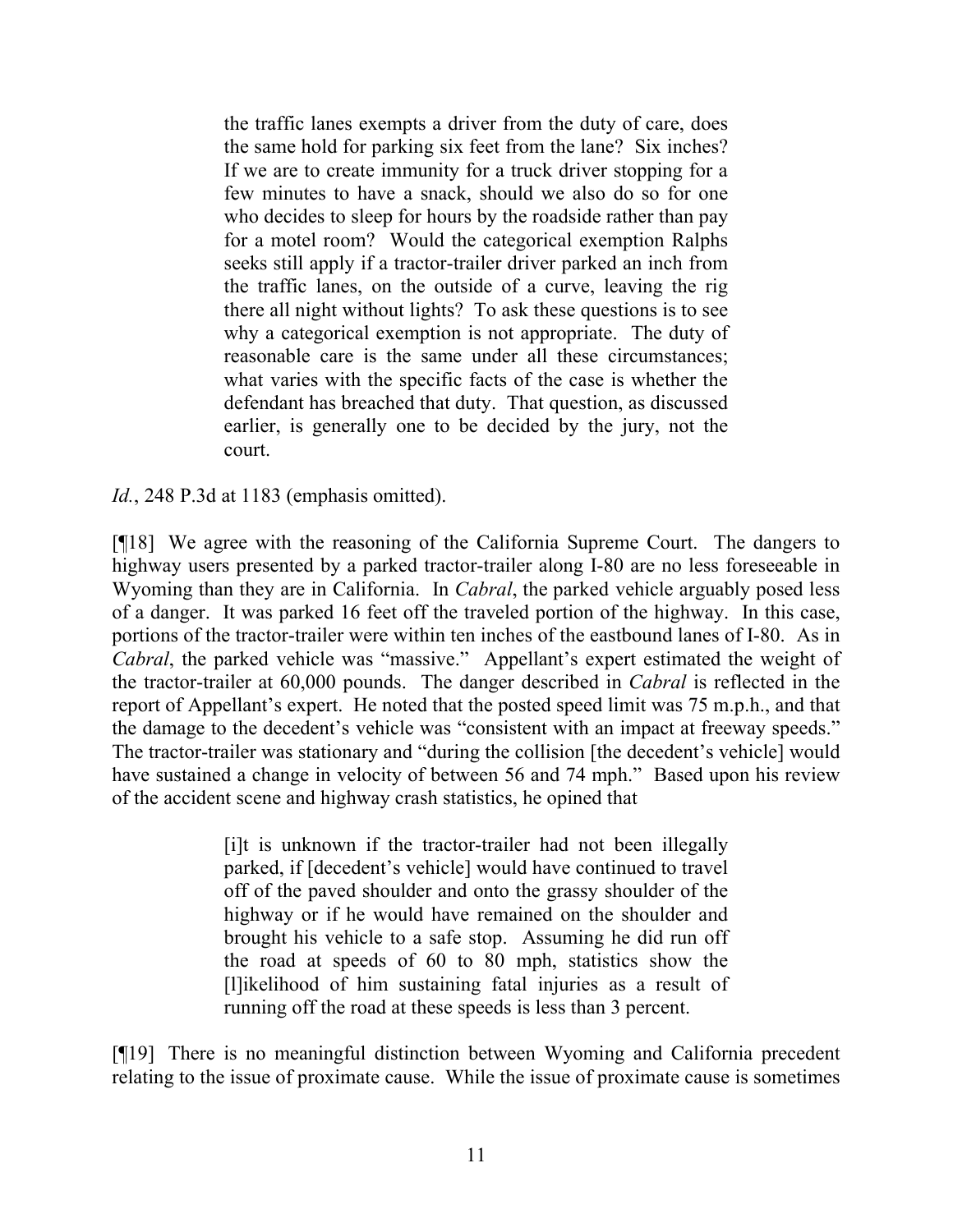explained in terms of the substantial factor test, intervening cause, remote cause, or "natural and probable consequences," we have repeatedly stated that, "The ultimate test of proximate cause is foreseeability." *Killian v. Caza Drilling, Inc.*, 2006 WY 42, ¶ 20, 131 P.3d 975, 985 (Wyo. 2006).

> We hold that the ultimate test concerning proximate cause will be whether the vendor could foresee injury to a third person. This question will be one of fact based on the circumstances of each particular case. It is, however, not necessary that a specific injury be foreseen.

> > " . . . It is sufficient if a reasonably prudent person would foresee that injury of the same general type would be likely to happen in the absence of such safeguards. [Citations.]" *Connett v. Fremont County School District No. 6,* Wyo., 581 P.2d 1097 (1978).

*McClellan*, 666 P.2d at 414.

[¶20] Mr. Chavez contends that his actions were a remote cause and that the actions of the decedent were an intervening cause that "severed any chain of causation that may have existed." Again, however, resolution of that claim involves the same foreseeability analysis that we have just undertaken.

> If an injury might reasonably be anticipated from the original negligent act or omission, notwithstanding the intervention of an independent agency, the act of such independent agency will not constitute a defense, for it will not be regarded as cutting off the line of causation, and the party guilty of the original act or omission will be held responsible.

*Lemos v. Madden*, 28 Wyo. 1, 200 P. 791, 796 (1921); *see also Buckley v. Bell*, 703 P.2d 1089, 1092 (Wyo. 1985) ("An intervening cause is one that comes into being after a defendant's negligent act has occurred, and **if it is not a foreseeable event** it will insulate the defendant from liability.") (emphasis added).

[¶21] Mr. Chavez also contends that his actions in parking along the side of the road "furnished only the condition or occasion" for the accident and that his actions must be viewed as a remote cause, not a proximate cause. He relies upon our decisions in *Lucero*, 288 P.3d 1228 and *Kopriva v. Union Pac. R.R.*, 592 P.2d 711 (Wyo. 1979) to support his position. His reliance is misplaced. Both cases are factually distinguishable from this case.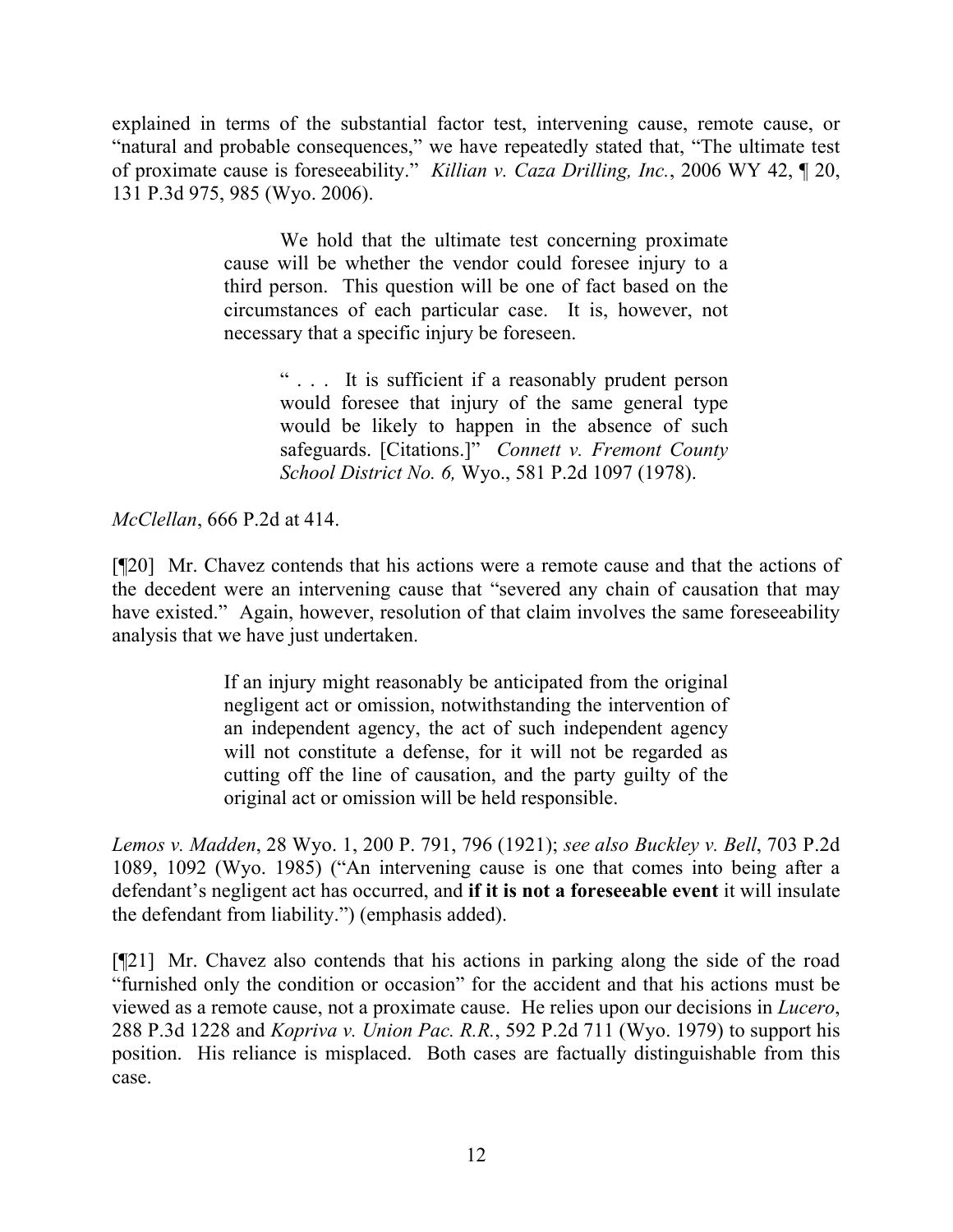[¶22] In *Lucero*, the defendant left her car unattended with the motor running in the driveway while she briefly returned to her home to retrieve her purse. A third party stole the vehicle and subsequently was involved in a high-speed chase with the police. The chase ended when the car driven by the thief collided with a vehicle driven by one of the plaintiffs. *Id.*, ¶¶ 3−4, 288 P.3d at 1231. The district court granted summary judgment in favor of the defendant and we affirmed the decision. Although we addressed proximate cause and determined that the defendant's conduct in leaving the keys in the vehicle was not a proximate cause of the injuries, we did so only after determining that the defendant did not owe a duty to the plaintiff. *Id.*, ¶ 20, 288 P.3d at 1235. We summed up our decision in *Lucero* as follows:

> The appellee's conduct was not proscribed by statute and therefore does not result in the violation of a statutory duty of care. The harm suffered was not a foreseeable consequence of the appellee's conduct, nor was it closely connected to the conduct. The appellee's actions are not deserving of moral blame. Imposing a duty on the appellee under these circumstances would substantially burden her and Wyoming residents in general. We conclude that the appellee did not owe the appellants a common law duty of care to protect them from the harm that occurred in this case, and we therefore affirm the district court's grant of summary judgment.

*Id.*, ¶ 21, 288 P.3d at 1235–36.

[¶23] In *Lucero*, we reached the same conclusion as the California Supreme Court did in *Richards v. Stanley*, another key-in-the-ignition case. In *Richards v. Stanley*, 43 Cal.2d 60, 62, 271 P.2d 23, 25 (Cal. 1954), the plaintiff was injured after a collision with an automobile owned by the defendants but which had been stolen and was being driven by the thief. The court affirmed dismissal of the suit against the owners of the vehicle. It concluded that the owner's "duty to exercise reasonable care in the management of her automobile did not encompass a duty to protect plaintiff from the negligent driving of a thief." *Id.*, 43 Cal.2d at 66, 271 P.2d at 27. In *Cabral*, 248 P.3d at 1179, the court had no trouble distinguishing *Richards* and other similar cases: "key-in-the-ignition cases [do not] stand for the proposition that absent special circumstances a collision between a vehicle parked alongside the freeway and one departing out of control from the freeway is unforeseeable. The *Richards* line of cases involves significantly different facts." Additionally, in *Lucero*, ¶ 8, 288 P.3d at 1232, we specifically determined that there was no statutory basis for the imposition of a duty: "This statute [Wyo. Stat. Ann. § 31-5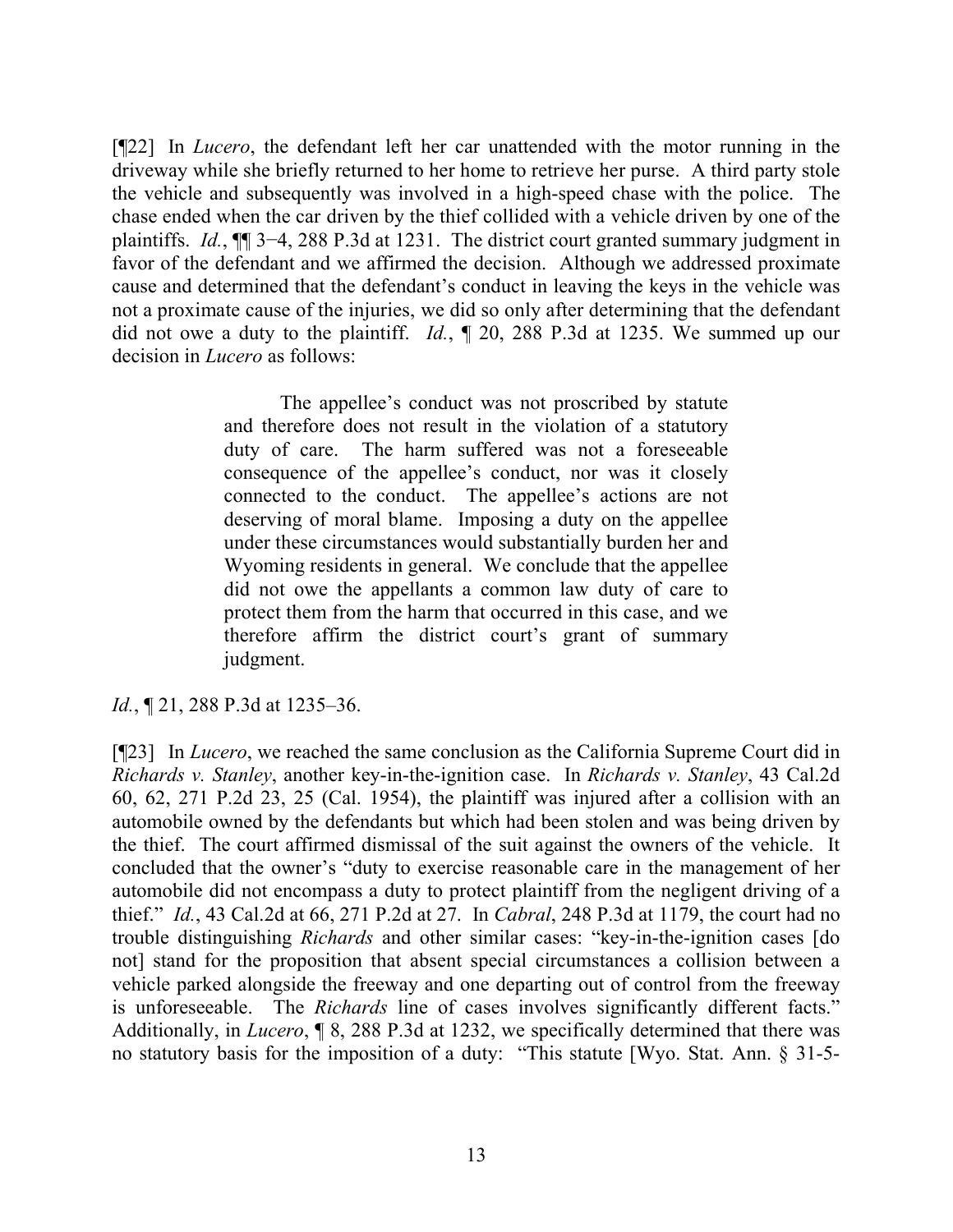509] does not . . . apply to motor vehicles parked in private driveways."<sup>7</sup> We cannot make the same finding in this case. Here, there is a statutory basis for imposing a duty.

[¶24] *Kopriva*, 592 P.2d at 713, presents the classic "only the condition or occasion" fact pattern. In *Kopriva*, Union Pacific damaged a bridge over its railroad track, which caused traffic to be rerouted such that the four-lane interstate highway became a two-lane highway for a short span of roadway. *Id.*, 592 P.2d at 712. Eight months later, while traffic was still being rerouted due to repairs, a vehicle driven by Clifford Carter left its lane of traffic and collided with the plaintiffs' vehicle, which was traveling in the oncoming lane. *Id.* The plaintiffs injured in the accident alleged negligence on the part of Union Pacific and that such negligence had created an inherently dangerous situation. *Id.* The district court granted summary judgment to Union Pacific and we affirmed that decision. We concluded as a matter of law that, even assuming negligence in causing the bridge damage, Union Pacific was not liable because "the negligence of the Union Pacific provided 'only the condition or occasion' for the accident and hence was only the remote cause and not the proximate cause." *Id.* at 713. The damage to the bridge occurred eight months before the car accident in which the plaintiffs were injured. The bridge damage created only the condition or occasion for rerouting the traffic.

[¶25] In *Kopriva*, there was no claim that the collision between Mr. Carter's vehicle and plaintiffs' vehicle was a foreseeable consequence of the damage to the bridge. There was no claim or evidence that the actions of Union Pacific increased the risk of harm to Mr. Kopriva. Plaintiffs merely asserted that "but for the injury caused to the bridge by the railroad's negligent act no accident would have happened." *Id.*, 592 P.2d at 712.

[¶26] Appellees also cite several cases from other jurisdictions purporting to support the proposition that summary judgment on the issue of proximate cause is appropriate in these kinds of cases. Some of those cases are distinguishable. For example, in *Kellner v. Budget Car & Truck Rental, Inc.*, 359 F.3d 399, 407 (6th Cir. 2004), the district court, applying Tennessee law, concluded that the defendant's act of parking a tractor-trailer in the breakdown lane of an interstate highway was not the proximate cause of a subsequent collision. The Court of Appeals affirmed, noting that Tennessee has adopted a special rule regarding proximate cause in standing vehicle cases:

#### **§ 31–5–509. Requirements before leaving motor vehicle unattended.**

 $\overline{\phantom{a}}$  $<sup>7</sup>$  The statute provided as follows:</sup>

No person driving or in charge of a motor vehicle shall permit it to stand unattended without first stopping the engine, locking the ignition, removing the key from the ignition, effectively setting the brake thereon and, when standing upon any grade, turning the front wheels to the curb or side of the highway.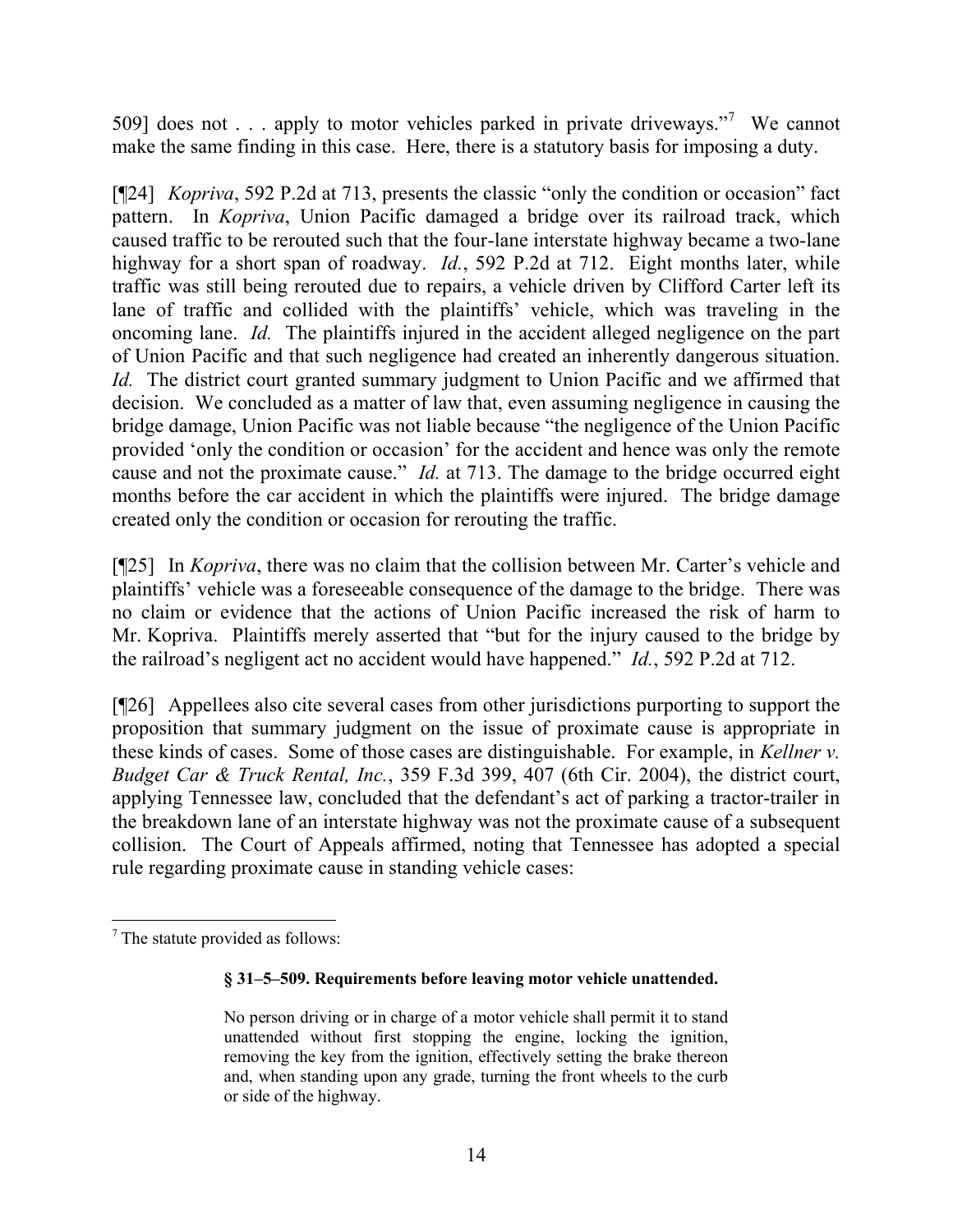While the general rule in Tennessee, that the foreseeability of an intervening, superseding act presents a jury question, the *Carney* [*v. Goodman*, 38 Tenn.App. 55, 270 S.W.2d 572, 576 (1954)] court adopted a special rule in standing vehicle cases, which the district court applied in the present case, noting that "[u]nder this rule it is unforeseeable as a matter of law someone would drive into a plainly visible standing vehicle." The *Carney* opinion noted that "[t]he operator of a vehicle that crashes into a vehicle negligently left standing in an unsuitable stopping place provides the proximate cause of any resulting injuries if she could see the standing vehicle in time to avoid a collision."

*Kellner*, 359 F.3d at 403–04. No such rule has been adopted in Wyoming. Adoption of such a rule would be akin to adoption of the special duty exception immunizing drivers that was specifically rejected by the California Supreme Court in *Cabral*, 248 P.3d at 1182. 8

[¶27] Appellees also cite *Bogovich v. Nalco Chem. Co.*, 213 Ill.App.3d 439, 572 N.E.2d 1043 (Ill. App. Ct. 1991), a case in which the court concluded that the accident at issue was not foreseeable, as a matter of law, under facts that are not readily distinguishable from the present case. In *Bogovich*, the decedent driver crossed into the median of a city street and struck a semi tractor-trailer that was parked in the median. The court concluded that "in accordance with Illinois case law, decedent's loss of consciousness and subsequent loss of vehicular control operated as an unforeseeable, independent act which relieved defendant of any liability for its alleged negligent conduct, including the alleged statutory violations." *Id.*, 572 N.E.2d at 1046. The court noted that "To hold otherwise would charge motorists with the impossible duty of protecting against the unforeseeable loss of consciousness of fellow motorists." *Id.*

[¶28] We are not persuaded by the *Bogovich* analysis. As in *Sumner v. Sumner*, 664 So.2d 718, 722 (La. App. Ct. 1995), another intermediate appellate decision cited by Appellees, the *Bogovich* court concluded that no duty should be imposed in these circumstances. The court also concluded that "loss of vehicular control" was unforeseeable under the law in Illinois. *Bogovich*, 572 N.E.2d at 1046. As indicated by the discussion above, we conclude that, under the law in Wyoming, reasonable minds can disagree on this question. Additionally, we would note that the risk of injury which informs the existence of a duty in these cases is not only generated by unconscious drivers, as suggested in *Bogovich*, but also by those classes of drivers who leave their lane of travel because they are distracted, impaired, experiencing medical emergencies, or

 $\overline{\phantom{a}}$ 8 See discussion at ¶ 17, *supra*.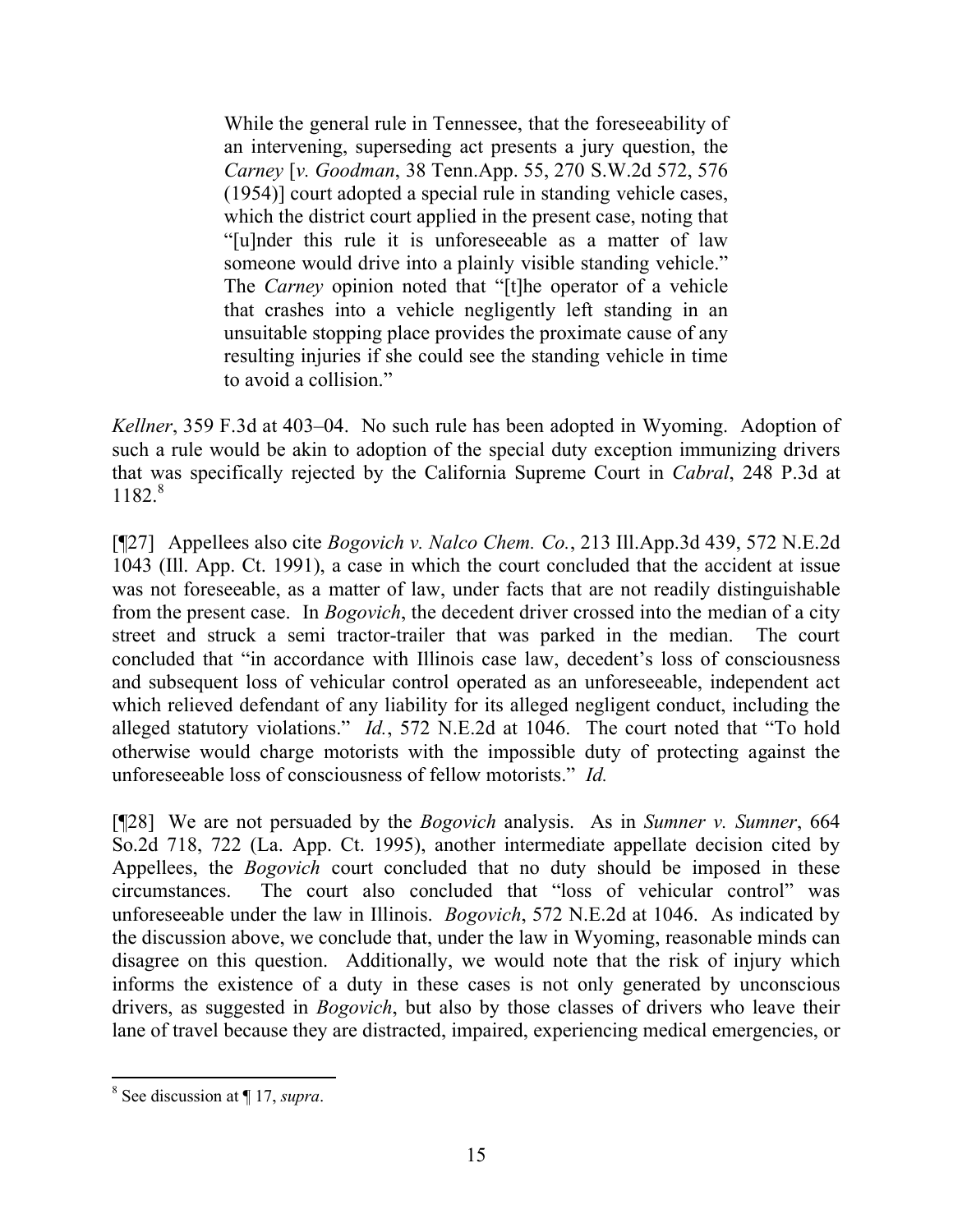for other reasons. In any event, we find the analysis in *Cabral* to be more comprehensive and more persuasive than the court's reasoning in *Bogovich*.

[¶29] Finally, we note that Appellees suggest that the act of parking the tractor-trailer within a foot of the traveled portion of the interstate highway cannot be considered a proximate cause of the decedent's death because "another vehicle leaving the lane of traffic is not a *likely consequence* of parking on the side of [the] road, nor is it a *likely response* to the stimulation caused by parking on the side of the road." (Emphasis added.) They cite *Buckley v. Bell*, 703 P.2d at 1092, for the proposition that an injury is "reasonably foreseeable if it is a probable consequence of the defendant's wrongful act or is a normal response to the stimulus of the situation created thereby." Appellees interpret this phrase to mean that, in order for an act or omission to qualify as a proximate cause, the injury must have been the likely result of the act or omission. Under our precedent, however, actors are responsible not only for the likely consequences of their acts or omissions, but also for the consequences that "might reasonably be anticipated" – that is, those consequences that are reasonably foreseeable. *See, e.g.*, *Lemos v. Madden*, 200 P. at 796, *supra* ¶ 20. 9

[¶30] Two cases referenced by Appellees illustrate the point. In *Buckley*, the defendant erroneously filled the plaintiff's fuel tank with diesel fuel. The plaintiff then took the tank to a field and filled his gasoline-engine hay baler with the fuel. When the plaintiff discovered that he had diesel fuel in the baler's tank instead of gasoline, he drained the fuel in the dry hayfield. *Id.*, 703 P.2d at 1090. He refilled the baler with gasoline and, when he attempted to start it, the engine backfired, the grass ignited, and the hay baler was destroyed in the resulting fire. He brought suit against the seller of the fuel seeking to recover the cost of his hay baler and additional damages. The case was tried before a judge sitting without a jury. The judge found in favor of the seller after determining that "Defendants' delivery of the wrong fuel was not a proximate cause of the fire." *Id.*, 703 P.2d at 1091. Mr. Buckley appealed, seeking reversal of the district court's proximate cause determination. We deferred to the district court as the "finder of fact" and affirmed the decision. In doing so, we again recognized that where there is room for reasonable difference of opinion, the question of foreseeability should be determined by the trier of fact:

l  $9$  This standard is also embodied in Wyoming Civil Pattern Jury Instruction 3.06, which provides:

The exact or precise injury need not have been foreseeable, but the Defendant may be found to be a "cause" of the Plaintiff's harm within the meaning of these instructions if a reasonably careful person, under similar or the same circumstances as the Defendant, would have anticipated that injury to a person in the Plaintiff's situation might result from the Defendant's conduct.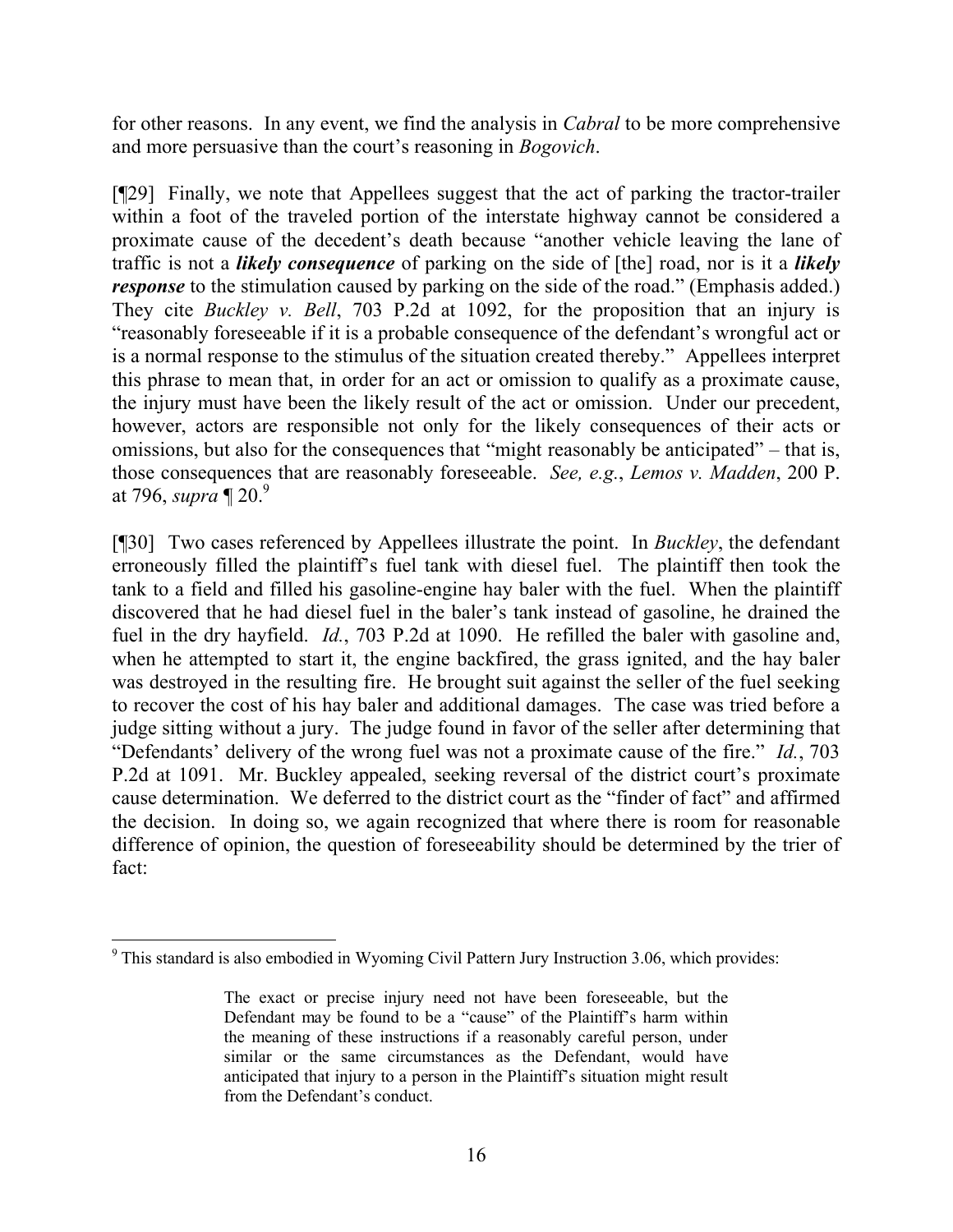If . . . the negligent character of the third person's intervening act or the reasonable foreseeability of its being done (see §§ 447 and 448) is a factor in determining whether the intervening act relieves the actor from liability for his antecedent negligence, and under the undisputed facts there is room for reasonable difference of opinion as to whether such act was negligent or foreseeable, the question should be left to the jury.

*Id.*, 703 P.2d at 1094 (quoting § 453, Restatement (Second) of Torts, comment b). For purposes of the present discussion, it is necessary to note that, notwithstanding the fact that the fire and resulting destruction of the hay baler were clearly not "likely" consequences of the defendant's act of erroneously filling the plaintiff's tank with diesel fuel, we nonetheless found that reasonable persons could disagree as to whether the defendant's conduct constituted a proximate cause of the damages.

[¶31] In *Amos v. Lincoln County Sch. Dist. No. 2*, 2015 WY 115, 359 P.3d 954 (Wyo. 2015), a five-year-old boy was attending a community basketball game at a former school building when an unsecured lunchroom bench fell on him, causing a fatal head injury. The boy's personal representative filed suit against the School District, claiming that the District failed to exercise ordinary care when it turned over possession of the building without taking steps to restrict access to the keys that unlocked the lunchroom benches and tables and without warning of the dangers of mishandling those benches and tables. The district court granted summary judgment in favor of the School District on the issue of proximate cause. We reversed. *Id.*, ¶ 19, 359 P.3d at 959−60. We held that "reasonable minds could differ on the question of whether the School District breached its duty of care, and the question is one properly submitted to the jury." *Id.*, ¶ 25, 359 P.3d at 961. Likewise, we determined that reasonable minds could differ in answering the questions of proximate and intervening cause. *Id.*, ¶ 30, 359 P.3d at 963. We noted, "Because there is much on which reasonable minds might disagree with respect to proximate cause, summary judgment was not properly granted on that basis." *Id.*, ¶ 31, 359 P.3d at 963. Notably, we gave no indication that the falling lunchroom bench was a "likely" result of the School District's failure to warn of the dangers, or that the School District's conduct presented risk of a "probable" injury. Appellees' framing of the issue of proximate cause in terms of the likely consequences of Mr. Chavez's conduct is not supported by our precedent.

[¶32] In sum, we find Appellant was not required to establish that the conduct of Mr. Chavez caused the decedent to leave his lane of travel. Rather, Appellant was required to show that the act of parking on the shoulder of an interstate highway created a reasonably foreseeable increased risk of injury to the decedent. Applying all inferences from the evidence in favor of Appellant, we conclude reasonable minds can differ on this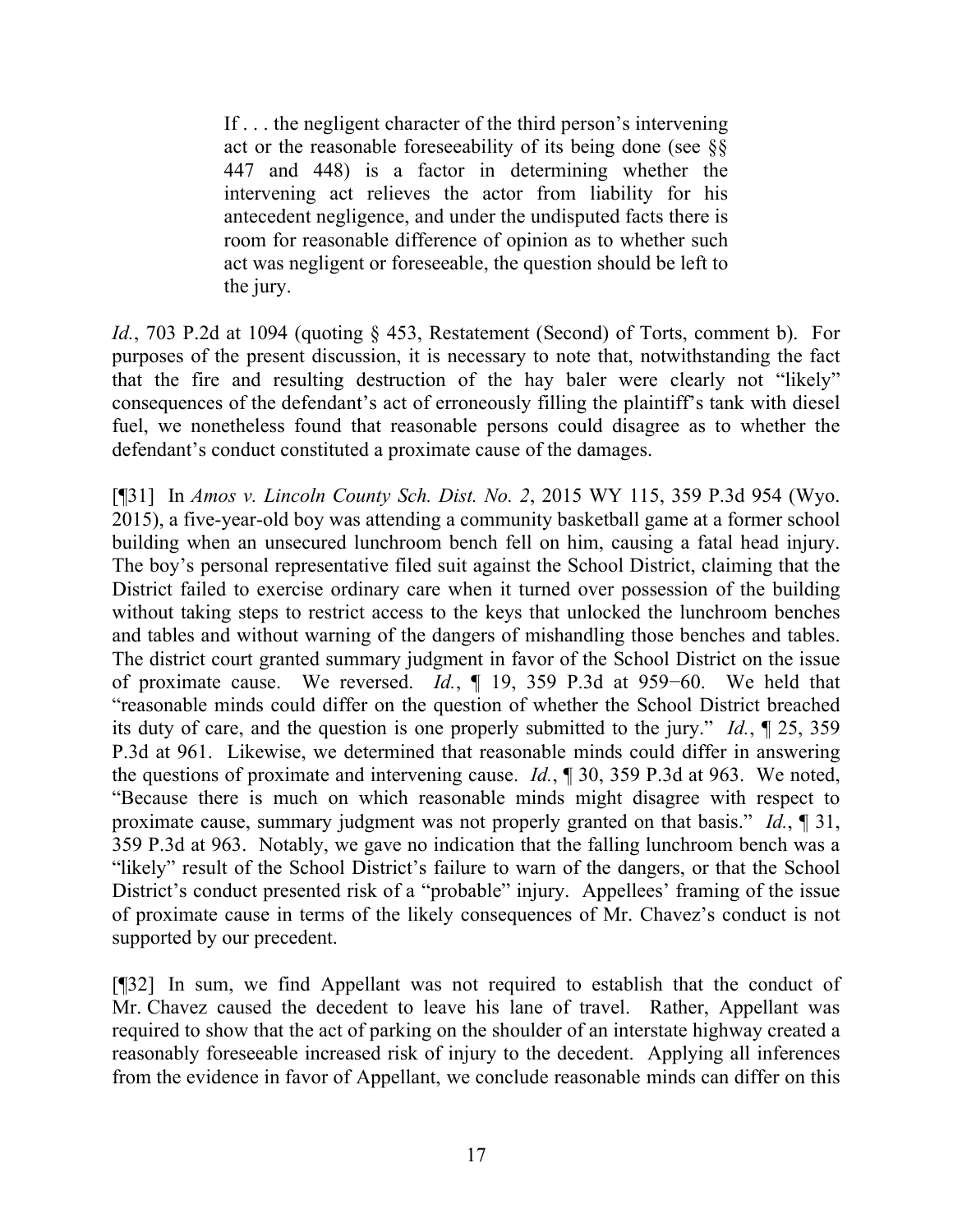question. Accordingly, the proximate cause issue should be resolved by the jury. We reverse the district court's order granting summary judgment and remand for further proceedings consistent with this opinion.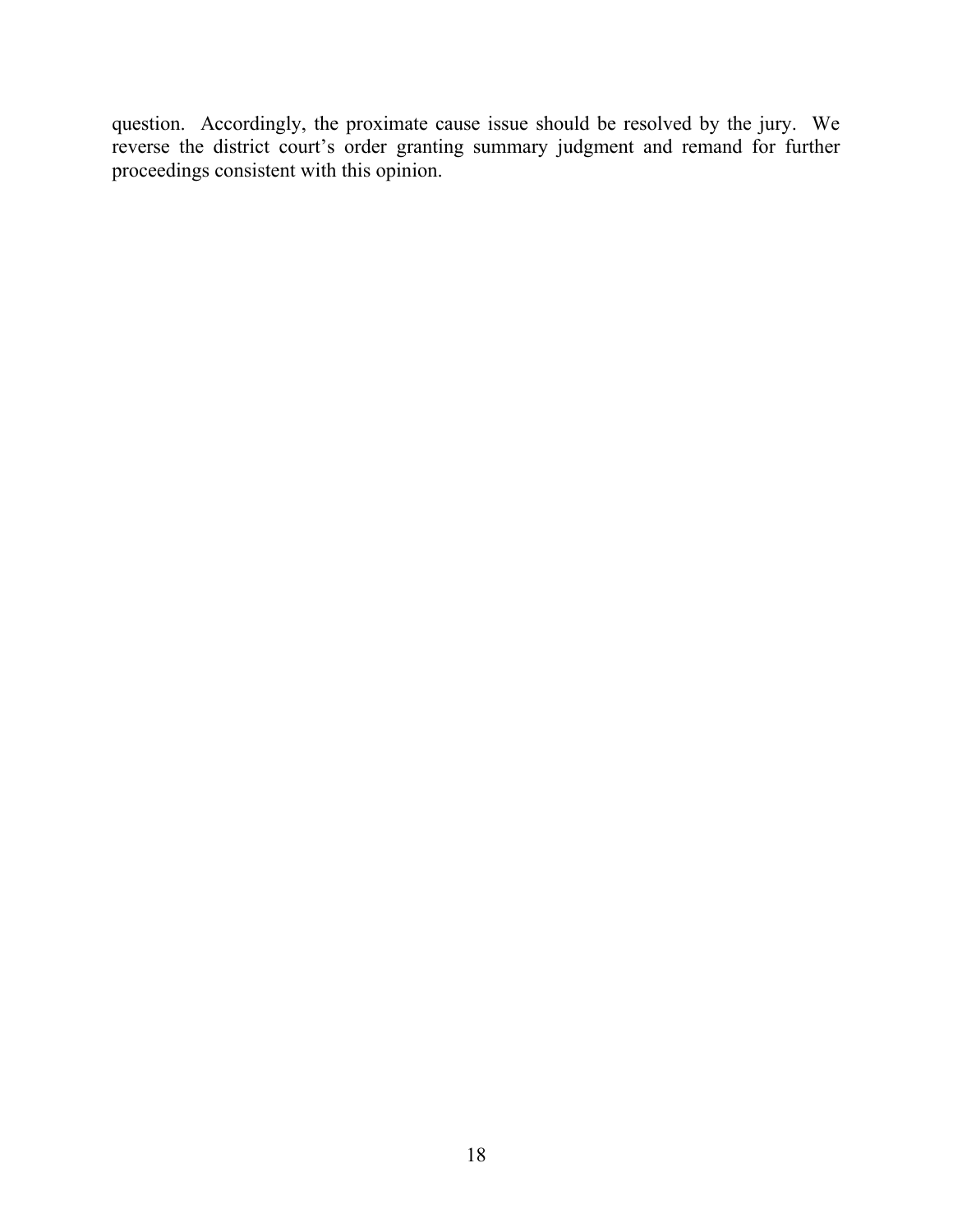**HILL**, Justice, dissenting, in which **KAUTZ,** Justice, joins.

[¶33] The majority opinion reduces proximate cause to a single generalized inquiry of foreseeability. While I agree that foreseeability is fairly stated as "the ultimate test" for proximate cause, I believe the majority opinion errs in treating the question of foreseeability as a generic inquiry separate from the parameters our law places on proximate cause. I therefore respectfully, but vigorously, dissent.

### **A. Proximate Cause and Foreseeability under Wyoming Law**

[¶34] Wyoming law has long recognized the need for limits on the liability that may flow from a party's wrongful act, and under our negligence law, proximate cause acts as one such limitation.

> We agree that but for the act of the defendant the accident might not have occurred, but this fact does not determine the question of liability. The law does not charge a person with all the consequences of a wrongful act but ignores remote causes and looks only to the proximate cause.

*Kopriva v. Union Pac. R.R. Co.*, 592 P.2d 711, 712-13 (Wyo. 1979).

[¶35] The proximate cause limitation does not exist only at common law. The Wyoming legislature specifically incorporated a proximate cause requirement into our statutory comparative negligence analysis. In particular, Wyoming's comparative negligence law apportions liability according to proportion of total fault, Wyo. Stat. Ann. § 1-1-109(e), and then defines fault to mean "acts or omissions, determined to be a proximate cause of death or injury to person or property." Wyo. Stat. Ann. § 1-1-109(a)(iv) (LexisNexis 2017). Since we presume that the legislature acts with full knowledge of existing law and with an intent that its enactments be read in harmony with existing law, we must assume the legislature intended our existing proximate cause requirements to be a part of any fault apportionment under Wyoming's comparative negligence statute. *See Vaughn v. State*, 2017 WY 29, ¶ 10, 391 P.3d 1086, 1091 (Wyo. 2017) (quoting *Cheyenne Newspapers, Inc. v. City of Cheyenne*, 2016 WY 125, ¶ 11, 386 P.3d 329, 333 (Wyo. 2016)). As one commentator observed:

> Because "proximate cause" has historically served as the necessary link between a defendant's conduct and liability, and a limitation on a defendant's liability, perhaps the best interpretation of "proximate cause" in Wyoming's comparative fault statute is that the phrase is intended to be a limitation.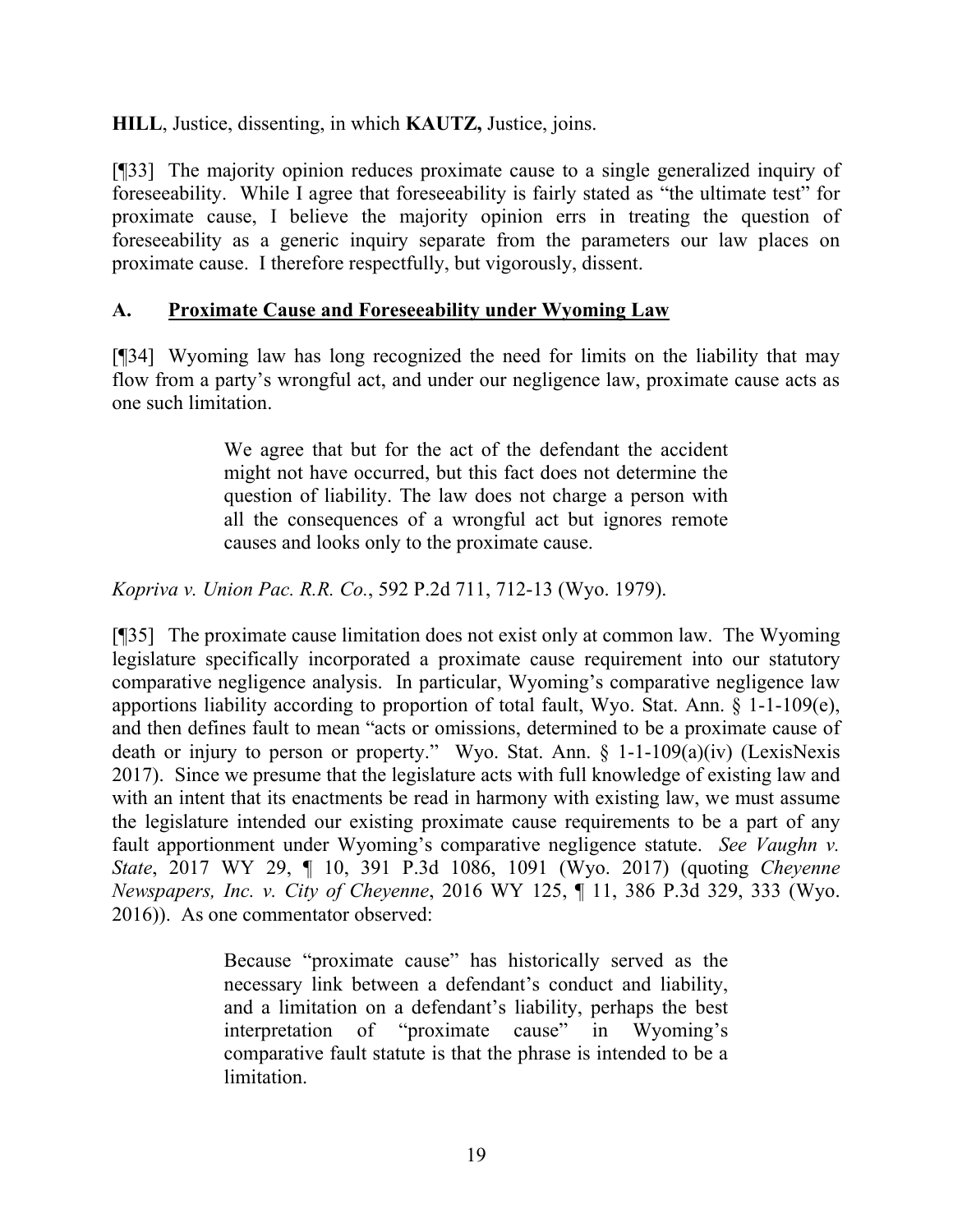John M. Burman, *Wyoming's New Comparative Fault Statute*, 31 Land & Water L. Rev. 509, 517-18 (1996).

[¶36] Turning then to that limitation as defined by Wyoming law, it is clear from our most recent cases that our proximate cause analysis demands more than an isolated and generalized inquiry into foreseeability.

> In order for proximate cause to exist, "the accident or injury must be the natural and probable consequence of the act of negligence." *Foote v. Simek*, 2006 WY 96, ¶ 22, 139 P.3d 455, 463 (Wyo. 2006). In fact, "[t]he ultimate test of proximate cause is foreseeability of injury. In order to qualify as a legal cause, the conduct must be a substantial factor in bringing about the plaintiff's injuries." *Foote*, ¶ 22, 139 P.3d at 464. In our consideration of cases involving proximate cause, we have discussed not only what constitutes proximate cause, but also what does not:

> > In *Lemos v. Madden*, 28 Wyo. 1, 200 P. 791, 793 (1921), this court first defined proximate cause as "[t]hat which, in a natural and continuous sequence, unbroken by any efficient intervening cause, produces the injury, and without which the result would not have occurred." This same definition has been relied upon in recent years. *Robertson v. TWP, Inc.*, 656 P.2d 547 (Wyo. 1983); *Kopriva v. Union Pacific R. Co.*, 592 P.2d 711 (Wyo. 1979). In *Lemos v. Madden*, *supra*, 200 P. at 794, the court also rejected a "but for" rule of causation, stating:

> > "\* \* \* *But if the original wrong furnished only the condition or occasion, then it is the remote and not the proximate cause, notwithstanding the fact that there would have been no loss or injury but for such condition or occasion.* \* \* \*"

In later cases our court has identified legal causation as that conduct which is a substantial factor in bringing about the injuries identified in the complaint. *McClellan v. Tottenhoff*, Wyo. 666 P.2d 408 (Wyo. 1983); *Chrysler Corporation v. Todorovich*, 580 P.2d 1123 (Wyo. 1978); *Phelps v.*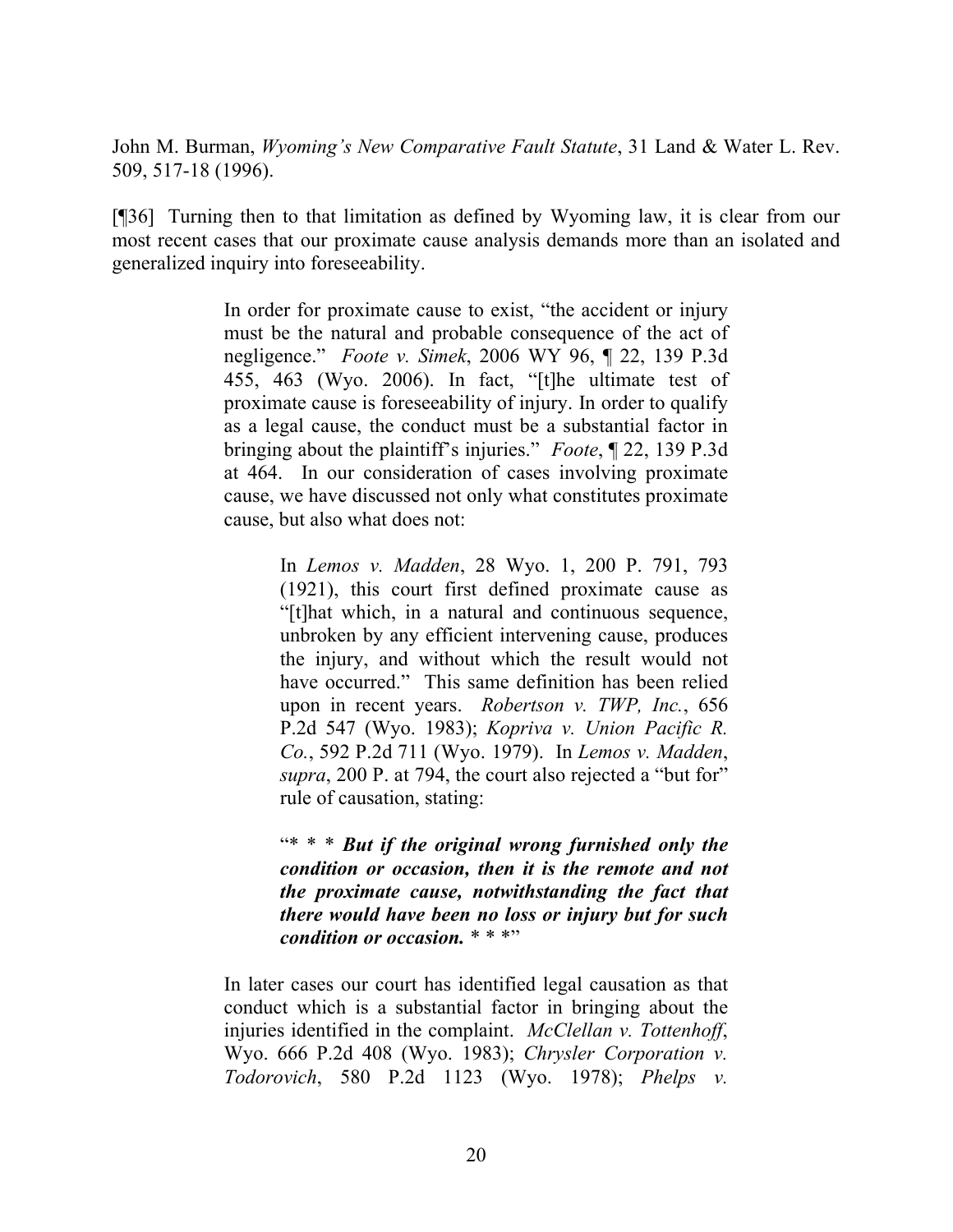*Woodward Construction Co.*, 66 Wyo. 33, 33, 204 P.2d 179 (Wyo. 1949). The obvious rationalization of that approach with the two propositions found in *Lemos v. Madden*, *supra*, is that if the conduct is "that cause which in natural and continuous sequence, unbroken by a sufficient intervening cause produces the injury, without which the result would not have occurred," it must be identified as a substantial factor in bringing about the harm. If, however, it created only a condition or occasion for the harm to occur then it would be regarded as a remote, not a proximate, cause, and would not be a substantial factor in bringing about the harm. An alternative method for explaining these concepts is found in the discussions of intervening cause in our cases. *McClellan v. Tottenhoff*, *supra*; *Kopriva v. Union Pacific R. Co.*, *supra*; *Gilliland v. Rhoads*, 539 P.2d 1221 (Wyo. 1975); *Fagan v. Summers*, 498 P.2d 1227 (Wyo. 1972); and *Tyler v. Jensen*, 75 Wyo. 249, 295 P.2d 742 (Wyo. 1956). *An intervening cause is one that comes into being after a defendant's negligent act has occurred, and if it is not a foreseeable event it will insulate the defendant from liability. It is reasonably foreseeable if it is a probable consequence of the defendant's wrongful act or is a normal response to the stimulus of the situation created thereby. Killian v. Caza Drilling, Inc.*, 2006 WY 42, ¶ 20, 131 P.3d 975, 985 (Wyo. 2006).

*Amos v. Lincoln Cty. Sch. Dist. No. 2*, 2015 WY 115, ¶ 27, 359 P.3d 954, 961-62 (Wyo. 2015) (emphasis in original) (quoting *Lucero v. Holbrook*, 2012 WY 152, ¶ 17, 288 P.3d 1228, 1234-35 (Wyo. 2012)).

[¶37] This defining statement of proximate cause confirms the importance of foreseeability in any proximate cause analysis, but it also places its determination in context. Proximate cause does not exist unless an injury is the "natural and probable consequence of the act of negligence," so to be foreseeable, an injury must be a natural and probable consequence of the negligent act. *Amos*, ¶ 27, 359 P.3d at 961 (quoting *Lucero*, ¶ 17, 288 P.3d at 1235). Proximate cause also requires that the negligent act be that cause "which, *in a natural and continuous sequence*, *unbroken by an efficient intervening cause* produces the injury, and without which the result would not have occurred." *Amos*, ¶ 27, 359 P.3d at 961-62 (emphasis added). An injury must also then, to be foreseeable, arise in a natural and continuous sequence flowing from the original wrong. If an injury does not flow in a natural and continuous sequence from the original wrong, but was instead caused by an intervening cause, it may still be a foreseeable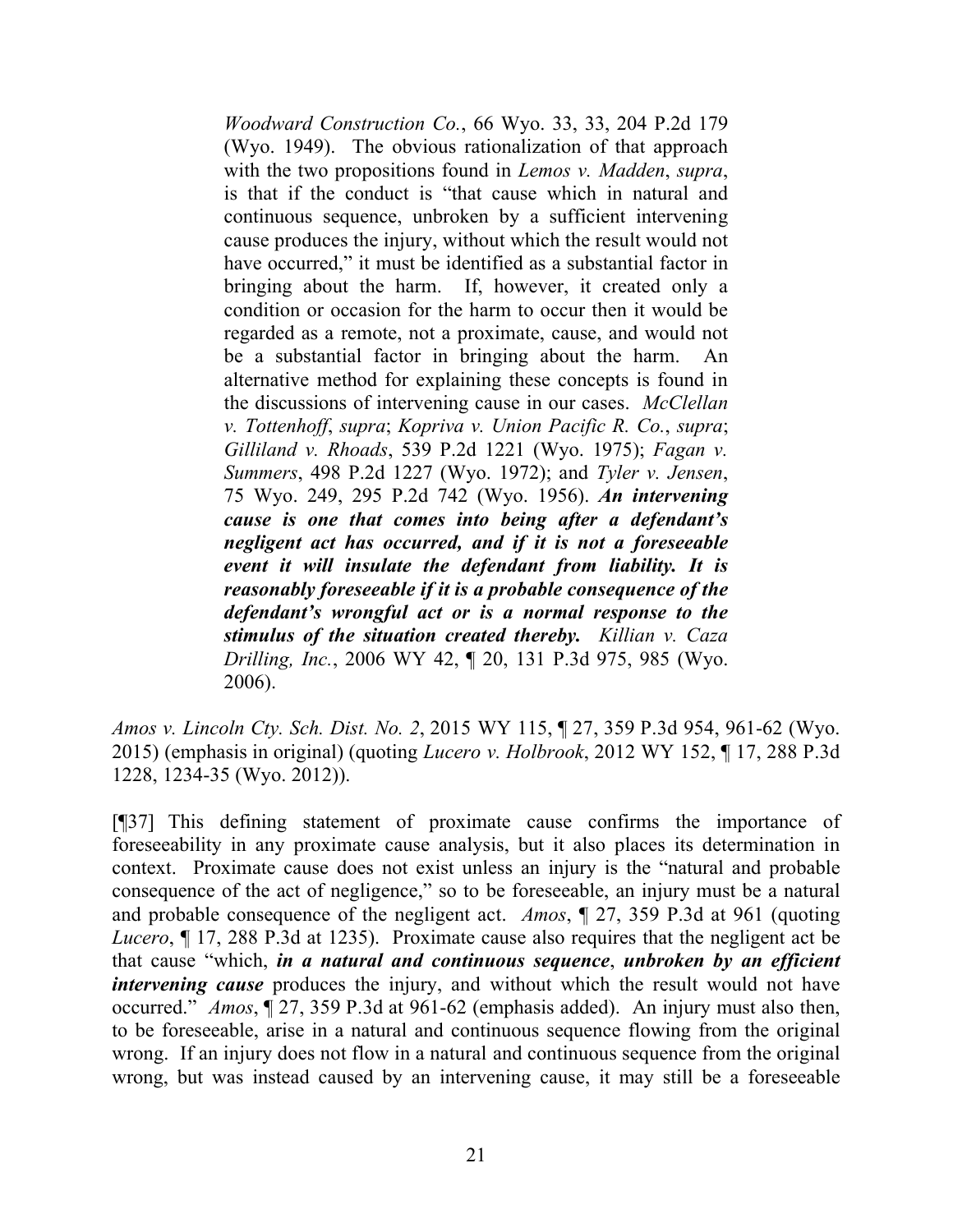injury proximately caused by the original wrong, but only if the injury was "a probable consequence of the defendant's wrongful act" or "a normal response to the stimulus of the situation created thereby." *Id*., ¶ 27, 359 P.3d at 962.

[¶38] Applied to this case, our analysis should be twofold: 1) whether Decedent's collision with the CRST vehicle was a natural and probable consequence of Mr. Chavez's illegal parking and occurred in a natural and continuous sequence to that parking; and 2) whether Decedent's collision was a foreseeable intervening cause of the accident and his injuries.

[¶39] In answer to the first question, Mr. Chavez's illegal parking obviously did not cause Decedent to leave his lane of travel, drive at highway speeds in the emergency lane, and collide with the CRST truck. There is simply no causal link between Mr. Chavez's actions and Decedent's actions. The majority opinion does not dispute this lack of a causal connection and instead attempts to change the question. Rather than looking to whether Mr. Chavez's illegal parking caused the accident, the majority shifts the focus to whether the truck's being in the emergency lane was a substantial factor in bringing about Decedent's *injuries*. This reframing of the question does not work. Just as Mr. Chavez's illegal parking did not cause the collision, it likewise did not in and of itself, in a natural and continuous sequence, cause Decedent's injuries. The collision caused Decedent's injuries.

[¶40] Whether we direct our focus to the collision or Decedent's injuries, it is clear to me that there exists an intervening act that breaks any purported chain of causation flowing from Mr. Chavez's illegal parking. Between Mr. Chavez's illegal parking and the collision, the intervening act was Decedent driving in the emergency lane. Between Mr. Chavez's illegal parking and Decedent's injuries, the intervening act was Decedent's collision with the rear of the truck. In my view then we have a single irrefutable fact: Decedent's act of driving in the emergency lane was the intervening cause of both his collision and his injuries.

[¶41] This inescapable conclusion does not end the inquiry, but it does narrow the question. I believe the question we should be answering is whether Decedent's intervening act was foreseeable, which under Wyoming law requires that it be "a probable consequence of the defendant's wrongful act" or "a normal response to the stimulus of the situation created thereby." *Amos*, ¶ 27, 359 P.3d at 962 (quoting *Lucero*, ¶ 17, 288 P.3d at 1235). The majority opinion does not answer this question and instead departs from these strictures and adopts the California Supreme Court's analysis in *Cabral v. Ralphs Grocery Co.*, 248 P.3d 1170, 1184 (Cal. 2011). As a predicate to taking this turn, the majority offers that "[t]here is no meaningful distinction between Wyoming and California precedent relating to the issue of proximate cause." *See* ¶ 19. I strongly disagree.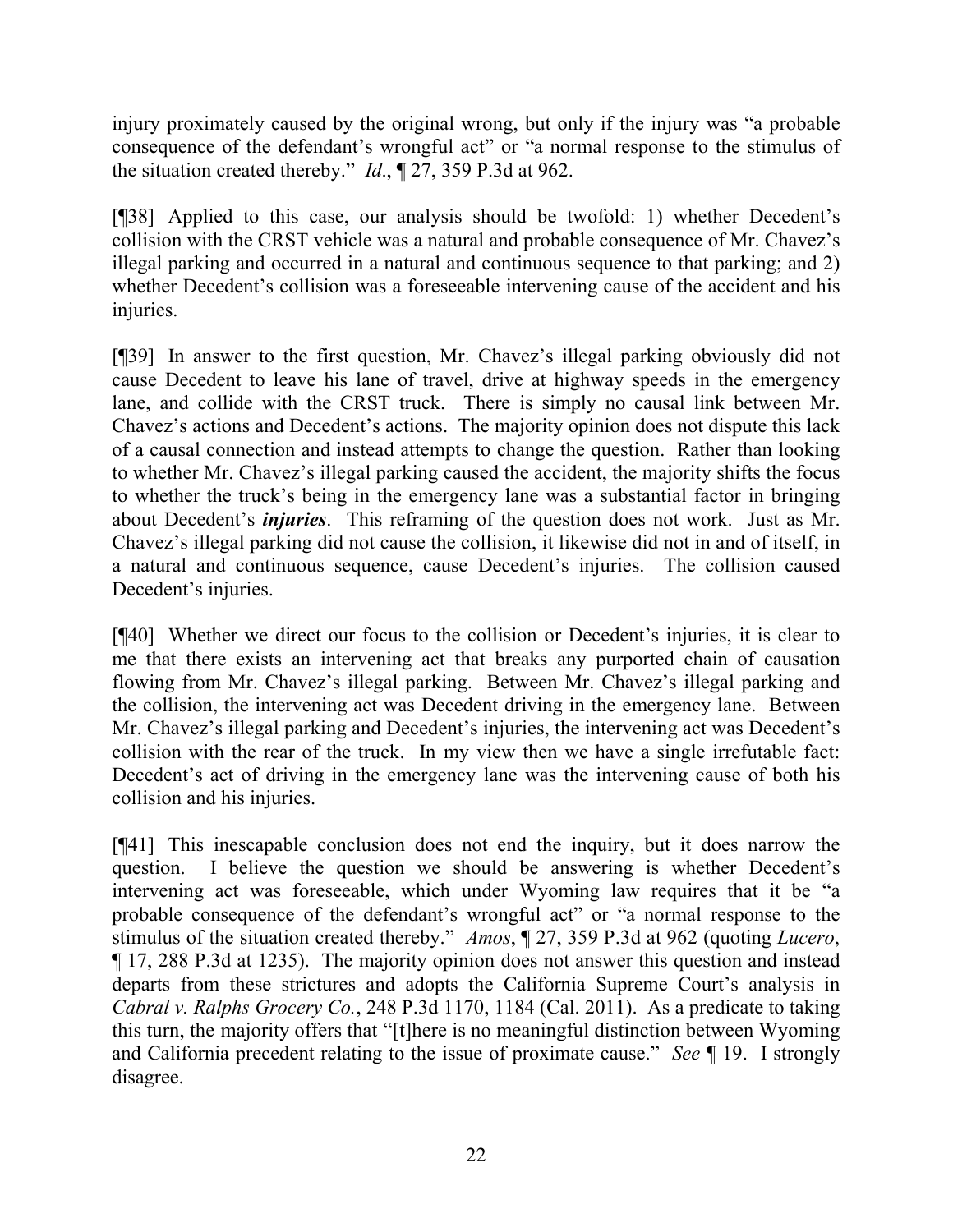## **B. Differences between Wyoming and California Law**

[¶42] The majority opinion acknowledges that Wyoming and California differ in that Wyoming follows a modified comparative negligence model and California follows a pure comparative negligence model. I believe the majority fails, however, to recognize the fundamental differences this reflects in our respective laws, both from an overall policy perspective and in the diminished role that is given to the doctrines of intervening cause and remote cause. I believe these differences make Wyoming and California law largely incompatible on the question of proximate cause and lead me to reject the California court's reasoning in *Cabral*.

[¶43] As to the difference in policy between pure and modified comparative negligence, it has been observed:

> Most scholarly commentators then and now lauded "pure" comparative responsibility, under which the plaintiff may recover from a negligent defendant regardless of the extent of plaintiff's own negligence, as the most logical and just approach to the problem--indeed, as the final evolutionary stage of the question of allocation of responsibility in personal injury tort suits. Under such a scheme, in theory at least, a defendant who is but one percent responsible still pays one percent of the plaintiff's damages, since liability is determined by degree of responsibility, whatever that degree is found to be. Despite the popularity of this idea among legal theorists, the wave of adoptions of pure comparative systems between 1973 and 1984--during which time a dozen states adopted such a system--proved short-lived, and no state has adopted a pure form since 1984. Further, three states that had adopted a pure form have replaced it with a modified form in whole or part. As of now, roughly two-thirds of the states adhere to a modified comparative scheme.

> There are, of course, a number of reasons why pure comparative responsibility has never swept the nation. As one commentator summarized the critics' views, the pure system is

> > simply too extreme. . . . Although the contributory negligence rule created inequity by placing too stringent a line on plaintiff's fault, pure comparative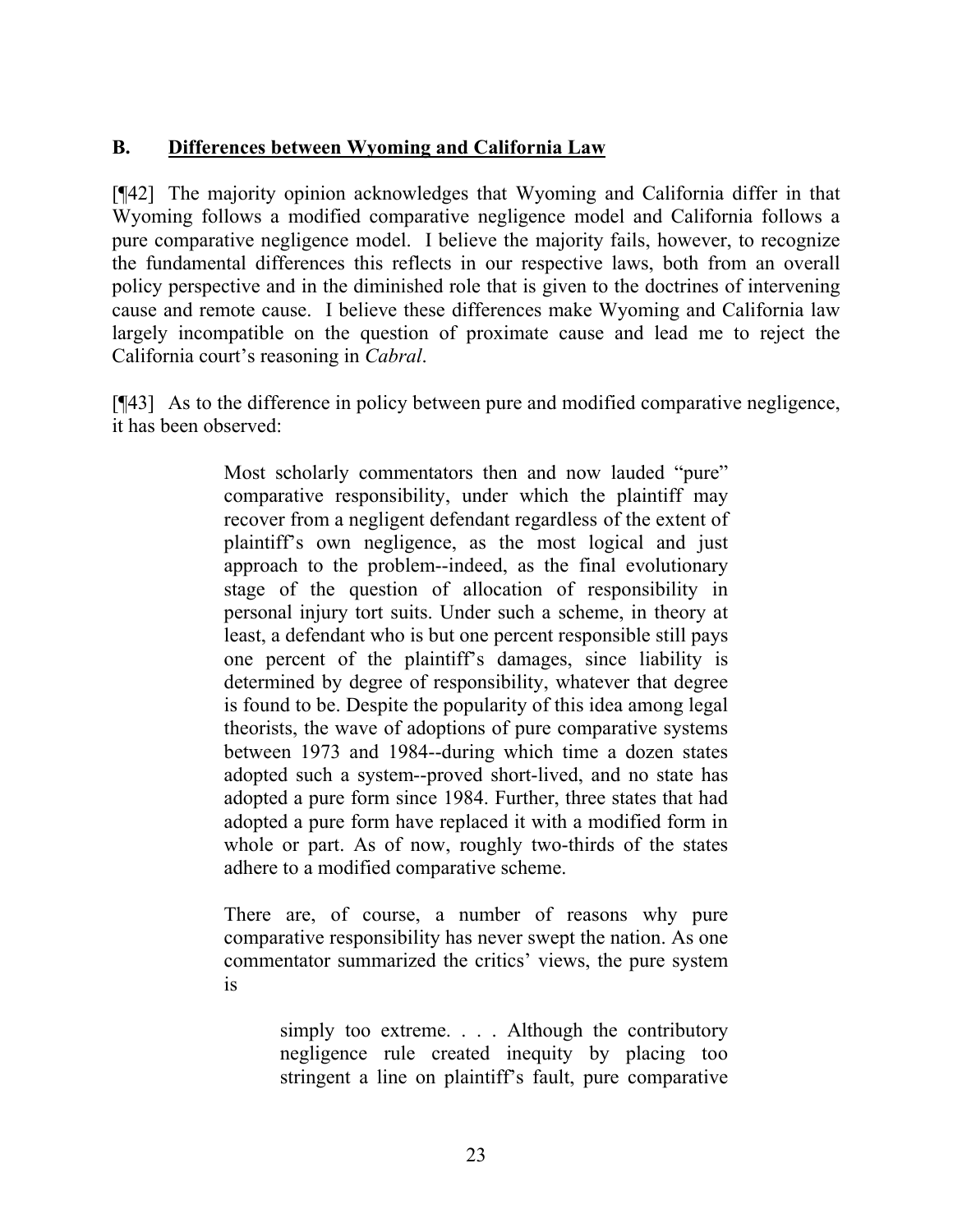negligence posits no line at all. By removing all barriers to the highly culpable individual, the pure system erodes both the moral foundation of the fault system and the notion of self-responsibility which, many believe, still needs nurturing in modern tort law.

West Virginia's high court, rejecting a plaintiff's argument that it should adopt a pure system of comparison, found it "difficult, on theoretical grounds alone, to rationalize a system which permits a party who is 95 percent at fault to have his day in court as a plaintiff because he is 5 percent fault-free."

Paul T. Hayden, *Butterfield Rides Again: Plaintiff's Negligence as Superseding or Sole Proximate Cause in Systems of Pure Comparative Responsibility*, 33 Loy. L.A. L. Rev. 887, 891-93 (April 2000) (footnotes and citations omitted).

[¶44] As to the roles of remote and intervening causes, a number of authorities have observed the tension between comparative negligence and the concepts of remote and intervening cause.

> Furthermore, the attorney is advised to bear in mind that while the adoption of comparative negligence should not in theory have any effect on the rules of proximate causation, there may as a practical matter be some effect, for where fault can be apportioned, the courts may not be as quick to find a remote, intervening, or superseding cause of the plaintiff's injury.

Thomas R. Trenkner, Annotation, *Modern Development of Comparative Negligence Doctrine Having Applicability to Negligence Actions Generally*, 78 A.L.R.3d 339, § 2(c) (1977); *see also* 3 Stuart M. Speiser et al., *American Law of Torts* § 13:23 (March 2018 update) ("In spite of these theoretical considerations, the adoption of comparative fault has, as a practical matter, some effect. Where fault can be apportioned, it seems logical that courts will not be quick to find a remote, intervening, or superseding cause of the plaintiff's damages.").

[¶45] It logically follows that a pure comparative negligence jurisdiction will be particularly reluctant to withhold a case from a jury on the basis of an intervening or remote cause. *See, e.g.*, *Torres v. El Paso Elec. Co.*, 987 P.2d 386, 392-93 (N.M. 1999) ("We believe that an expansive application of the doctrine of independent intervening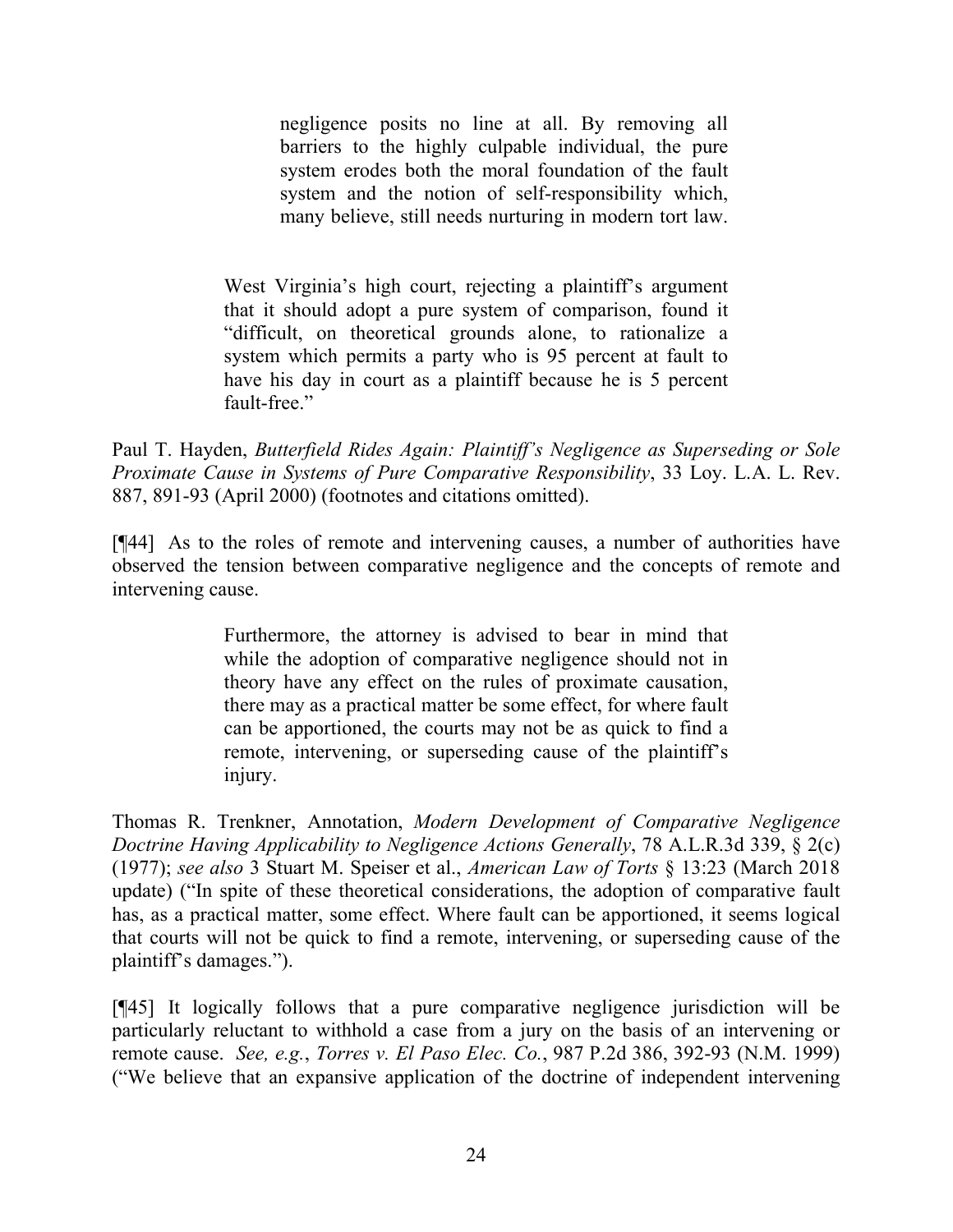cause to negligent acts is inconsistent with New Mexico's system of pure comparative fault."), *overruled on other grounds by Herrera v. Quality Pontiac*, 73 P.3d 181 (N.M. 2003). Indeed, California's approach to the doctrine of intervening cause and foreseeability reflects just that type of reticence. While Wyoming law defines a foreseeable intervening act as one that is "a probable consequence of the defendant's wrongful act" or "a normal response to the stimulus of the situation created thereby," California rejects such a restrictive view of foreseeability and intervening cause. *Cole v. Town Los Gatos*, 140 Cal. Rptr. 3d 722, 740 (Cal. Ct. App. 2012) (review denied) (rejecting the need for a direct relationship between the original wrong and the intervening act). It instead takes an expansive view of foreseeability when considering an intervening cause.

> Even when a third party's intervening act is unforeseeable, the defendant's conduct may continue to be [*sic*] operate as a legal cause if the defendant could reasonably foresee the *injury* resulting from his own conduct. "'[W]here [an] injury was brought about by a later cause of independent origin ... [the question of proximate cause] revolves around a determination of whether the later cause of independent origin, commonly referred to as an intervening cause, was foreseeable by the defendant or, if not foreseeable, whether it caused the injury of a type which was foreseeable. If *either* of these questions is answered in the affirmative, then the defendant is not relieved from liability towards the plaintiff; if however, it is determined that the intervening cause was not foreseeable *and* that the results which it caused were not foreseeable, then the intervening cause becomes a supervening cause and the defendant is relieved from liability for the plaintiff's injuries.'"

*Cole*, 140 Cal. Rptr. 3d at 740 (quoting *Pappert v. San Diego Gas & Electric Co.*, 186 Cal. Rptr. 847 (Cal. Ct. App. 1982)).

[¶46] In addition to differences in our respective views on the foreseeability of intervening causes, Wyoming and California also differ on the question of whether a plaintiff's own negligence can bar the plaintiff's recovery. Under Wyoming law, a plaintiff's negligence can be an unforeseeable intervening cause that operates to preclude recovery. *See Foote v. Simek*, 2006 WY 96, ¶ 23, 139 P.3d 455, 464 (Wyo. 2006) (remanding for trial on question of whether employee plaintiff's negligence was an unforeseeable intervening cause that would bar recovery); *Buckley v. Bell*, 703 P.2d 1089, 1092 (Wyo. 1985) (upholding trial court finding that plaintiff's negligence was an unforeseeable intervening cause that barred recovery). California, on the other hand,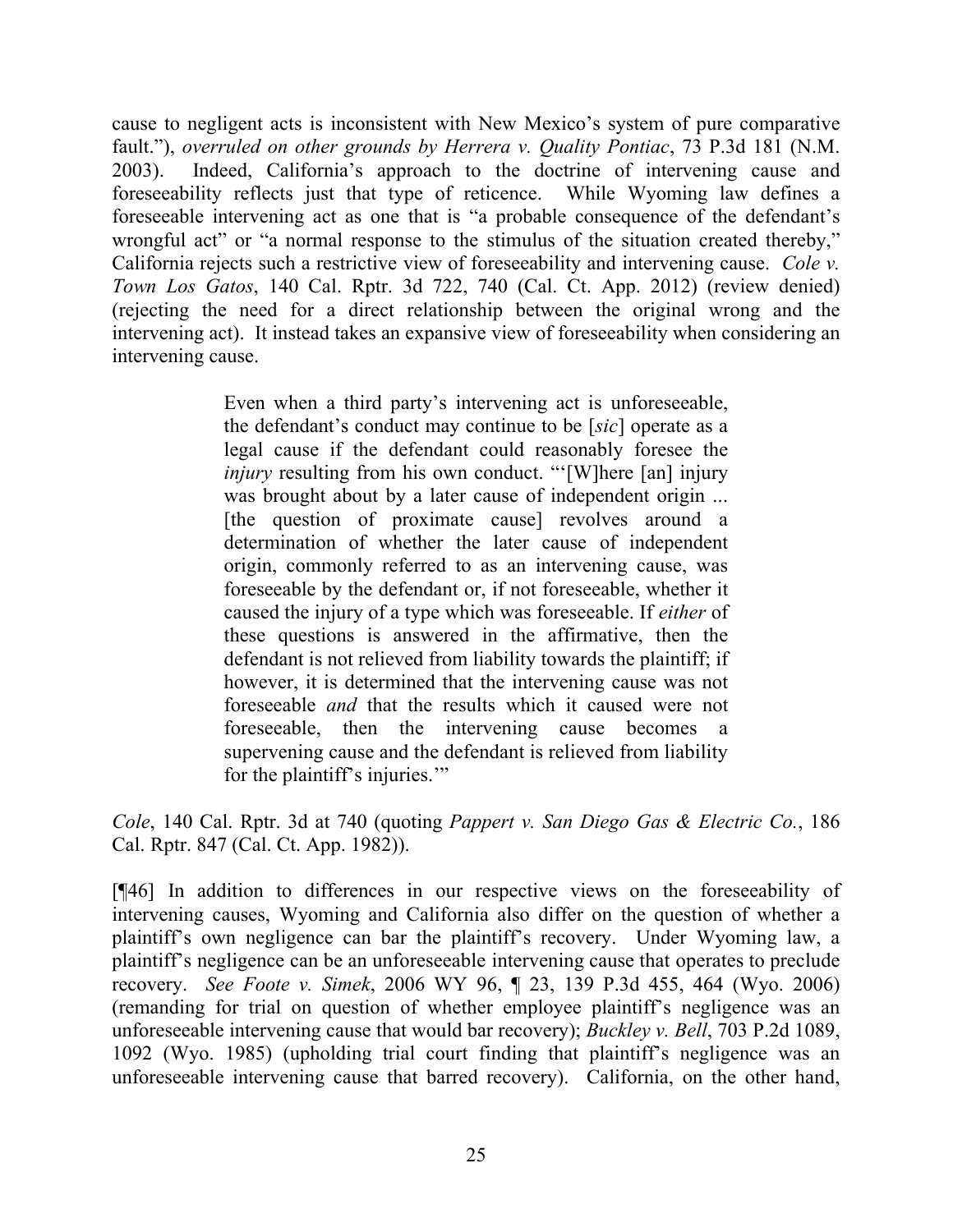rejects a plaintiff's own negligence as a superseding cause.<sup>10</sup> *Cabral*, 248 P.3d at 1181; Hayden, *supra*, at 904-05. The *Cabral* court explained:

> Cabral's own negligence was, of course, also found to be a cause of the accident, for which the jury assigned him 90 percent of the comparative fault. *Ralphs, however, disavows any argument that Cabral's negligent driving was a superseding cause cutting off the company's own liability, an argument that, in any event, would appear precluded by our reasoning and conclusion in Lugtu v. California Highway Patrol, supra, 26 Cal.4th at pages 725–726, 110 Cal.Rptr.2d 528, 28 P.3d 249.* We held there that the negligence of a driver whose vehicle veered into the median and hit a vehicle negligently pulled over there by the highway patrol was not a superseding cause of the stopped driver's and passengers' injuries: "The risk of harm posed by the negligence of an oncoming driver is one of the foremost risks against which [the highway patrol officer's] duty of care was intended to protect." (*Ibid*.) *Any comparison of the two negligent acts,* the officer's and the vehicle driver's*, was to be done by the jury in apportioning fault, not by the court as a matter of law*. (*Id*. at p. 726, 110 Cal.Rptr.2d 528, 28 P.3d  $249.$ ). \* \* \*

*Cabral*, 248 P.3d at 1181 (emphasis added).<sup>11</sup>

[¶47] Against the backdrop of California's pure comparative negligence law, its expansive view of foreseeability, and its rejection of a plaintiff's own negligence as a superseding cause that bars rather than just reduces recovery, the California Supreme Court's decision in *Cabral* is unsurprising. Wyoming law commands a different result.

# **C. Application of Wyoming Law**

l

[¶48] The facts in this case, as they pertain to the collision, are undisputed. At the time of the accident, the CRST vehicle was parked entirely within the emergency lane, with its

<sup>10</sup> "Superseding cause" and "unforeseeable intervening cause" mean the same thing. *Glenn v. Union Pac. R.R. Co.*, 2011 WY 126, ¶ 40, 262 P.3d 177, 195 (Wyo. 2011) ("An unforeseeable intervening cause is also described as a 'superseding cause.'").

 $11$  This is not to suggest that California will never keep a case from a jury due to a plaintiff's own negligence. *See Elder v. Pacific Tel. & Tel. Co.*, 136 Cal. Rptr. 203, 205-06 (Cal. Ct. App. 1977) (upholding nonsuit where plaintiff's negligence was sole proximate cause of injuries). While California will not do so in a comparative negligence setting, it will if a plaintiff is determined to be the sole negligent actor. Hayden, *supra*, at 904-05.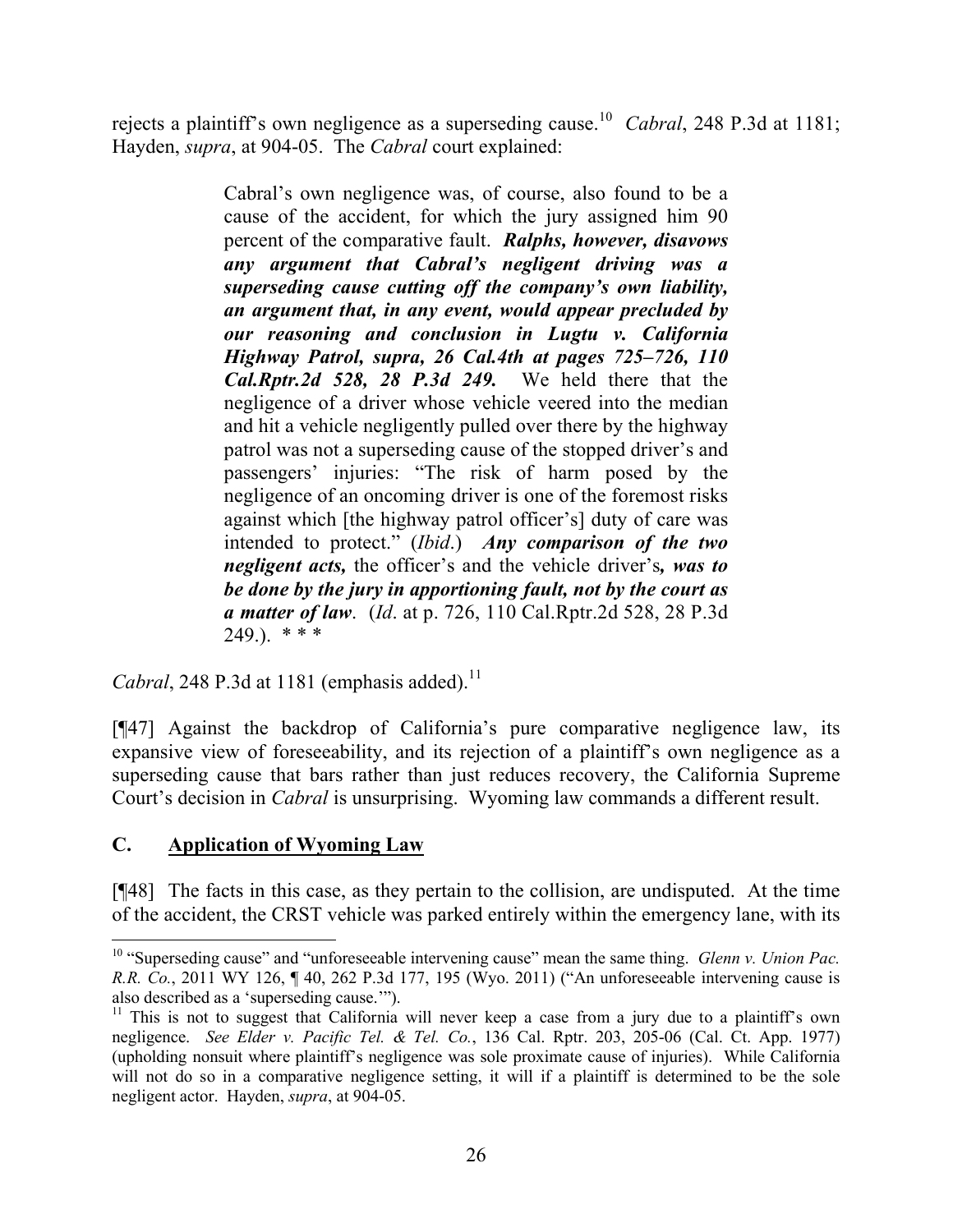tractor and trailer hazard lights flashing, and had been parked for about two minutes. The accident occurred entirely within the right shoulder of the highway, with Decedent colliding with the CRST vehicle at a near zero-degree angle.<sup>12</sup> Plaintiff's expert reconstructed the accident as follows:

> An analysis of the damage sustained by the Mazda during the impact shows that the forward plane of the Mazda struck the rear of the semi-trailer with the Mazda offset approximately one foot to the left of the trailer. During the collision the Mazda travelled far enough under the trailer that the front of the Mazda contacted the trailer axles, breaking them from their mountings and driving them forwards. The Mazda also traveled far enough under the trailer that the passenger side A and B pillars were sheered through and the C pillar was pushed rearward into the D pillar above the rear axle. The damage suggests the Mazda impacted the tractor-trailer at an angle relatively close to  $0^\circ$ ; however, due to the slight offset, the Mazda rotated clockwise as its center of gravity attempted to move around the obstacle created by the semi-trailer.

> An inspection of the crash site was performed on May 30, 2014. During this inspection a gouge mark was found on the right shoulder and was measured to be 2.0 feet from the center of the white road edge line. A fluid stain was found at the same location which was on the shoulder and 1.4 feet from the white edge line. This evidence supports the opinion that the collision occurred within the right shoulder of the highway.

[¶49] Plaintiff's expert opined that Decedent was traveling at highway speeds of between 56 and 74 mph when his vehicle collided with the CRST vehicle. He further opined:

> The police report states the collision occurred at 6:45 am at dawn and data from the U.S. Naval Observatory indicates that

l

 $12$  I disagree that the Wyoming Highway Patrol report creates a genuine issue of material fact with regard to the angle at which Decedent collided with the CRST vehicle. *See* ¶ 4 n.1. The WHP report contains a diagram that shows the Decedent's vehicle at a 45-degree angle, but Plaintiff's expert explained that this was how Decedent's vehicle came to rest after impact, not the angle at which Decedent struck the CRST vehicle. Plaintiff's expert opined that Decedent's vehicle struck the CRST vehicle at a near zero-degree angle and the impact's rotational force then left Decedent's vehicle at the 45-degree angle. The record contains no evidence to suggest that the expert's conclusion is in dispute.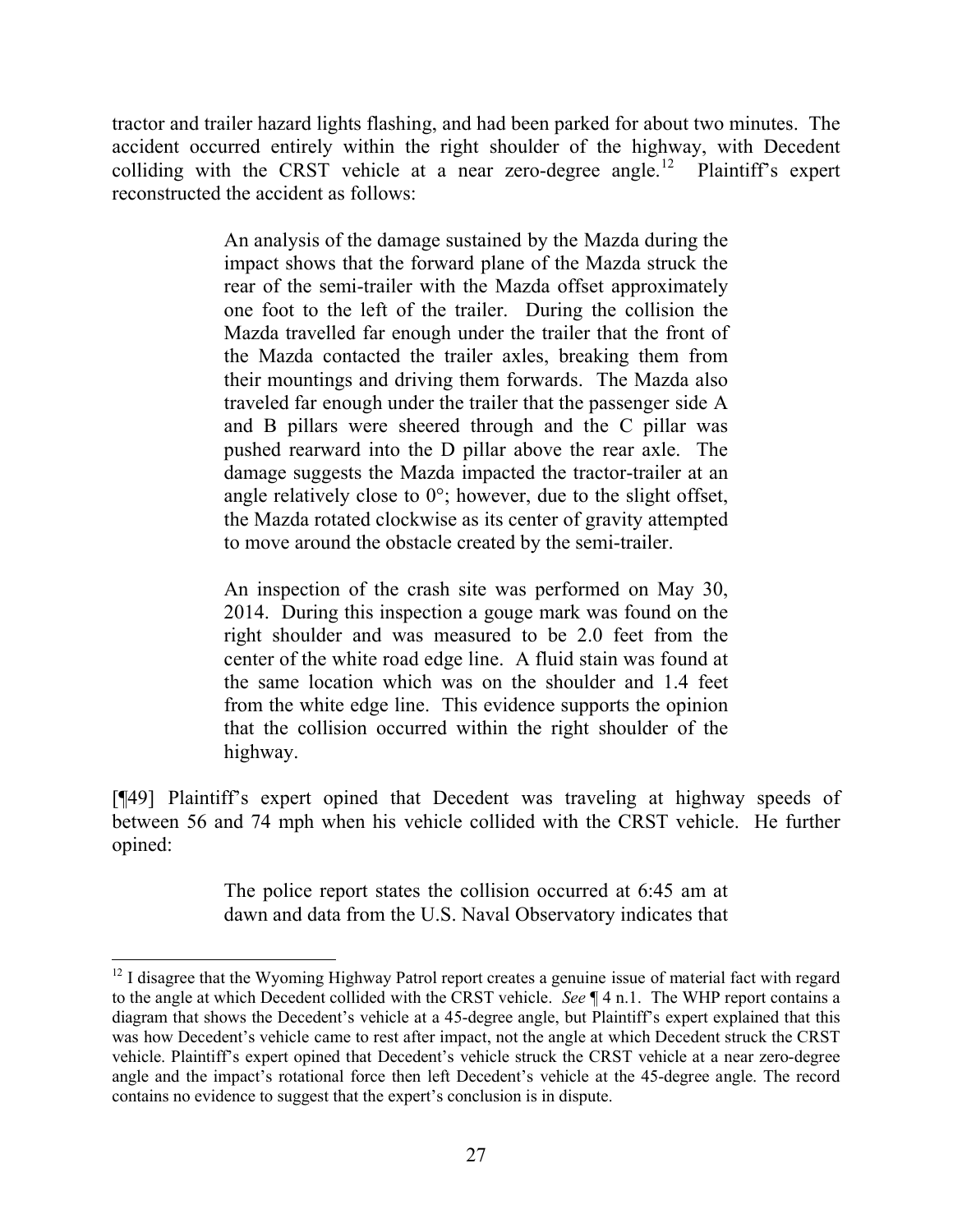on the day of the crash sunrise occurred at 7:10 am which was preceded by the start of civil twilight at 6:41 am. Civil twilight indicates the time at which terrestrial objects can be easily distinguished without the aid of artificial lighting. Due to the lighting conditions and flatness of the roadway approaching the parked tractor-trailer, [decedent] should have been able to see the tractor-trailer parked on the side of the roadway. Although he was traveling due east, the sun would have still been below the horizon and would not have caused problems with visibility.

[¶50] Under these circumstances, reasonable minds cannot differ on the question of proximate cause. Decedent's driving at highway speeds in the emergency lane was not foreseeable as a natural and probable consequence of Mr. Chavez's illegal parking, and Mr. Chavez's conduct thus did not put into motion a "natural and continuous sequence" of events that led to Decedent's accident and injuries. *See Amos*, ¶ 27, 359 P.3d at 962 (quoting *Lucero*, ¶ 17, 288 P.3d at 1235).

[¶51] Nor was Decedent's conduct a foreseeable intervening cause as defined by Wyoming law. *See Amos*, ¶ 27, 359 P.3d at 962 (quoting *Lucero*, ¶ 17, 288 P.3d at 1235) (an intervening cause "is reasonably foreseeable if it is a probable consequence of the defendant's wrongful act or is a normal response to the stimulus of the situation created thereby"). Decedent's vehicle was entirely within the emergency lane when he reached and collided with the fully visible CRST vehicle, and his conduct was entirely independent of Mr. Chavez's illegal parking. I can see no way in which Decedent's act of driving his vehicle in the emergency lane and colliding with the CRST vehicle was either "a probable consequence" of the illegal parking or "a normal response to the stimulus of the situation created thereby."

[¶52] Other jurisdictions with negligence laws akin to ours have reached the same conclusion under like circumstances. For example, in *Bogovich v. Nalco Chem. Co.*, 572 N.E.2d 1043, 1045-46 (Ill. App. Ct. 1991), an Illinois appellate court upheld a lower court's entry of summary judgment in favor of a defendant "on the ground that the vehicular collision between decedent's vehicle and defendant's parked truck was not proximately caused by defendant's alleged negligence." *Bogovich*, 572 N.E.2d at 1043. The defendant's truck was parked in a median, allegedly illegally, in a manner that the court described as "highly visible," with "its warning lights activated." *Id*. at 1044-45. At that same time, the plaintiff's decedent was driving on the street parallel to the median, lost consciousness, struck the defendant's vehicle, and suffered fatal injuries. *Id.* In holding that the decedent's conduct operated as an intervening cause of the accident, the court reasoned: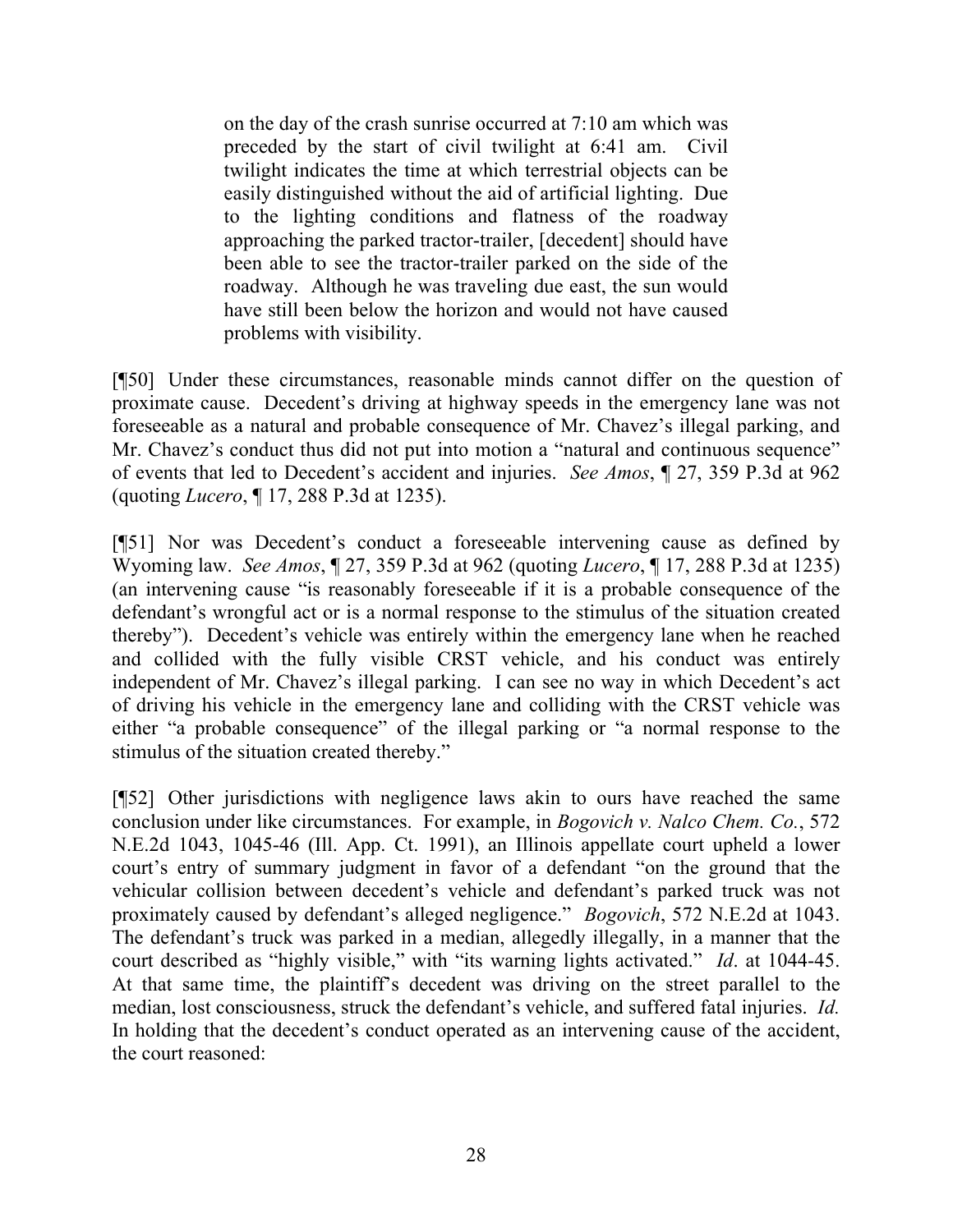[D]ecedent's loss of consciousness and subsequent loss of vehicular control operated as an unforeseeable, independent act which relieved defendant of any liability for its alleged negligent conduct, including the alleged statutory violations.

*Id.* at 1046.

[¶53] In another similar Illinois case, an appellate court upheld a directed verdict for a defendant on the question of proximate cause. *Jeanguenat v. Zibert*, 397 N.E.2d 1235, 1238-39 (Ill. App. Ct. 1979). In *Jeanguenat*, the following occurred:

> During the early morning hours of August 4, 1974, plaintiff was riding as a passenger in an auto driven by defendant Mills along U.S. Route 6 in the city of Peru. Just east of the intersection of U.S. Route 6 and U.S. Route 51 the Mills auto collided with a car owned and operated by defendant Zibert. The Zibert auto was parked parallel to the traffic flow and adjacent to the south curb of U.S. Route 6. This area of U.S. Route 6 in the city of Peru was then designated a no parking zone. The parked auto was blocking or blocking in part the traveled lane of U.S. Route 6.

> Important to the resolution of this matter both here and at the court below were the conditions surrounding the collision as admitted by the defendant Mills. At the point of the collision the eastbound traveled portion of U.S. Route 6 was "wide", measuring approximately 20 feet or two and one-half almost three- car widths across. Visibility was good and unobstructed. U.S. Route 6 was straight and level for some distance from the point of impact. Defendant Mills was "feeling the effects" from something in excess of 10 to 15 beers. At the time of the impact with the parked car defendant Mills was turned toward the plaintiff in the front seat, facing him and talking with him. There were no skid marks at the scene indicating an attempt to stop. Indeed, the defendant Mills admits that if his attention had been on the road the collision could have been avoided.

*Jeanguenat*, 397 N.E.2d at 1237.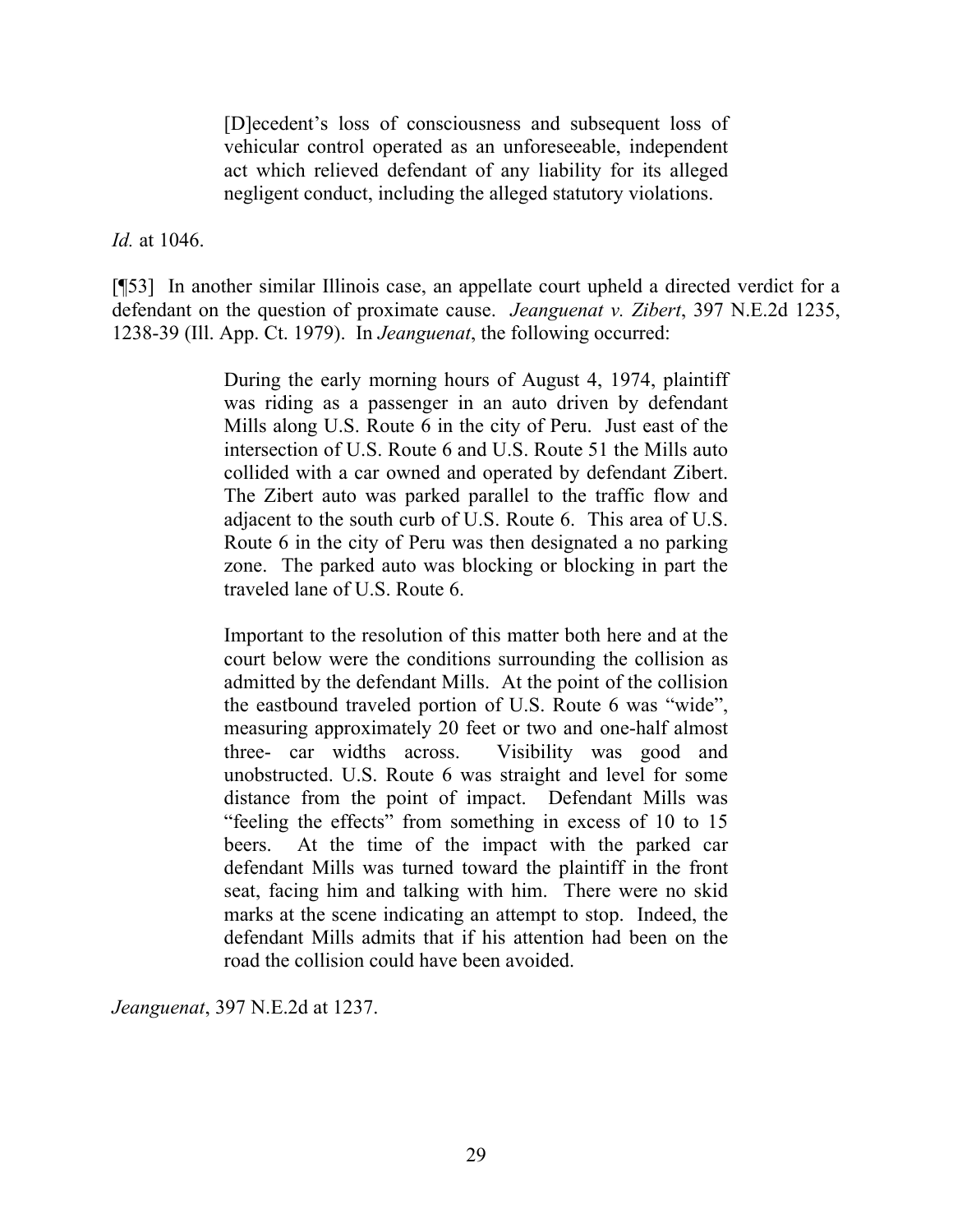[¶54] The Illinois court upheld the directed verdict for the defendant Zibert based on its finding that the conduct of the defendant Mills was an unforeseeable intervening cause of the collision and the plaintiff's injuries. *Id.* at 1239. The court reasoned:

> "The law will not tolerate the absurdity of permitting one to testify that he looked and did not see the danger when the view was unobstructed and where, if he had properly exercised his sight, he would have seen it." (*Dee v. City of Peru* (1931), 343 Ill. 36, 174 N.E. 901, 904.) \* \* \* *[T]otal and unexplained inattention to the roadway while driving an automobile is conduct so outrageously negligent and reckless that in the exercise of reasonable diligence it could not be anticipated*. Such is the conduct in the case at bar.

*Jeanguenat*, 397 N.E.2d at 1239 (emphasis added).

[¶55] In *Collar v. Meyer*, 29 N.W.2d 31, 32 (Wis. 1947), the Wisconsin Supreme Court reversed a trial court ruling that a defendant's illegal parking of his truck was the proximate cause of the plaintiff's accident and injuries. The court explained:

> The judgment must be reversed. The trial court evidently concluded that the driver might have stopped the truck elsewhere, where it could have been entirely off the roadway, and therefore held as a matter of law that the driver was negligent in parking contrary to sec. 85.19(1). Even if the parking of the truck was negligent as a matter of law, it did not cause this accident. That the driver of the car in which respondent was a guest was startled by the sudden coming of the following westbound car is beyond question. Had he held his course and refrained from turning toward the parked truck, no collision would have taken place. The evidence shows that ample room existed for both cars to pass the truck. Twenty-two feet of highway, seven feet more than that required by sec. 85.19(1) when parking on the roadway is allowed, was left open for the passage of other vehicles south of the parked truck. As suggested by appellant, "The situation presented by the parked truck was one to which the plaintiff's host had completely and safely adjusted himself."

> The driver's sudden loss of control of his car was due to a cause disassociated from and in no way connected with the position of the standing truck or its lack of motion. If the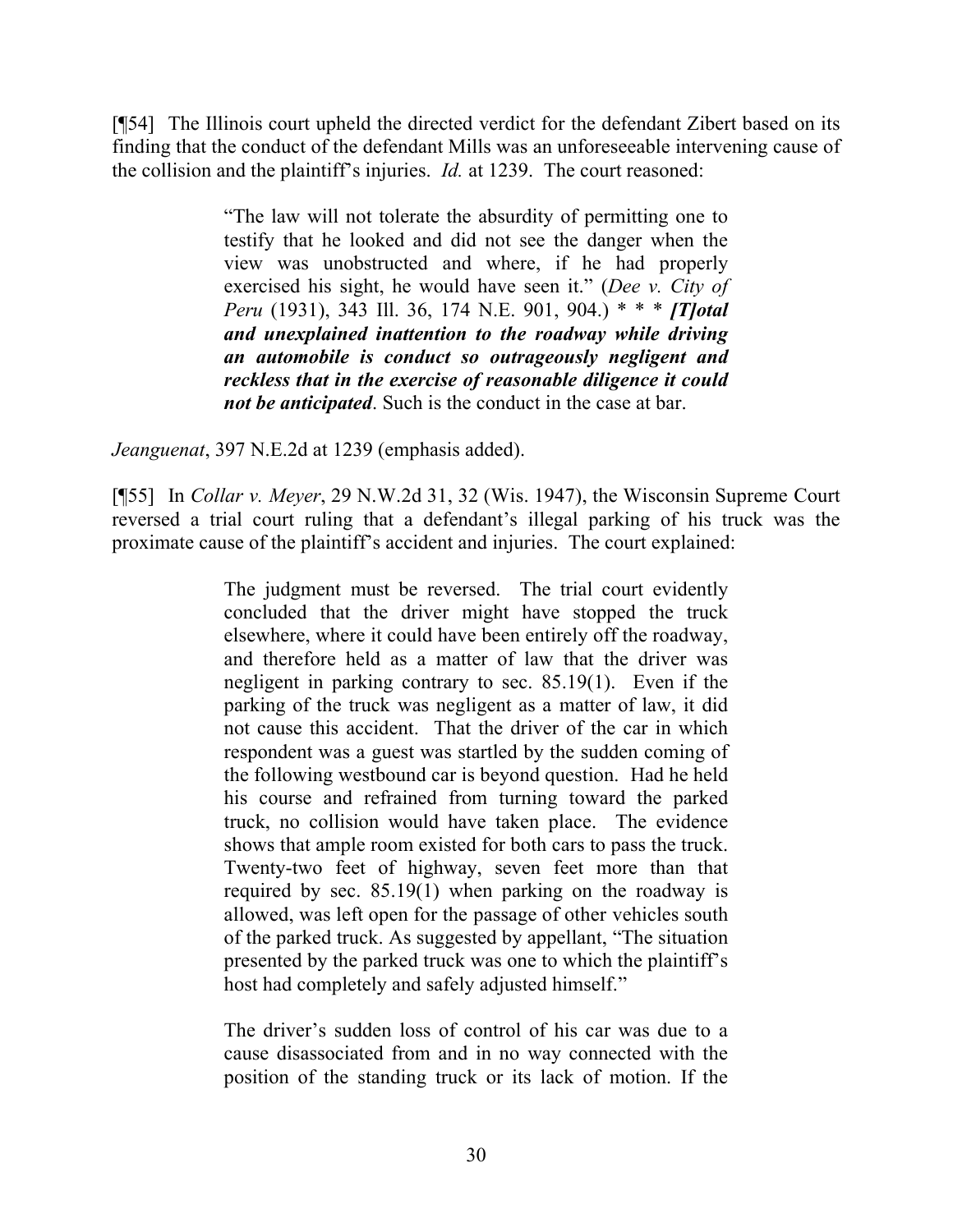truck had been moving at the time of the accident, if the driver, intending to park on the shoulder, for instance, had been in the act of steering the truck off the roadway, there would be no negligence on his part; then it would be clear that the position of the truck would not be the cause of an accident occurring as this one did. One westbound car, passing the truck, suddenly turned to the right when passed by another westbound car at a point where there was 22 feet of roadway open and available and clear of the truck. The accident here was caused by the host's failure to exercise ordinary care under the circumstances and not by the condition then existing with relation to the truck. The parking or stopping of the truck had, therefore, no causal relation to this accident.

*Id.* at 32.

[¶56] The reasoning in one final case bears discussion. In *Beesley v. United States*, 364 F.2d 194, 196-97 (10th Cir. 1966), the Tenth Circuit Court of Appeals applied Oklahoma law to similarly conclude that no causal connection existed between the defendants' negligent presence in the lane of travel and an ensuing accident. The court was presented with these facts:

> The record shows that a Government vehicle, in use by two Department of Agriculture employees within the scope of their employment, being driven by appellee Sites, ran out of gas and stalled on the 'up' side of a two-lane traffic overpass in Oklahoma City, Oklahoma, during the daylight hours. The Government employees sat in the stalled vehicle and attempted to coast back down the overpass. They signalled oncoming traffic from inside the car. Appellants approached from the rear and stopped approximately twenty-five feet behind the stalled Government vehicle. Shortly thereafter appellee Barnes approached in his truck from the same direction and struck appellants' car in the rear, knocking it forward approximately eight to twelve feet but not into the Government vehicle. Appellant, Mary Beesley, suffered whiplash neck injuries and the rear end of their car was damaged.

*Id.* at 195.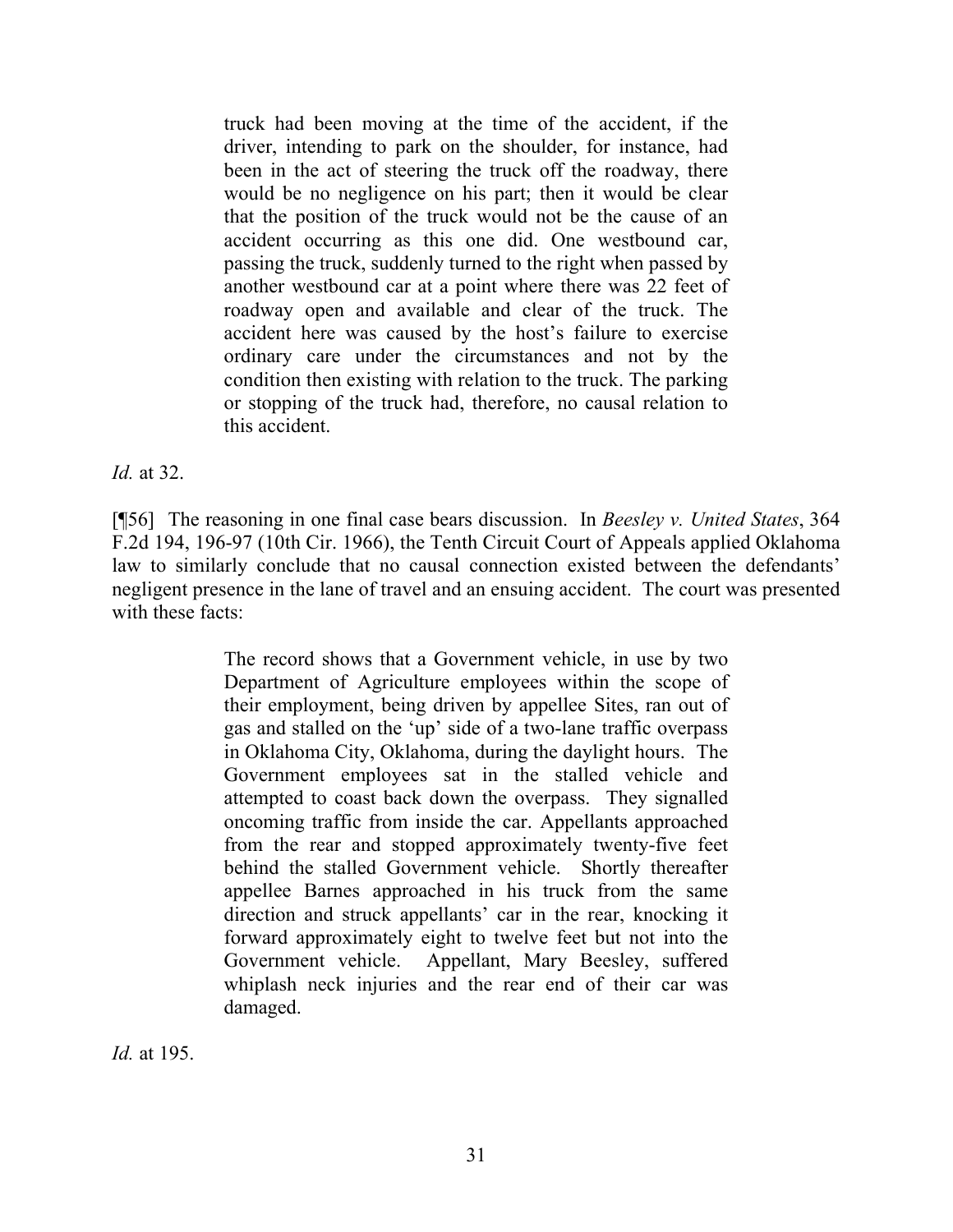[¶57] The Tenth Circuit upheld the trial court's finding that the negligence of the government employees was not the proximate cause of the accident and the plaintiff's injuries.<sup>13</sup> In so ruling, the court applied Oklahoma law and explained:

> The proximate cause of any injury must be the efficient cause which sets in motion the chain of circumstances leading to the injury. *Porter v. Norton-Stuart Pontiac-Cadillac of Enid*, 405 P.2d 109 (1965). Where the negligence complained of only creates a condition which thereafter reacts with a subsequent, independent, unforeseeable, distinct agency and produces an injury, the original negligence is the remote rather than the proximate cause thereof. This is held to be true though injury would not have occurred except for the original act. *Transport Indemnity Co. v. Page*, 406 P.2d 980 (1965); *Norman v. Scrivner-Stevens Co.*, 201 Okl. 218, 204 P.2d 277 (1949); *City of Okmulgee v. Hemphill*, 183 Okl. 450, 83 P.2d 189 (1938). Thus the proximate cause of an event must be that which in the natural and continuous sequence, unbroken by any independent cause, produces that event and without which that event would not have occurred. *Porter v. Norton-Stuart Pontiac-Cadillac of Enid*, *supra*; *Mathers v. Younger*, 177 Okl. 294, 58 P.2d 857 (1936).

> We do not agree with the appellants' argument that the Government's negligence was the proximate, or even concurring, cause of their injuries. In light of the foregoing Oklahoma law, we think the trial court properly concluded that the negligence of appellee Barnes was an independent intervening cause.

> > \* \* \*

[I]t must be borne in mind that when we say 'but for' some instrumentality, the plaintiff would not have been injured, it does not follow that the instrumentality caused the injury or even helped cause it. In order to say that proximate cause exists, there must be some actual causal connection between the negligence and the injury.

*Beesley*, 364 F.2d at 196-97.

 $\overline{\phantom{a}}$ <sup>13</sup> The trial court dismissed the claim against appellee Barnes for lack of diversity jurisdiction. *Beeseley*, 364 F.2d at 195.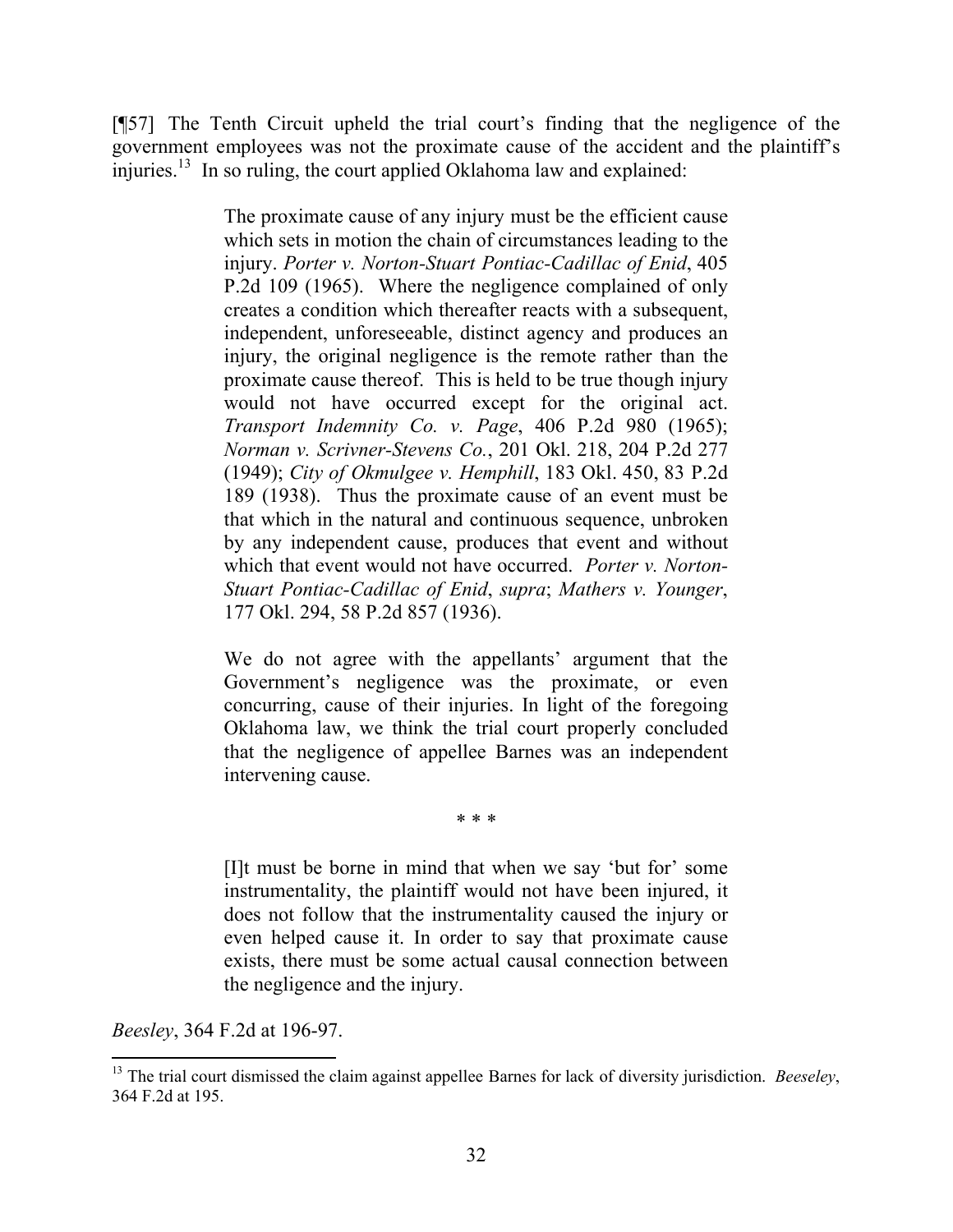[¶58] I do not cite each of the foregoing decisions for the proposition that they illustrate the absence of a jury question on proximate cause. Some do, some do not. I cite them instead as examples of a proximate cause analysis that is more akin to the rigors of Wyoming's law on proximate cause and foreseeability. These decisions reflect a foreseeability analysis with confines similar to Wyoming law and absent from the analysis in California's decision in *Cabral*.

[¶59] Returning to the facts presently before the Court, I do not disagree with the majority that there can be more than one proximate cause of an accident and injury, or that there can be concurring proximate causes. Under Wyoming law, however, Mr. Chavez's illegal parking of the CRST vehicle was neither the proximate cause nor a concurring proximate cause of Decedent's accident and injuries. Decedent's unexplained failure to maintain his lane of traffic, and his failure to see what could plainly be seen, was not a probable consequence of Mr. Chavez's actions or a normal response to those actions. Decedent's actions were an independent act of negligence and an unforeseeable intervening cause of the accident and his injuries. *See* Wyo. Stat. Ann. § 31-5-209(a)(i) (LexisNexis 2017) (requiring driver to maintain a single lane of travel and not change lanes before ascertaining movement may be safely made); *Campbell v. W.S. Hatch Co.*, 622 P.2d 944, 947-48 (Wyo. 1981) (citing driver's negligence in leaving lane of travel without due care); *Chapman v. Ewing*, 46 Wyo. 130, 24 P.2d 687, 688 (1933) (quoting *Autio v. Miller*, 11 P.2d 1039, 1043 (Mont. 1932)) (driver's "duty to keep a lookout includes the duty to see that which is in plain sight").  $14$ 

Before applying the *Rowland* considerations to the duty question posed here, we note an important feature of the analysis: the *Rowland* factors are evaluated at a relatively broad level of factual generality. Thus, as to foreseeability, we have explained that the court's task in determining duty "is not to decide whether a *particular* plaintiff's injury was reasonably foreseeable in light of a *particular* defendant's conduct, but rather to evaluate more generally whether the category of negligent conduct at issue is sufficiently likely to result in the kind of harm experienced that liability may appropriately be imposed. . . . "

*Cabral*, 248 P.3d at 1175.

l

I can see no basis to extrapolate a specific proximate cause finding from a more generalized consideration of duty. Indeed, I see no basis to be ruling on the question of duty. The question of duty

 $14$  I disagree with the majority's proposition that if foreseeability is established for purposes of establishing duty, it is established for determining proximate cause. In *Lucero*, we recognized the opposite when we observed that "even if we recognized the existence of a duty, there simply is no proximate cause connection between the acts of the appellee and the harm to the appellants." *Lucero*, ¶ 17, 288 P.3d at 1234. I particularly reject the proposition in this case where the majority draws its foreseeability finding for purposes of establishing duty entirely from *Cabral*, where the California court stated: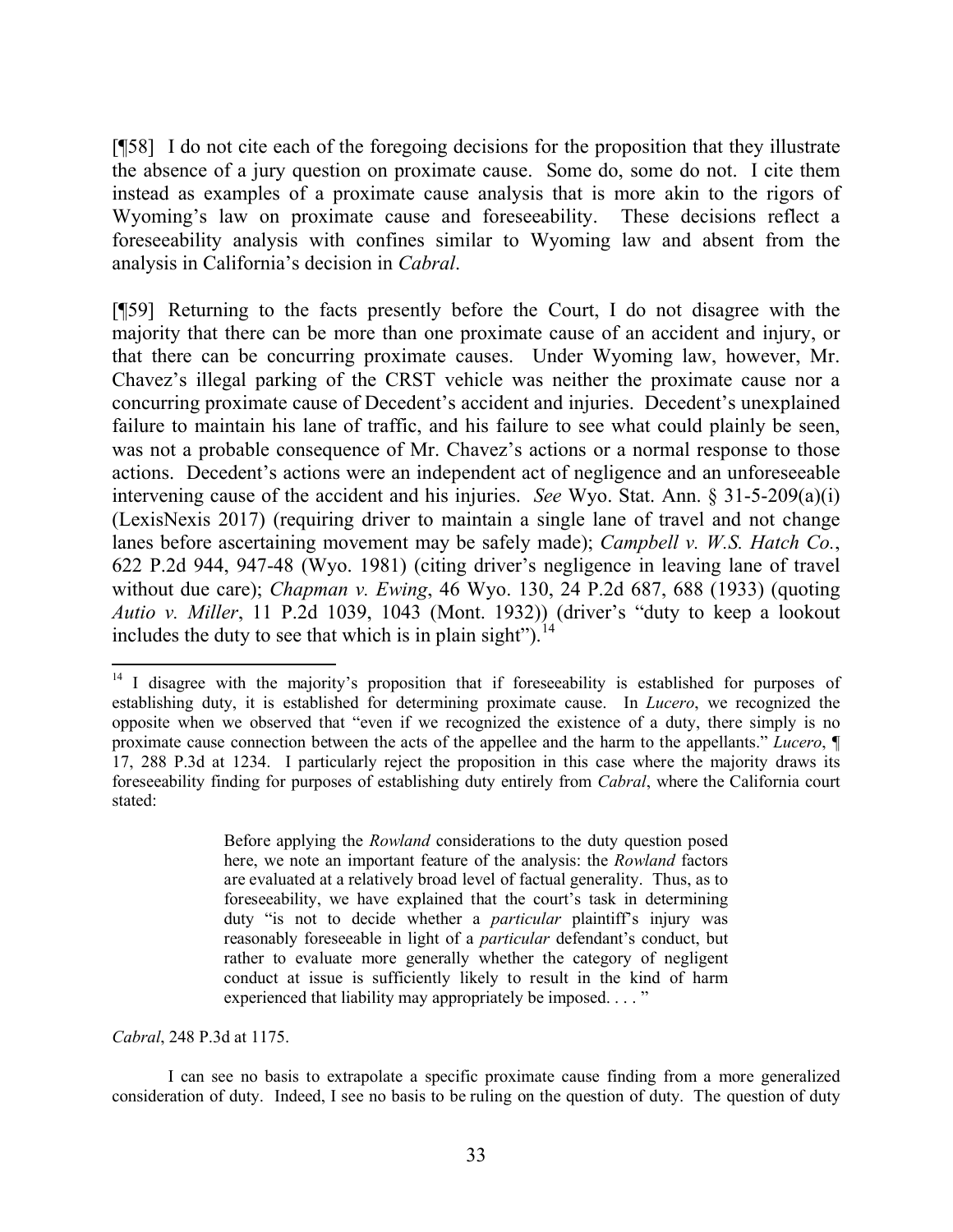### **D. Summary Judgment versus Jury Question**

[¶60] While proximate cause is usually a question of fact for the fact finder, it is a question of law for a court if reasonable minds cannot differ on the conclusion to be drawn from the evidence. *Amos*, ¶ 29, 359 P.3d at 963. For this reason, this Court has on a number of occasions upheld court determinations of proximate cause as a matter of law. *See, e.g.*, *Collings v. Lords*, 2009 WY 135, ¶ 7, 218 P.3d 654, 657 (Wyo. 2009); *Estate of Coleman v. Casper Concrete Co.*, 939 P.2d 233, 237 (Wyo. 1997); *Natural Gas Processing Co. v. Hull*, 886 P.2d 1181, 1186-87 (Wyo. 1994); *Lynch v. Norton Constr., Inc.*, 861 P.2d 1095, 1099 (Wyo. 1993); *Kopriva*, 592 P.2d at 713; *O'Mally v. Eagan*, 43 Wyo. 233, 2 P.2d 1063, 1066 (1931). We have explained:

> Conceding, as mentioned, the defendant's negligence as above stated, it must be determined as to whether or not it was the proximate cause of the injury, or one of the proximate causes thereof. Ordinarily that question is for the jury. *Hines v. Sweeney*, 28 Wyo. 57, 201 P. 165, 1018; 45 C. J. 1168. That is true where different inferences may fairly be drawn even though the evidence is undisputed. But it is a question for the court where but one inference and conclusion can be drawn from the evidence; and whether only one inference may be drawn must necessarily ultimately rest with the court, for otherwise the jury would at all times have the right to arbitrarily determine the point.

*O'Mally*, 2 P.2d at 1066.

 $\overline{\phantom{a}}$ 

[¶61] The undisputed facts show that Decedent's conduct was an unforeseeable intervening cause that was independent of and unconnected to Mr. Chavez's illegal parking of the CRST vehicle, and under such circumstances I can see no basis for reasonable minds to differ on the question of proximate cause. This Court's decisions in *Amos* and *Buckley* do not suggest a different result.

[¶62] *Amos* was a failure to warn case. *Amos*, ¶¶ 29-31, 359 P.3d at 963. In that case, a school district owned a school building and turned over control of the building to a community group for community activities involving children. *Id.*, ¶¶ 7-8, 359 P.3d at

was not raised or briefed on summary judgment or on appeal to this Court, and neither the parties nor the district court have weighed in on the question. Although the existence of a common law duty is a question of law, we have observed that it is a complicated matter involving consideration of a number of factors. *Lucero*, ¶ 10, 288 P.3d at 1233. There is no need for the Court to rule on the question of duty at this juncture, and I believe the parties should have an opportunity to be heard on the question.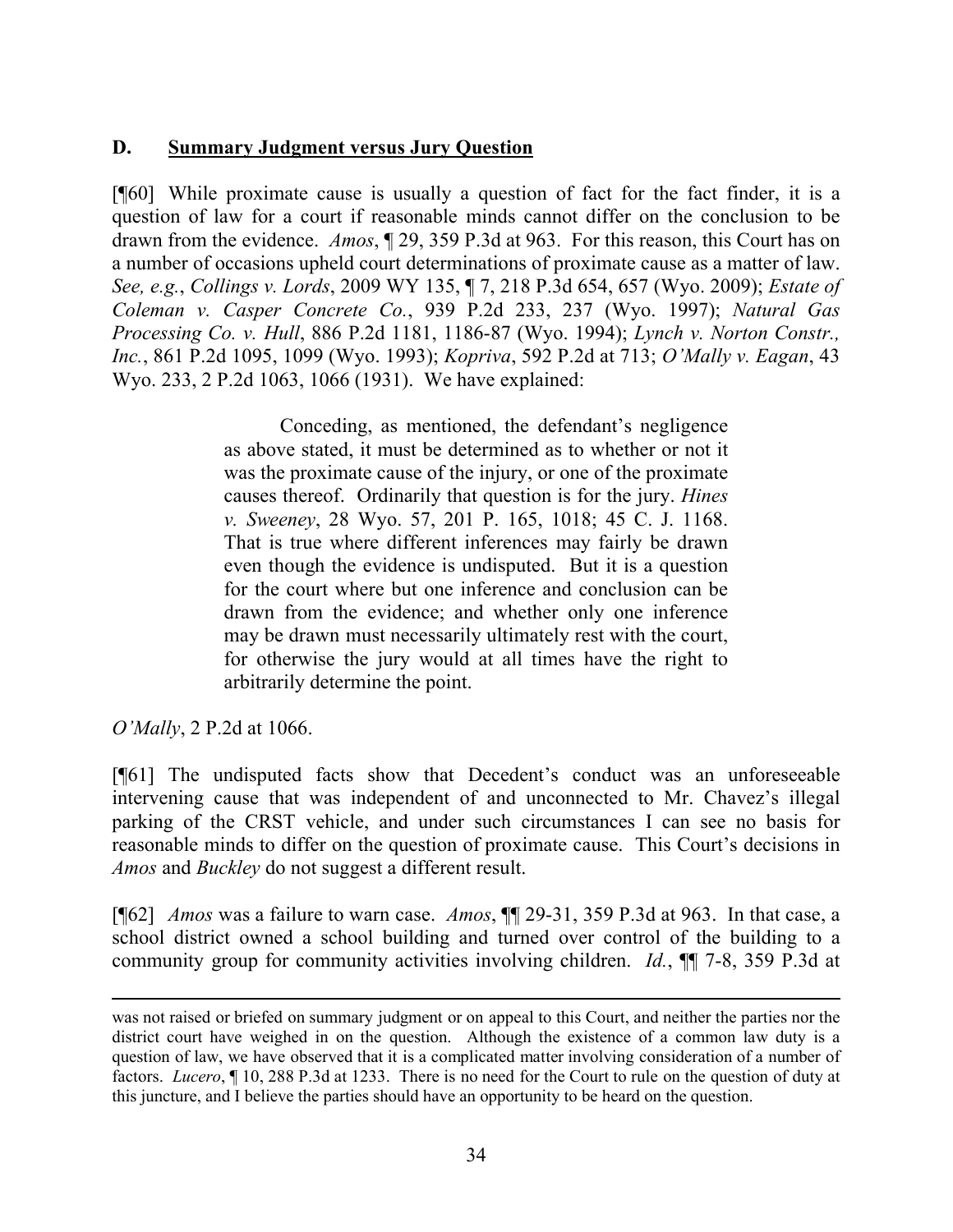956-57. In doing so, the district gave no warnings concerning the handling of dining tables in the school cafeteria/activities room even though the district knew the tables were dangerous if mishandled. *Id.*, ¶ 25, 359 P.3d at 961. The community group then held an event at which a child died from injuries sustained when a mishandled table fell on him. *Id.*, **[8, 359 P.3d at 957.** We held that questions of fact precluded summary judgment on the question of proximate cause.

> The question in this case is whether the mishandling or improper storage of the lunchroom bench was a natural or probable consequence, or a foreseeable consequence, of the School District's failure to instruct or warn the Community Group on the proper handling and storage of the tables and benches or its failure to restrict access to the keys to the tables and benches. In other words, if the gravity of the danger had been addressed with the Community Group, might that have changed the manner in which the tables and benches were handled and who was permitted access to the tables and benches?

> Considering these factors, we believe reasonable minds could differ in answering the questions of proximate and intervening cause. Certainly, reasonable minds might differ on the question of whether the placement of the bench in the storage room was an extraordinary act. Reasonable minds might also differ on the question of whether the placement of that bench was an intervening force that acted independently from any conduct on the part of the School District. For example, the record contains evidence that before the accident involving Taylor Lysager, another child was injured when a table or bench fell from the wall and struck the child. Reasonable minds might differ on whether that suggests that the Community Group already had notice of the need to properly secure the tables and benches and that any additional warning by the School District would have been of little or no consequence.

> Our intent here is not to outline each conceivable question related to proximate cause on which reasonable minds might differ but instead to illustrate that the question is truly one that belongs to the trier of fact. Because there is much on which reasonable minds might disagree with respect to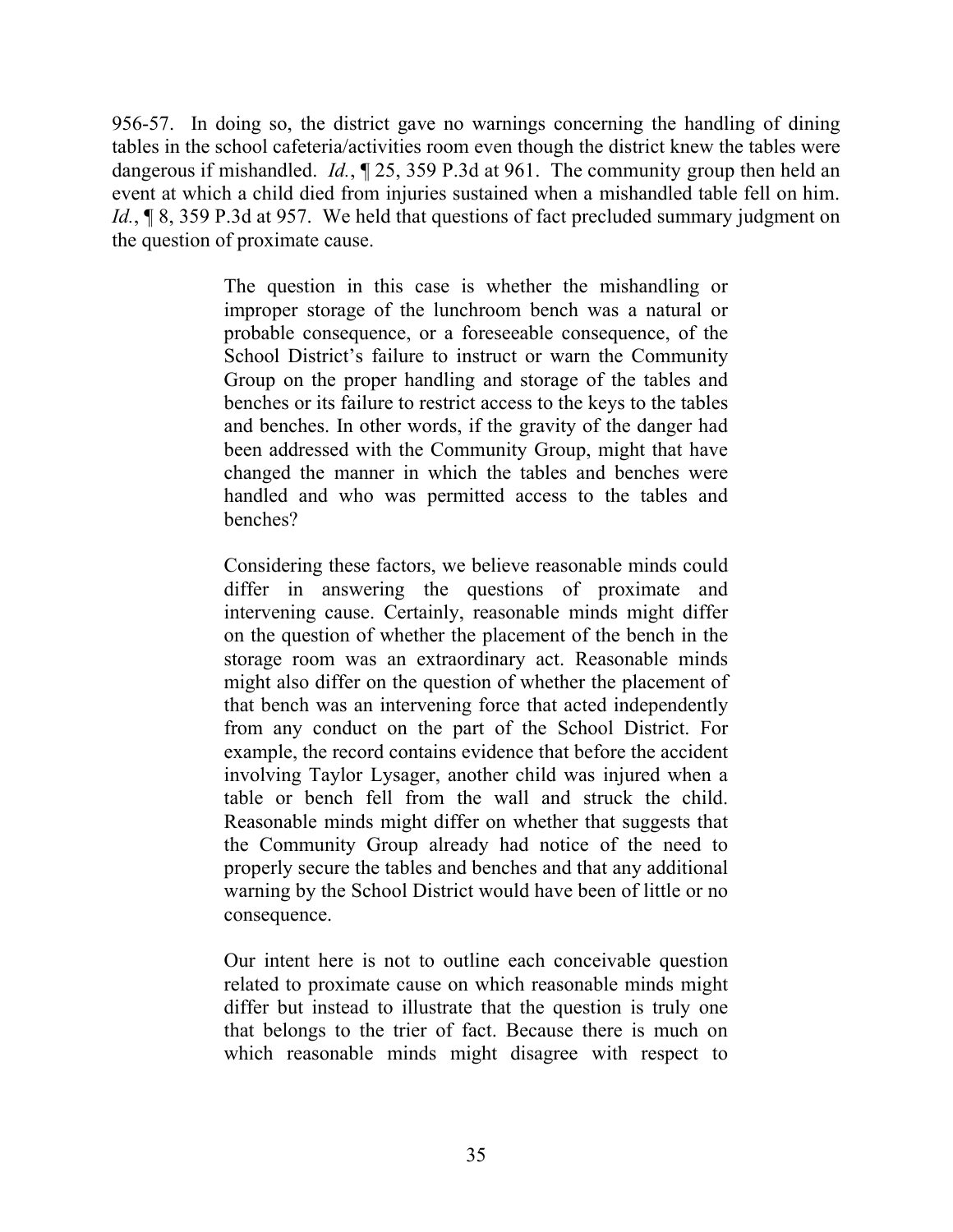proximate cause, summary judgment was not properly granted on that basis.

*Amos*, ¶¶ 29-31, 359 P.3d at 963.

[¶63] In *Amos*, there was an arguable line of causation between the school district's failure to warn the community group concerning proper handling of the dining tables, the community group's mishandling of the tables, and the subsequent injury to the child. The questions of fact that precluded summary judgment concerned that line of causation and the foreseeability of the community group's mishandling of the tables. In other words, a question of foreseeability existed because the events from negligent act to accident and injury had the causal connection required by our proximate cause precedent. The present case is entirely distinguishable. No causal connection exists between Decedent's conduct and Mr. Chavez's illegal parking of the CRST vehicle, and on this, reasonable minds cannot differ.

[¶64] *Buckley* likewise presented an arguable line of causation between the defendants' negligence and the plaintiff's injuries. *Buckley v. Bell*, 703 P.2d 1089 (Wyo. 1985). The defendants mistakenly sold diesel fuel rather than regular gasoline to the plaintiff, who then used that fuel to fill the tank of his hay baler. *Id*. at 1090. The hay baler then malfunctioned, and in an effort to correct the problem, the plaintiff drained the baler's fuel tank in a hayfield. *Id*. at 1090-91. When he attempted to restart the engine, it backfired and ignited the grass, and the baler was destroyed in the fire. *Id*. at 1091. The district court held a bench trial and held that the plaintiff's conduct was an unforeseeable intervening act that insulated the defendants from liability. *Id*. We upheld the district court decision and observed:

> In this instance the finder of fact decided that the delivery of the diesel fuel was not a proximate cause of the fire and that the actions of Buckley were a new and independent force which proximately caused the fire and the resulting damages to the hay baler. The evidence in the record supports this inferential finding by the trial court, and it is not a situation which is so clear that reasonable minds could not disagree.

*Id.* at 1092.

[¶65] *Buckley*, like *Amos*, serves only to highlight what a case looks like when it presents questions on which reasonable minds might differ. In *Amos*, reasonable minds might differ on the effect the school district's failure to warn would have on the community group's handling of the dining tables. In *Buckley*, reasonable minds might differ on whether the plaintiff's decision to drain his hay baler's fuel tank and restart the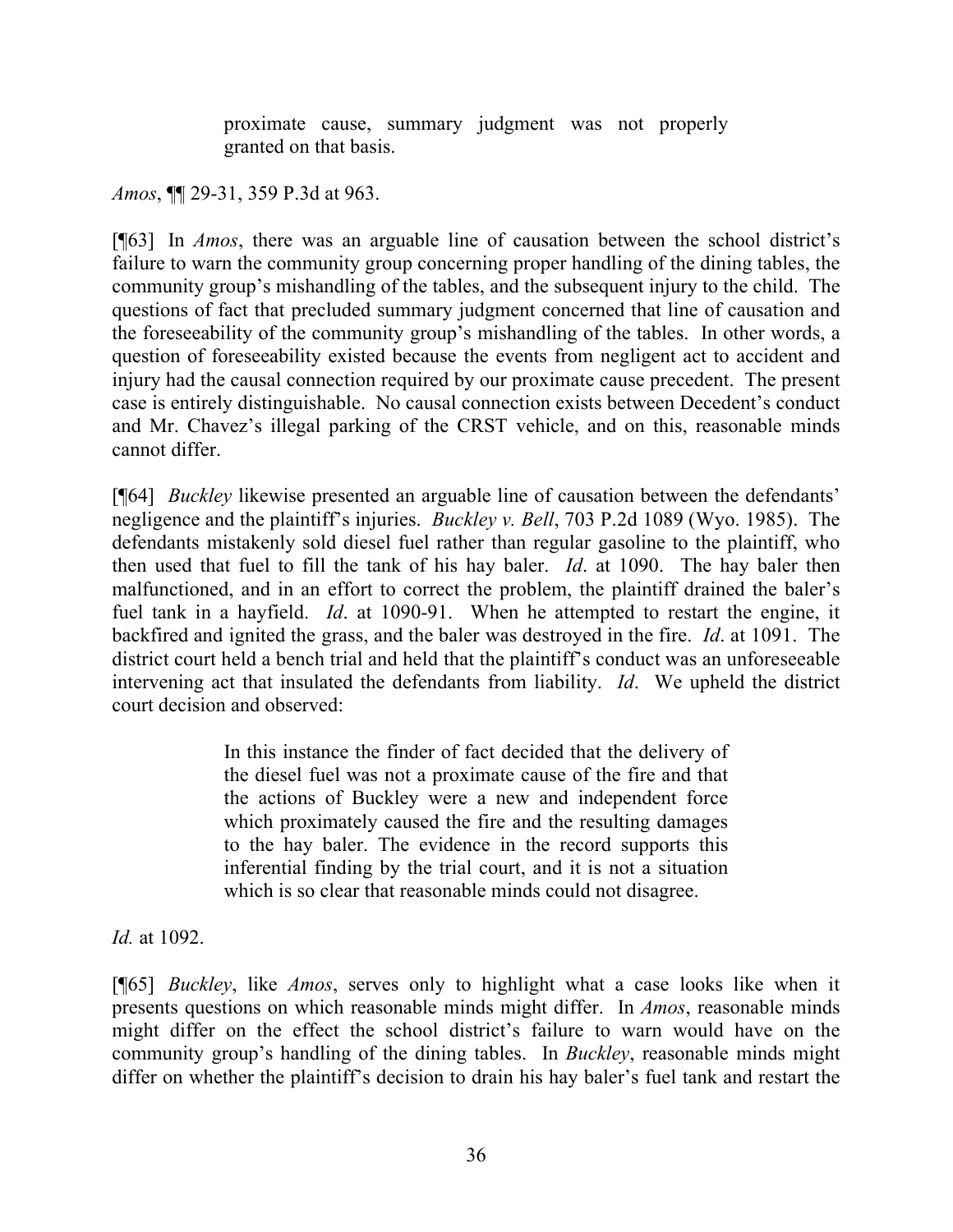baler where he did were foreseeable actions in response to the defendant's negligent act of delivering the wrong fuel. In this case, there are no such questions on which reasonable minds might differ. Under Wyoming law, there is no line of causation between Mr. Chavez's illegal parking and Decedent's collision and injuries and no foreseeable connection between the illegal parking and Decedent's intervening actions.

[¶66] The result the majority opinion reaches in this case by invoking California law is untenable under Wyoming law and is a significant departure from our precedent. The only justification the majority offers for this break from precedent is a concern that upholding the district court's summary judgment ruling would have the effect of creating a class of negligence, illegal parking, that has immunity from liability. I do not see the district court's ruling as having that effect, and in my view, the result of the majority opinion itself is to create its own special class of negligent acts. Rather than relying on our customary individualized analysis of causation to determine whether a question of fact exists on the facts before us, the majority announces a rule that if a defendant is illegally parked and is struck by another vehicle, no matter how inexplicable the other driver's conduct and no matter how tenuous the connection between the illegal parking and the accident, proximate cause will always be a jury question. I prefer to adhere to our precedent and practice and take each of these cases as they come and on their own individual circumstances. In that regard I agree with the observation by another Illinois appellate court:

> Just because a person happens to be in a location where an accident occurs does not make him a proximate cause of the accident. . . . We are by no means advocating an absolute rule that a parked vehicle can never be a proximate cause of an accident. There may be instances in which a party who has parked a vehicle could be found negligent for an ensuing accident. However, we do not find this case to be one of those instances.

*P.A.M. Transport, Inc. v. Builders Transport, Inc.*, 568 N.E.2d 453, 456 (Ill. App. 1991); *see also Dirickson v. Mings*, 910 P.2d 1015, 1017-18 (Okla. 1996) (footnote omitted) ("'Parked car cases' do not have special rules, but are controlled by the general rules of negligence law."). $^{15}$ 

l

<sup>&</sup>lt;sup>15</sup> Even if there were a good reason to depart from our precedent, I am not certain that it is within this Court's purview to do so. The legislature explicitly incorporated a proximate cause requirement into our comparative negligence statute, and it seems to me that to ignore Wyoming precedent in favor of California law is to undercut the legislature's intent in incorporating that law into our comparative negligence statute. *See Pacificorp, Inc. v. Wyo. Dep't of Revenue*, 2017 WY 106, ¶ 10, 401 P.3d 905, 908 (Wyo. 2017) (quoting *Fugle v. Sublette County School Dist. No. 9*, 2015 WY 98, ¶ 8, 353 P.3d 732, 734 (Wyo. 2015)) ("When we interpret statutes, our goal is to give effect to the intent of the legislature[.]").